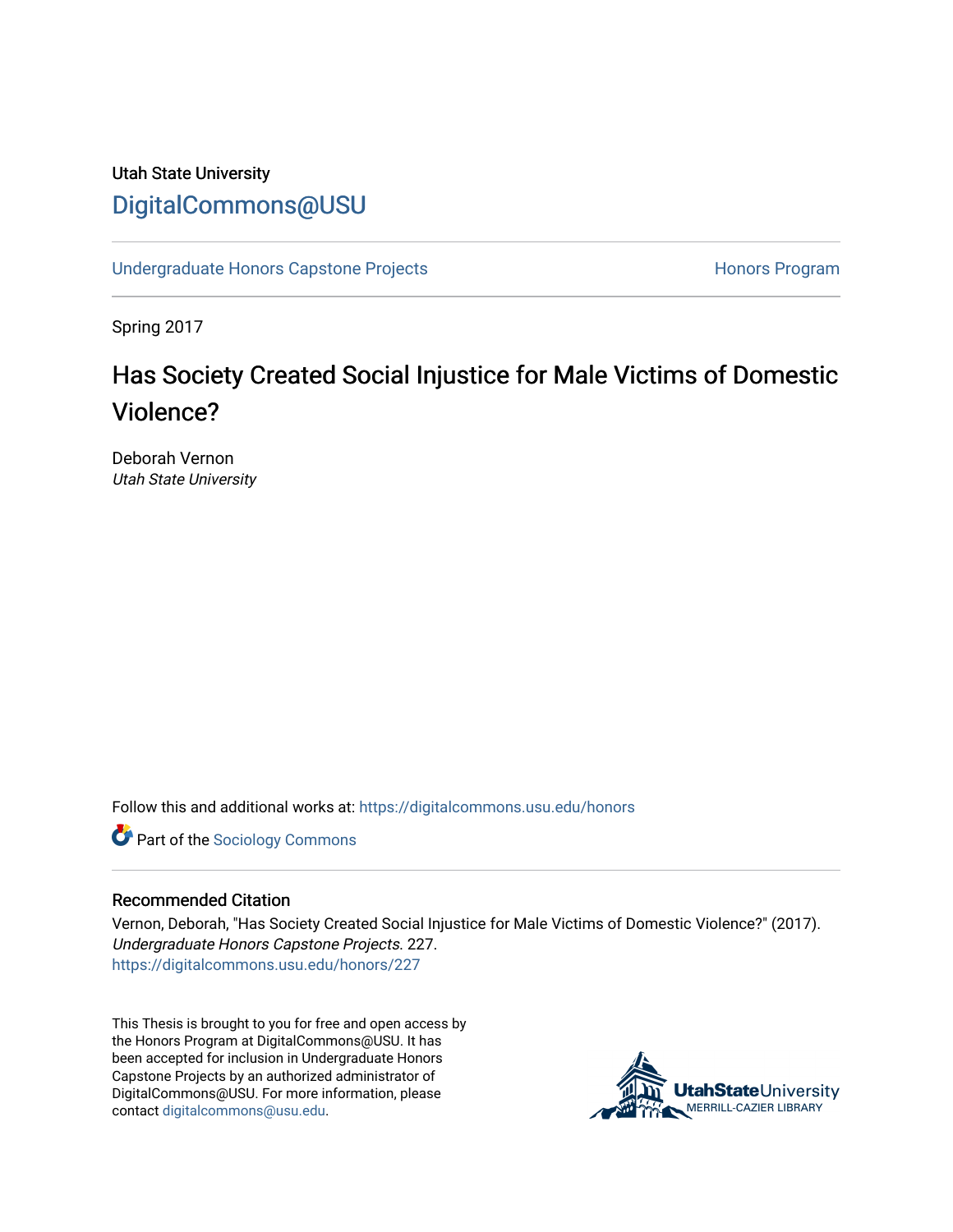## **Has Society Created Social Injustice for Male Victims of Domestic Violence?**

**By**

**Deborah Vernon**

**Thesis submitted in partial fulfillment of the requirements for the degree**

**of**

#### **DEPARTMENTAL HONORS**

**in**

**Social Work in the Department of Sociology, Social Work, and Anthropology**

**Approved:**

Jenifer Evers, LCSW Dr. Jennifer Roark

**Thesis/Project Advisor Departmental Honors Advisor**

**Director of Honors Program** Dr. Kristine Miller

**UTAH STATE UNIVERSITY Moab Regional Campus Moab, UT**

**Spring 2017**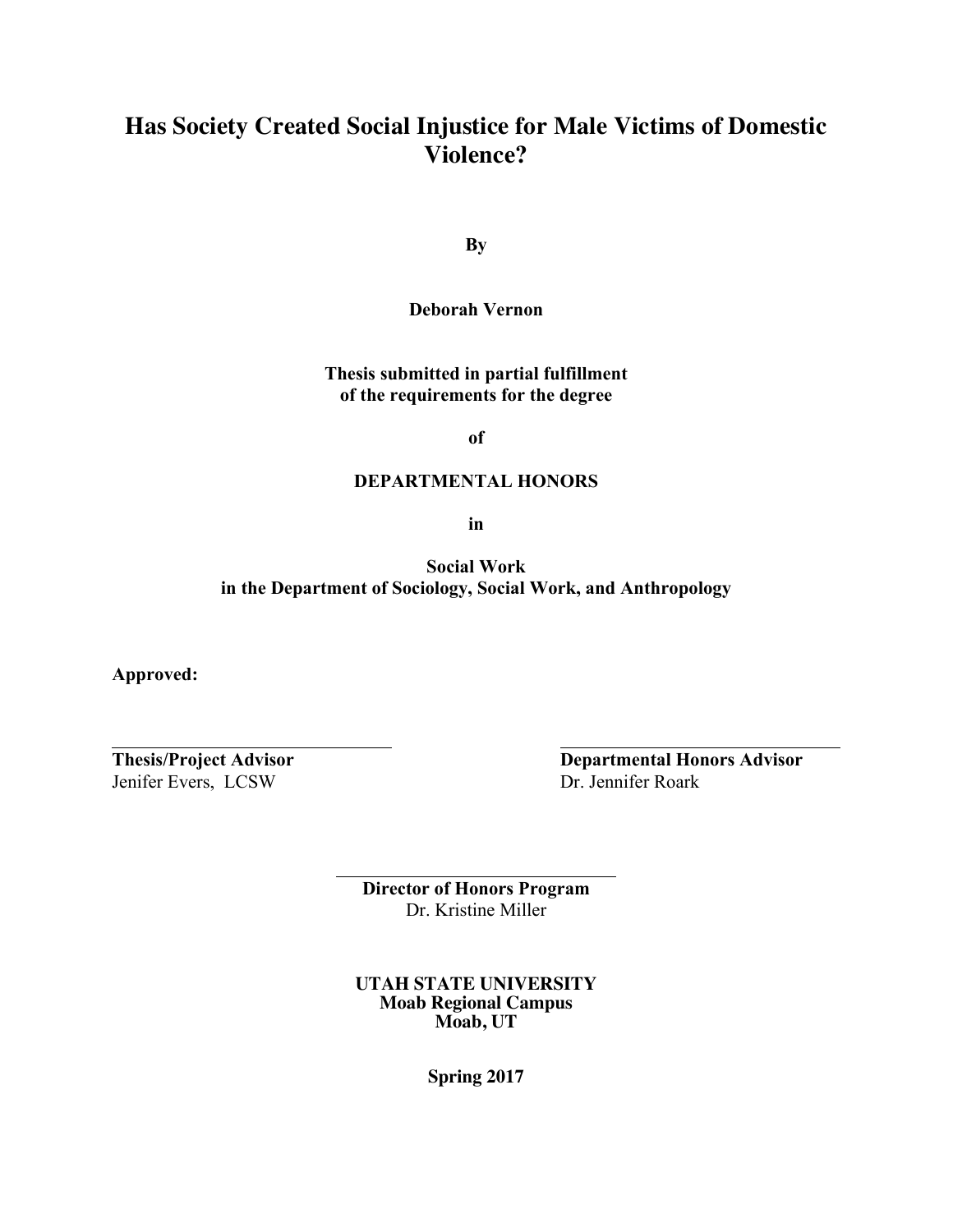© 2017 Deborah Vernon All Rights Reserved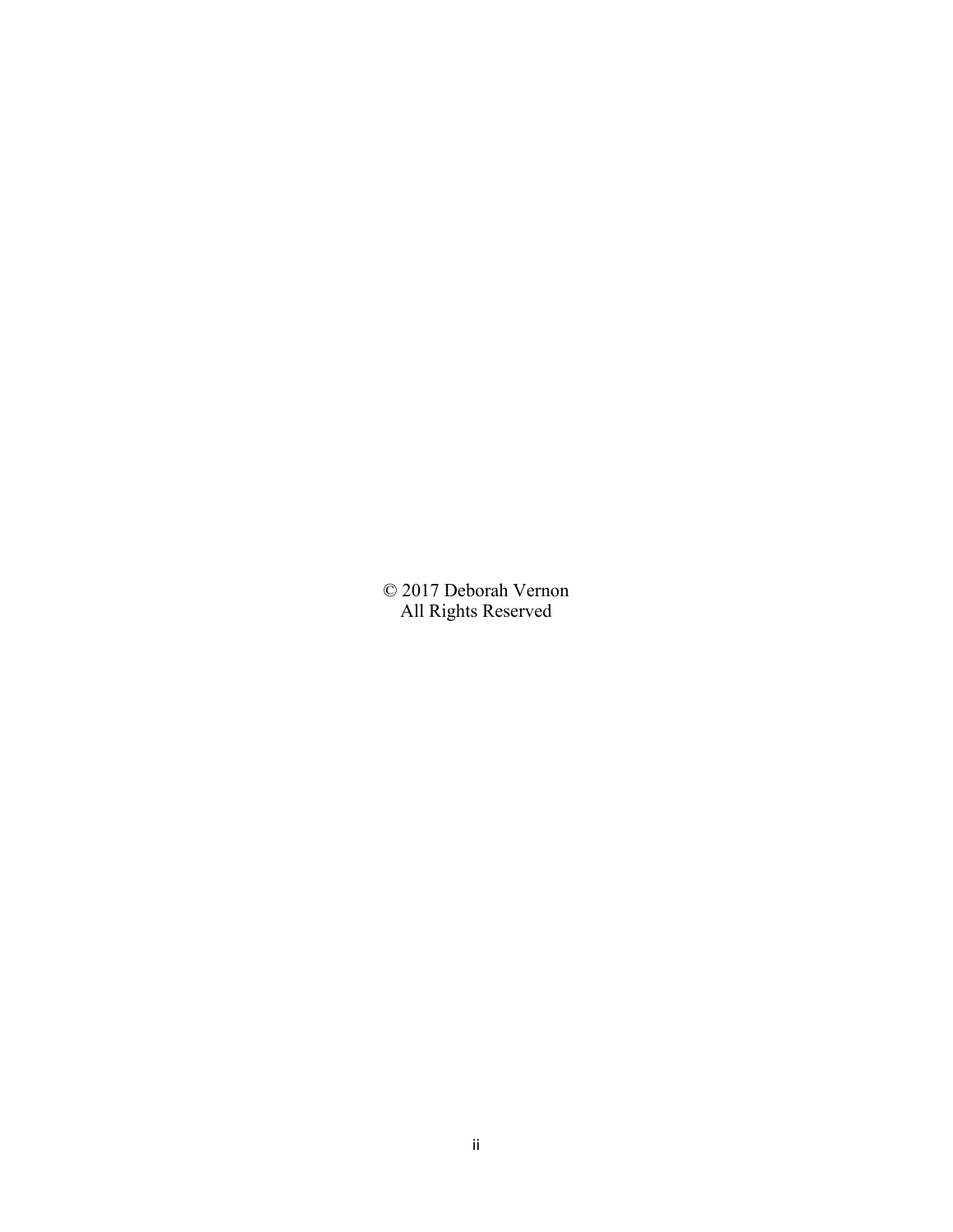#### Abstract

A contextual analysis was conducted of Utah domestic violence agency websites to determine if these agencies recognized and/or acknowledged male victims of domestic violence and if they provided similar services to male victims that are provided to female victims of domestic violence. A Google search was conducted to obtain a list of Utah domestic violence agencies and their web addresses. The search revealed sixteen (16) Utah domestic violence agencies across the state, however; only twelve (12) agencies had websites. All sixteen (16) agency names were used in the analysis to see if the agency(s) name itself implied exclusivity for a particular population. The results of the study indicated five (5) agencies implied exclusivity to women based on the name of their agency. The remaining analysis pertained to the twelve (12) agencies' home page and service pages of their websites. Analysis of the twelve (12) agency websites resulted in two (2) agencies that recognized men as victims of domestic violence on their website home page. These two (2) agencies indicated men were overcoming domestic violence or fleeing domestic violence. The analysis also revealed two (2) agency website service pages that indicated they provided services to male victims of domestic violence. However, the services provided specifically to men by these Utah domestic violence agencies were limited when compared to the services offered to women. These results demonstrate that men continue to encounter barriers when seeking services or help as a victim of domestic violence, despite evidence that they, too, are victimized in this way. It also demonstrated the lack of resources available to male victims in comparison to the resources available to female victims of domestic violence.

*Keywords:* domestic violence, intimate partner abuse or violence, male victims of domestic violence, men seeking help with domestic violence (the terms domestic violence and

iii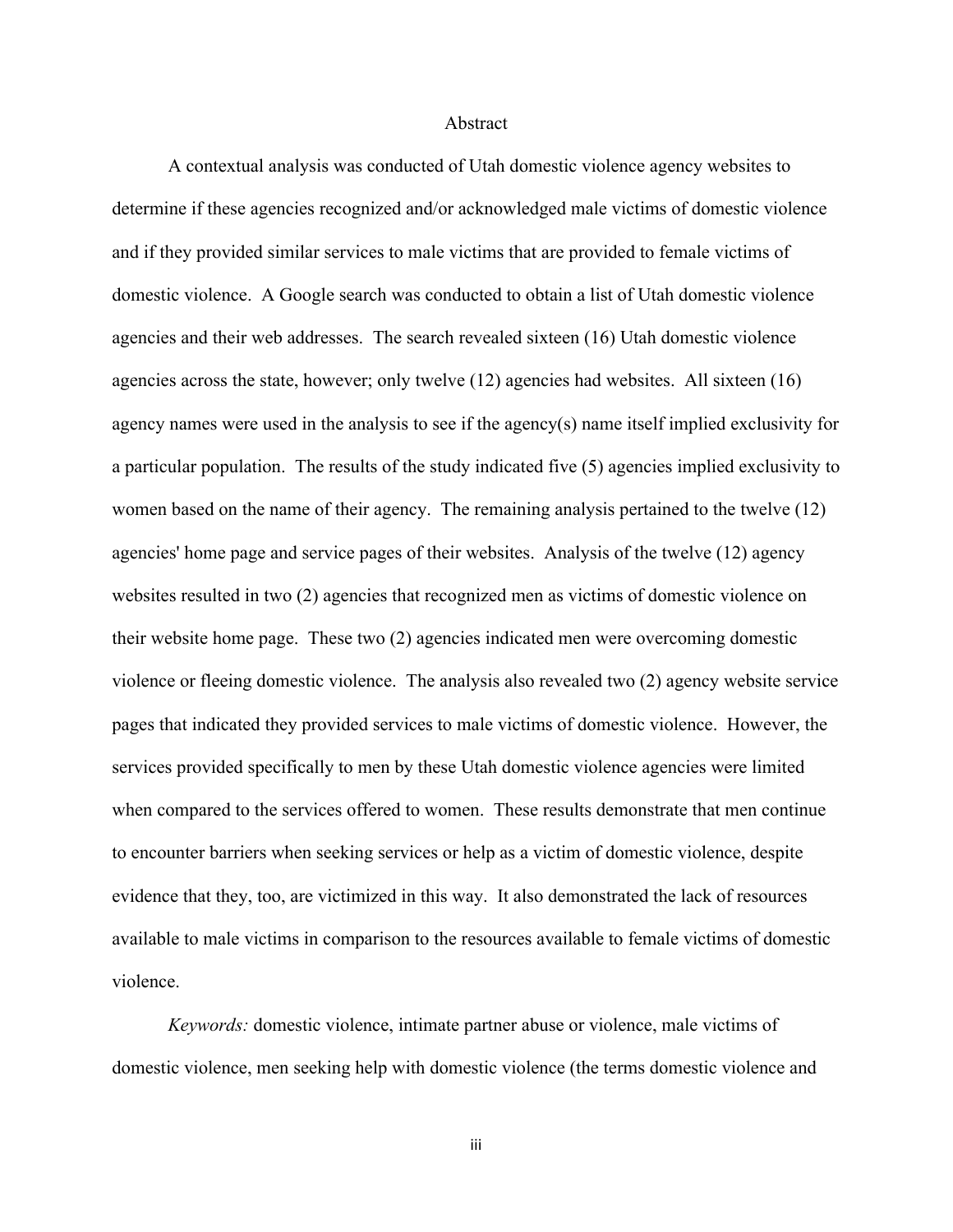intimate partner abuse or violence are interchangeable; the terms gender and sex are interchangeable)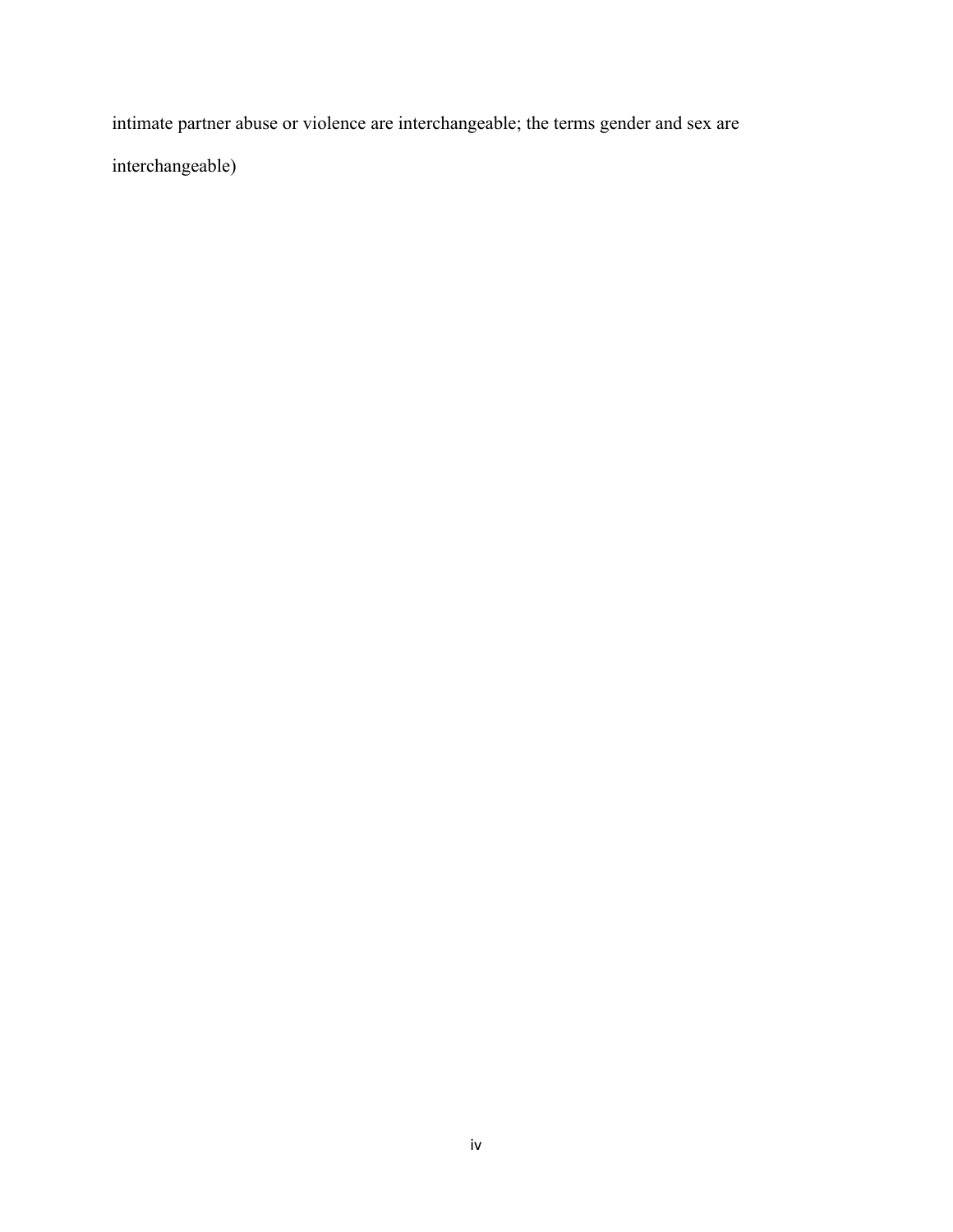#### **Acknowledgement**

I would like to thank the Honors Department for the opportunity to participate in the Honors program as a Regional Campus and Distant Education (RCDE) student and to Amber Summers-Graham for the wonderful help and encouragement she has provided throughout this process. I also want to thank Dr. Sara Lafkas, who brought this opportunity to me. Very special thanks to Jenifer Evers, LCSW, for her willingness to continue this journey with me. Ms. Evers has been an inspiration and a wonderful mentor/advisor. The encouragement and support she provided made my success possible. I am grateful to Dr. Jennifer Roark for working with me as a RCDE student as my Departmental Honors Advisor and the Social Work Department. I am very thankful to my family for their support, encouragement, and sacrifice that was made during this process.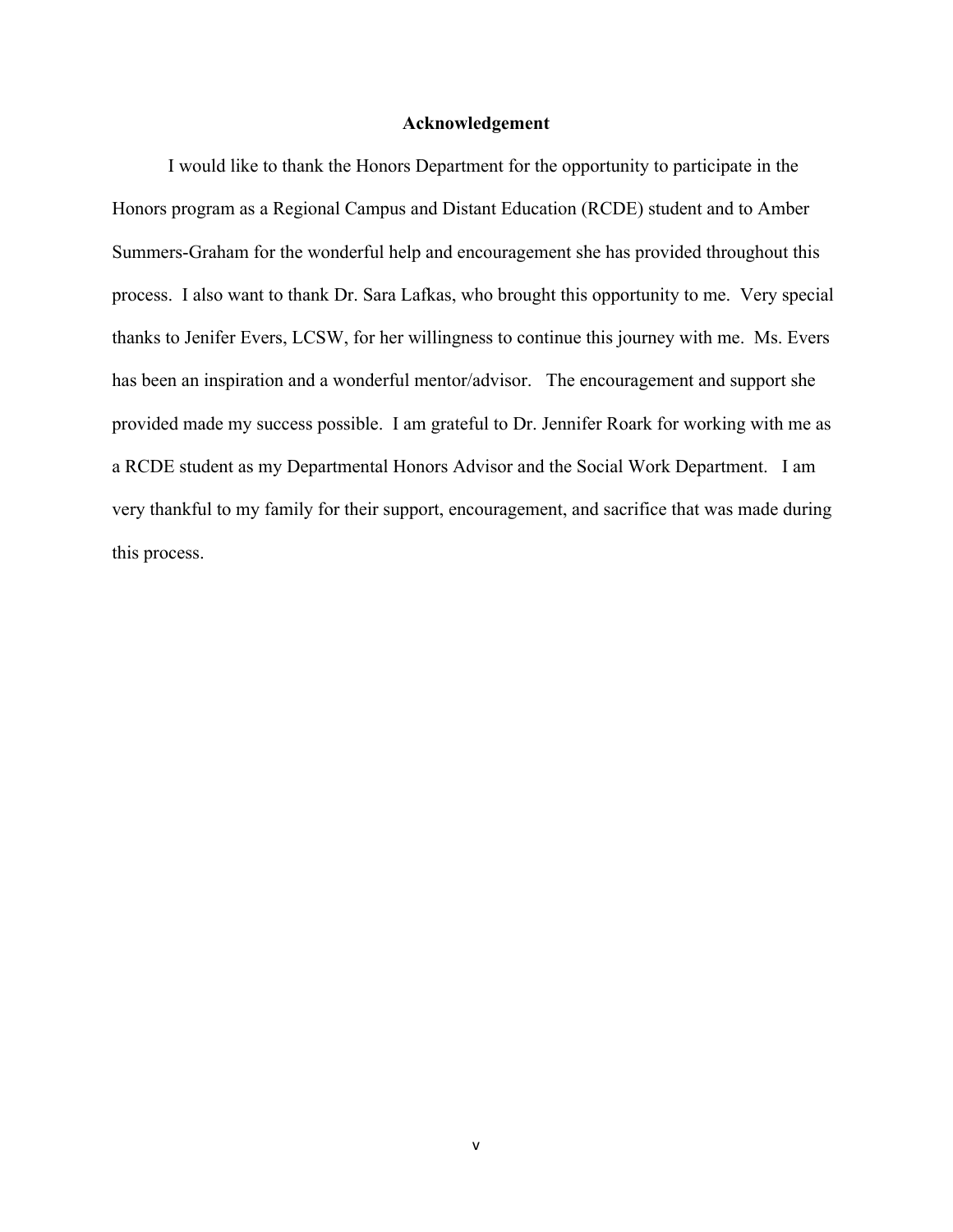### Table of Contents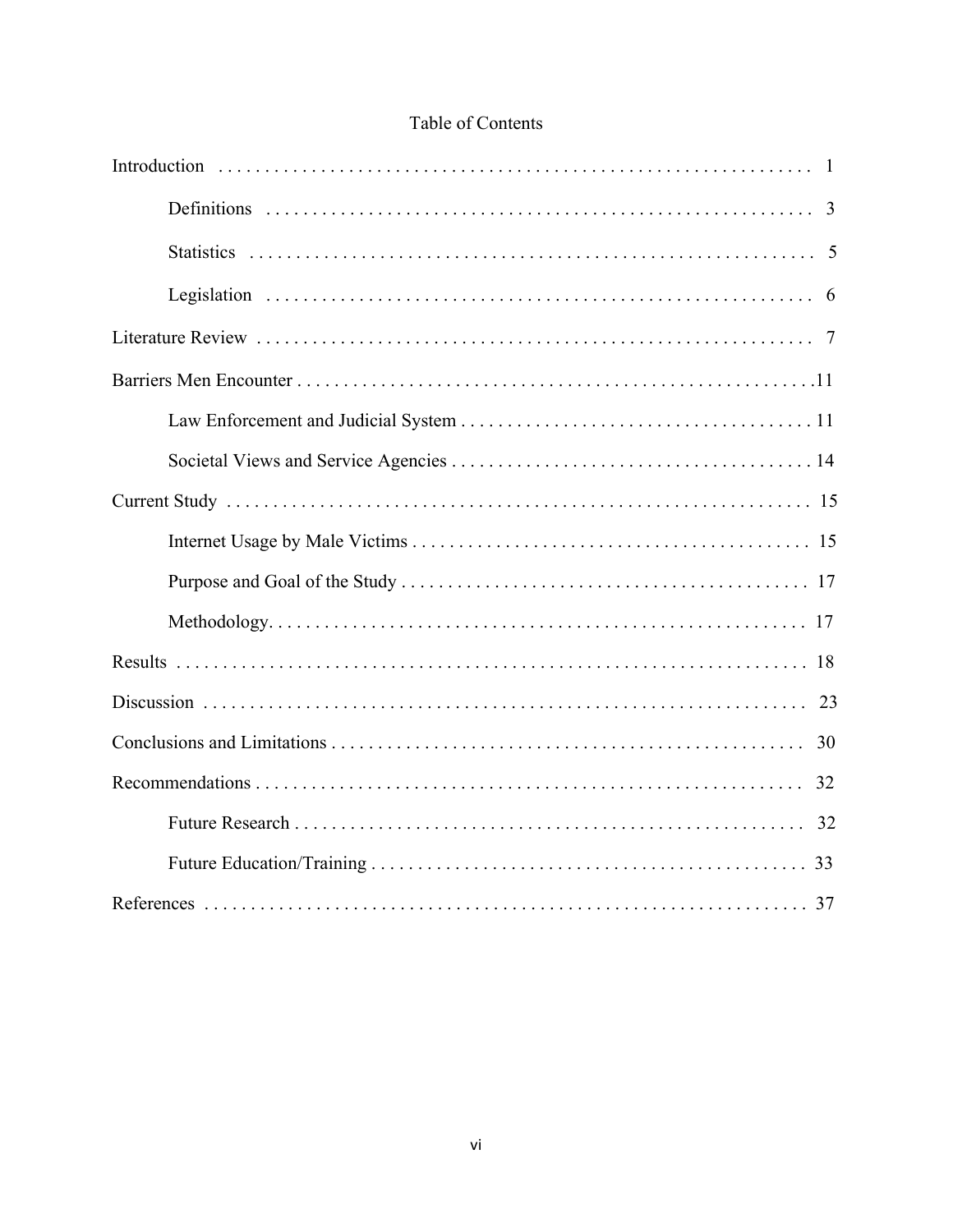#### **Introduction**

Domestic violence was considered a private issue for decades and discussions regarding domestic violence in public weren't acceptable or viewed as a social issue (Kronenberg, 2013). In the 1970s, domestic violence became a social issue in the United States, which gained ground through the feminist movements that began during the civil rights and anti-war movement in the 1950s and 1960s (Kronenberg, 2013; Samaritan House, 2017). The spotlight began to shine on domestic violence through existing women movements, such as women's liberation, women's health, and anti-rape movements (Samaritan House, 2017). The battered women's movement began to gain recognition through the assistance of these organizations and the use of their existing resources and networks (Samaritan House, 2017). One of the first battered women's shelter opened in Minnesota in 1973, which began as a conscious-raising group in 1971 (Kronenberg, 2013; Samaritan House, 2017).

The persistence of the battered women's movement led to one of society's greatest achievements bringing awareness to the public regarding domestic violence at the local, state, and national levels (Samaritan House, 2017). National surveys, studies, campaigns, and passing of legislative policies assisted in bringing awareness to society regarding the severity of domestic violence. One of the first legislations Congress passed in response to the seriousness of domestic violence was in 1984, The Family Violence Prevention Services Act (Samaritan House, 2017). The policy provided funds for programs to prevent acts of violence and shelter to victims and their families of domestic violence (Samaritan House, 2017).

As domestic violence awareness increased in society, women became identified as the victim and one population became marginalized. Campaigns were directed towards women as the victims of domestic violence (Wallace, 2015). In 1994, another piece of legislation was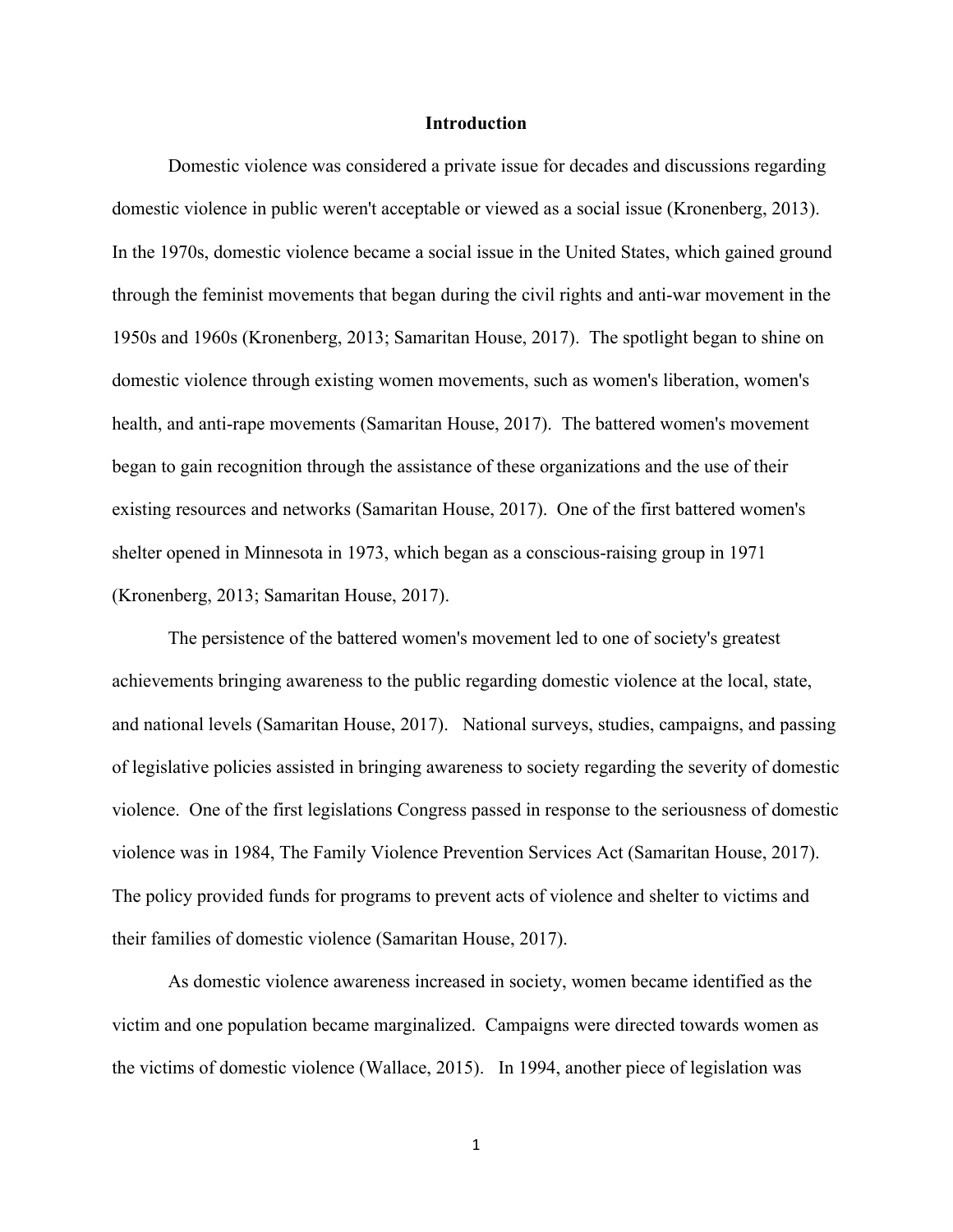passed, Violence Against Women Act (VAWA, 2013) that was created to protect women against violence and allocated funds for services to assist women who are victims of domestic violence (Hines & Douglas, 2009; McNeely et al., 2001; Violence Against Women Act, 2013). Many websites including the National Coalition Against Domestic Violence (NCADV) and the Utah Domestic Violence Coalition (UDVC) display pictures of women as the victims of domestic violence on their home page (National Coalition Against Domestic Violence, n.d.-a; Utah Domestic Violence Coalition, 2016a). However, victimization through domestic violence doesn't pertain to only one population it can happen to anyone, including men (McNeely, Cook, & Torres, 2001).

While male victims of domestic violence have been reported as far back as the 1970s and 1980s, the focus was predominantly on women as the exclusive victims of domestic violence (Douglas, Hines, & McCarthy, 2012; Hines & Douglas, 2009; McNeely et al., 2001; Nicholls & Dutton, 2001; Tsui, 2014). Straus and Gelles (1986) stated "Violence by wives has not been an object of public concern. There has been no publicity, and no funds have been invested in ameliorating this problem because it has not been defined as a problem" (p. 472).

McNeely et al. (2001) stated "...most reports appearing in the popular press, and in scholarly journals, have framed the issue as essentially a masculine form of assaultive behavior, thereby embedding into the national consciousness a false and inaccurate view of the problem" (p. 228). They go on to assert that, "...popular view of domestic violence not only contributes to men's increasing legal and social defenselessness, it also leads to social policies that obstruct efforts to address the problem of domestic violence successfully" (McNeely et al., 2001, p. 228). Awareness regarding domestic violence has identified and targeted one specific population as the perpetrator of domestic violence: men (McNeely et al., 2001; Tsui, 2014). For instance,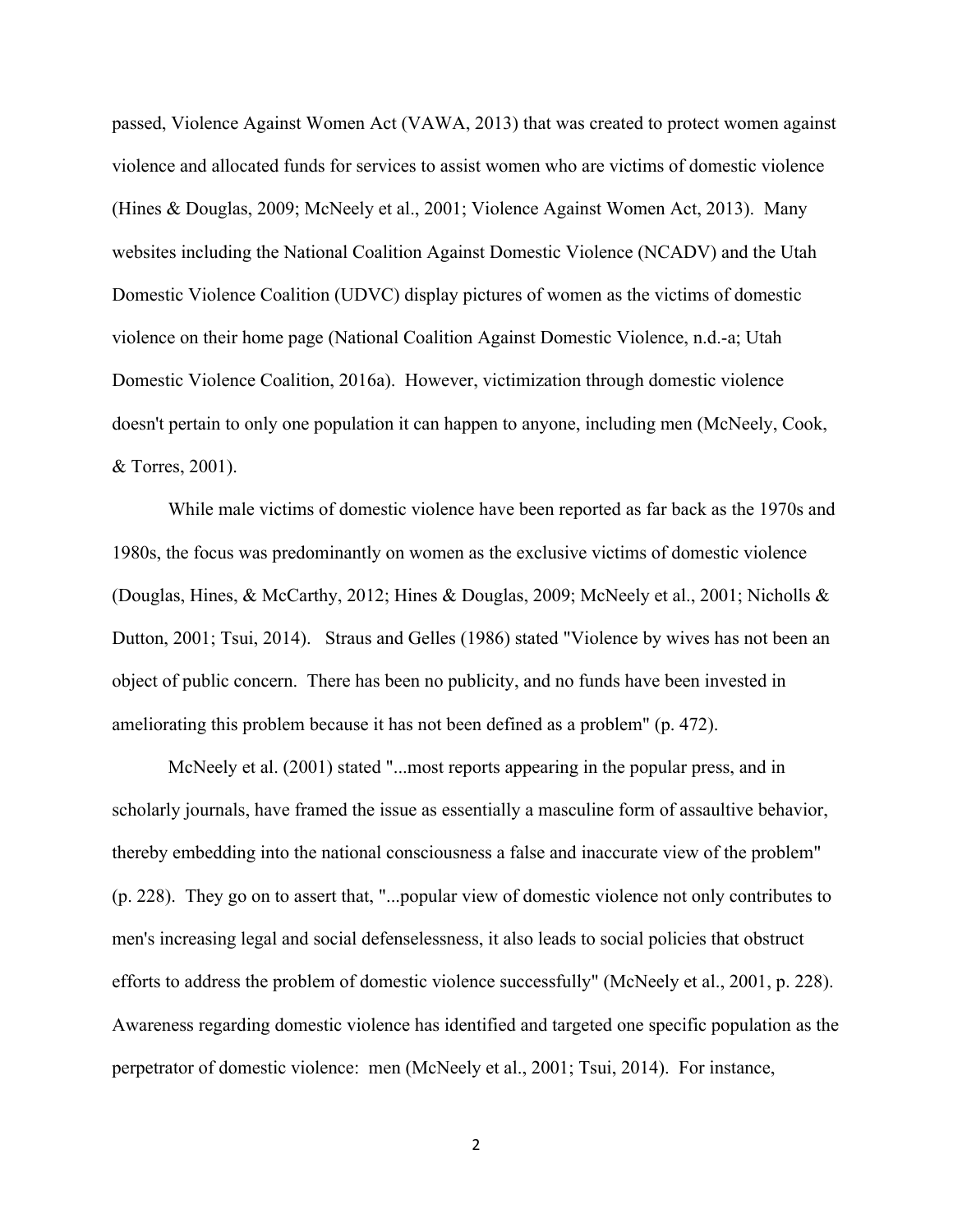research shows that the words "domestic violence" produce two particular images for the majority of the population: the first of a traditional marriage consisting of a husband and wife and the other of women as the victim of domestic violence and men as the perpetrator (Wallace, 2015).

As a result of the awareness of domestic violence exclusively around women as victims of domestic violence, men have become an unrecognized, and therefore underserved, population as victims of domestic violence. The delayed speed with which society and agencies that serve domestic violence victims, such as, shelters, law enforcement, government, and the judicial system has created a social injustice for men experiencing domestic violence. Men who are victims feel isolated and don't know where to seek information for support, "...it is remarkable that society is still not adapted to offer men the same services as women" (Drijber, Reijnders,  $\&$ Ceelen, 2013, p. 178). Nicholls and Dutton (2001) stated "We propose that social service providers are doing female perpetrators, male victims, and their children a disservice by neglecting the 'other side of domestic abuse' " (p. 53).

#### **Definitions**

Domestic violence is defined as "the inflicting of physical injury by one family or household member on another; also: a repeated or habitual pattern of such behavior" (Merriam-Webster Online Dictionary, 2017). The National Coalition Against Domestic Violence (NCADV) (n.d.-b) defines domestic violence as "...the willful intimidation, physical assault, battery, sexual assault, and/or other abusive behavior as part of a systematic pattern of power and control perpetrated by one intimate partner against another" (para. 1). They go on to say, "It includes physical violence, sexual violence, psychological violence and emotional abuse"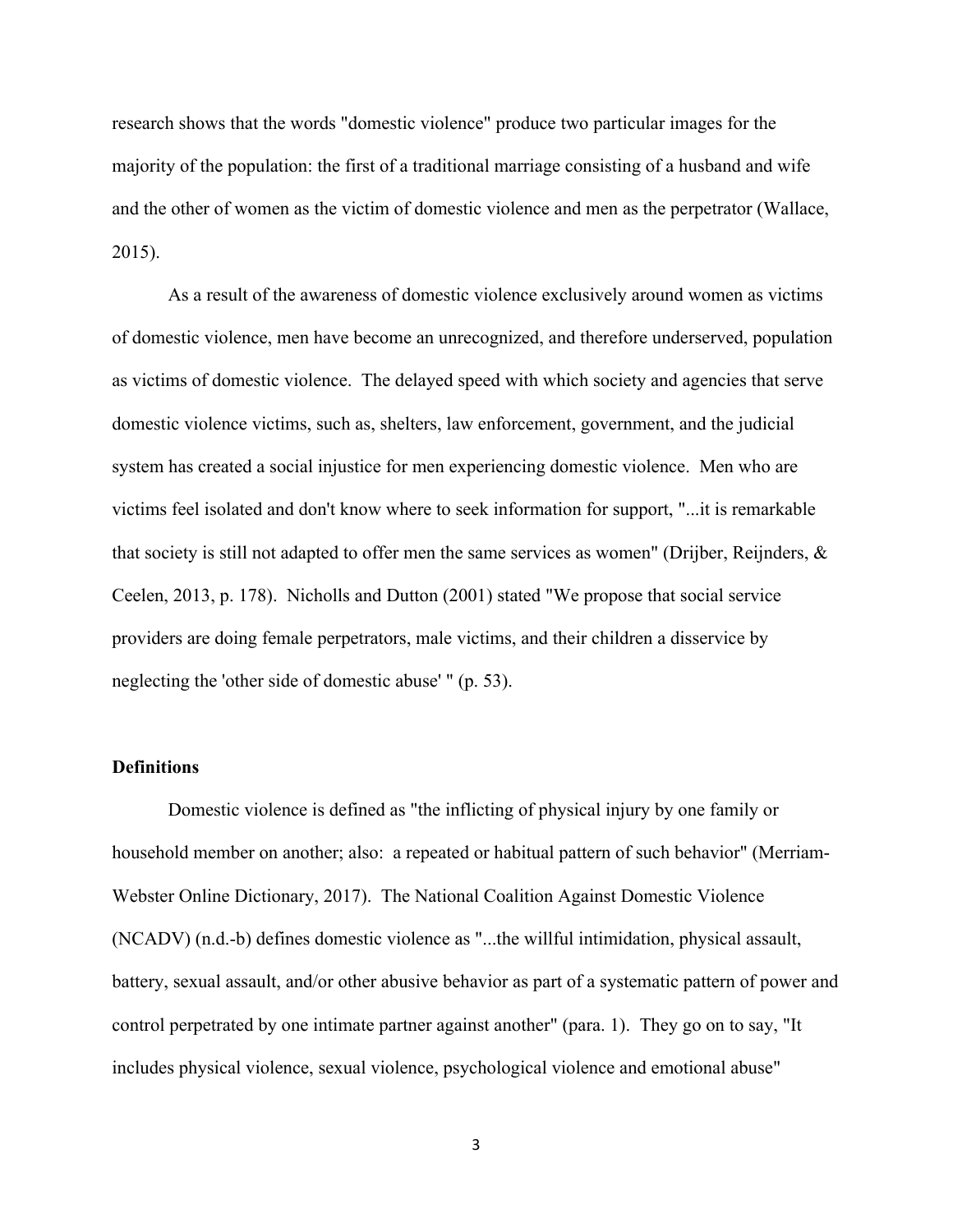(National Coalition Against Domestic Violence, n.d.-b, para 1). The Utah Domestic Violence Coalition (2016b) provides a list of abuse as physical, emotional, financial, sexual, digital, and reproductive coercion.

The term intimate partner violence (IPV) has gained ground in several articles since the early 2000s to describe violence among intimate partners (Wallace, 2015). This particular word choice is more inclusive and moves away from the idea that women in heterosexual relationships are exclusively the victims of domestic violence (Wallace, 2015). Wallace (2015) continues to state the term IPV acknowledges that abuse can happen "...in any type of personal intimate relationship, regardless of sexual orientation, marital status or gender" (para. 7). Intimate partner violence (IPV) does not assign gender to the abuser or victims compared to the term domestic violence (Wallace, 2015, para. 7).

Johnson (2005) breaks IPV down further into three (3) sub-categories and defines them as: 1) intimate terrorism, where one partner takes control over the other partner; 2) violent resistance, as the response to intimate terrorism; and 3) situation couple violence, which escalates conflict or a series of conflicts.

Whether the term IPV or domestic violence are used, these terms have the same health problem affects for victims of domestic violence, which consist of physical, emotional, sexual, and psychological abuse (Centers for Disease Control and Prevention, 2015; Douglas & Hines, 2011; Douglas et al., 2012; Drijber et al., 2013; Hall, 2012; McHugh, Rakowski, & Swiderski, 2013; Nicholls & Dutton, 2001; Tsui, 2014).

Men sustain the same type of violence women sustain, such as threats, physical violence, emotional abuse, intimidation, isolation, economic, and controlling behaviors. (Barkhuizen, 2015; Hines, Brown, & Dunning, 2007; Hines & Douglas, 2009). Male victims suffer the same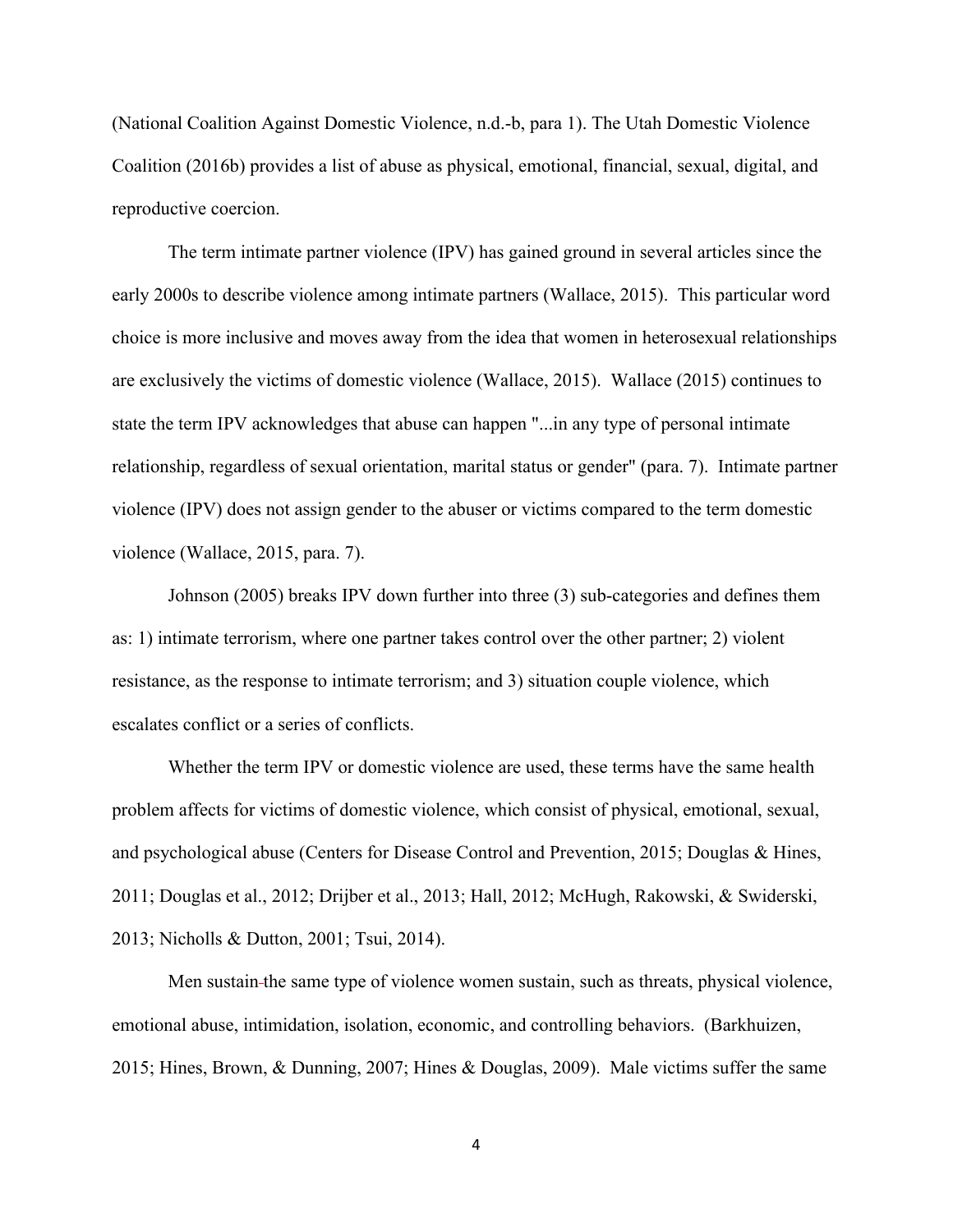impact as women do from domestic violence, for instance, physical injuries, posttraumatic stress disorder (PTSD), suicidal ideation, loss of self-esteem/worth, and confidence (Tsui, 2014).

Women perpetrators commit intimate terrorism and men have reported being slapped, pushed, kick, grabbed, punched, choked, stabbed, and physical attacks in the groin area (Barkhuizen, 2015; Hall, 2012; Hines et al., 2007). Hines et al. (2007) reported the highest rates of controlling behaviors made by women perpetrators toward male victims were listed as threats and coercion (77.6%). They continue to assert men also sustain physical violence from the use of weapons against them, threats to be killed, and intimidation (Barkhuizen, 2015; Hines et al., 2007). The type of threats used by women perpetrators toward male victims consisted of "...threatening to kill themselves or their husbands, threatening to call the police and have the husband falsely arrested, or threatening to leave the husband" (Hines et al., 2007, p. 67).

#### **Statistics**

Statistics from the National Coalition Against Domestic Violence (NCADV) (2015c) indicated one (1) in three (3) women and one (1) in four (4) men have experienced some form of physical violence and one (1) in five (5) women and one (1) in seven (7) men have experienced some form of severe physical violence. In the State of Utah, one (1) in three (3) women and one (1) in four (4) men have experience some form of physical violence (National Coalition Against Domestic Violence, 2015d). These numbers may not be representative of women or men who are victims of domestic violence due to the fact that many men underreport or fail to report incidents of domestic violence to the police due to embarrassment, fear of disbelief, and society's view that men cannot (or possibly, *should not*) be victims of domestic abuse (Hines & Douglas, 2009; Shuler, 2010). Johnson (2012) states outright that "The number of cases involving male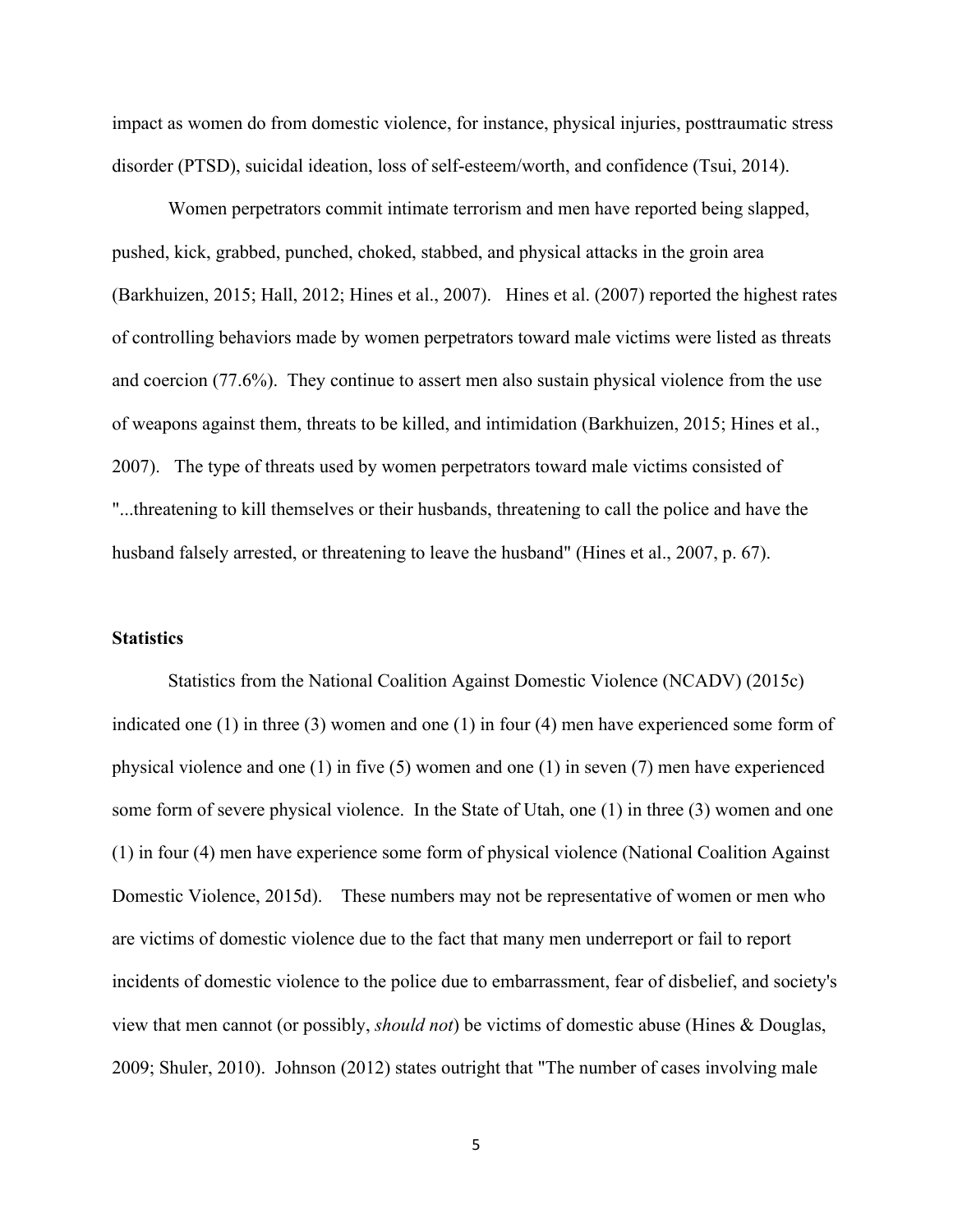victims may be underreported because of difficulties faced by male victims" such as, men feel they would be treated as less of a man, because a woman abused them; feel that the criminal justice system won't believe they were abused; and limited resources for male victims of domestic violence (p. 18).

Recent studies have shown a decrease in domestic violence against women between the years 1975 and 1985, which may be due to public awareness, legislation, and campaigns against domestic violence that has focused only on women as the victims, however, reports regarding men as victims of domestic violence were nearly static over the same years (Hines & Douglas, 2009; McNeely et al., 2001). Imagine if domestic violence legislation, campaigns, and awareness were about people, not just women as victims, new studies would show a decrease in both numbers reported by victims.

#### **Legislation**

Government funding through the Violence Against Women's Act (VAWA) (2013) states under section 3, universal definitions and grant conditions, subsection (b) grant conditions, item (13) civil rights:

(A), Nondiscrimination - No person in the United States shall, on the basis of actual or perceived race, color, religion, national origin, sex, gender identity (as defined in paragraph 249(c)(4) of title 18, United States Code), sexual orientation, or disability, be excluded from participation in, be denied the benefits of, or be subjected to discrimination under any program or activity funded in whole or in part with funds made available under the Violence Against Women Act of 1994... (p. S.47-8). It continues under section 3(b) (13):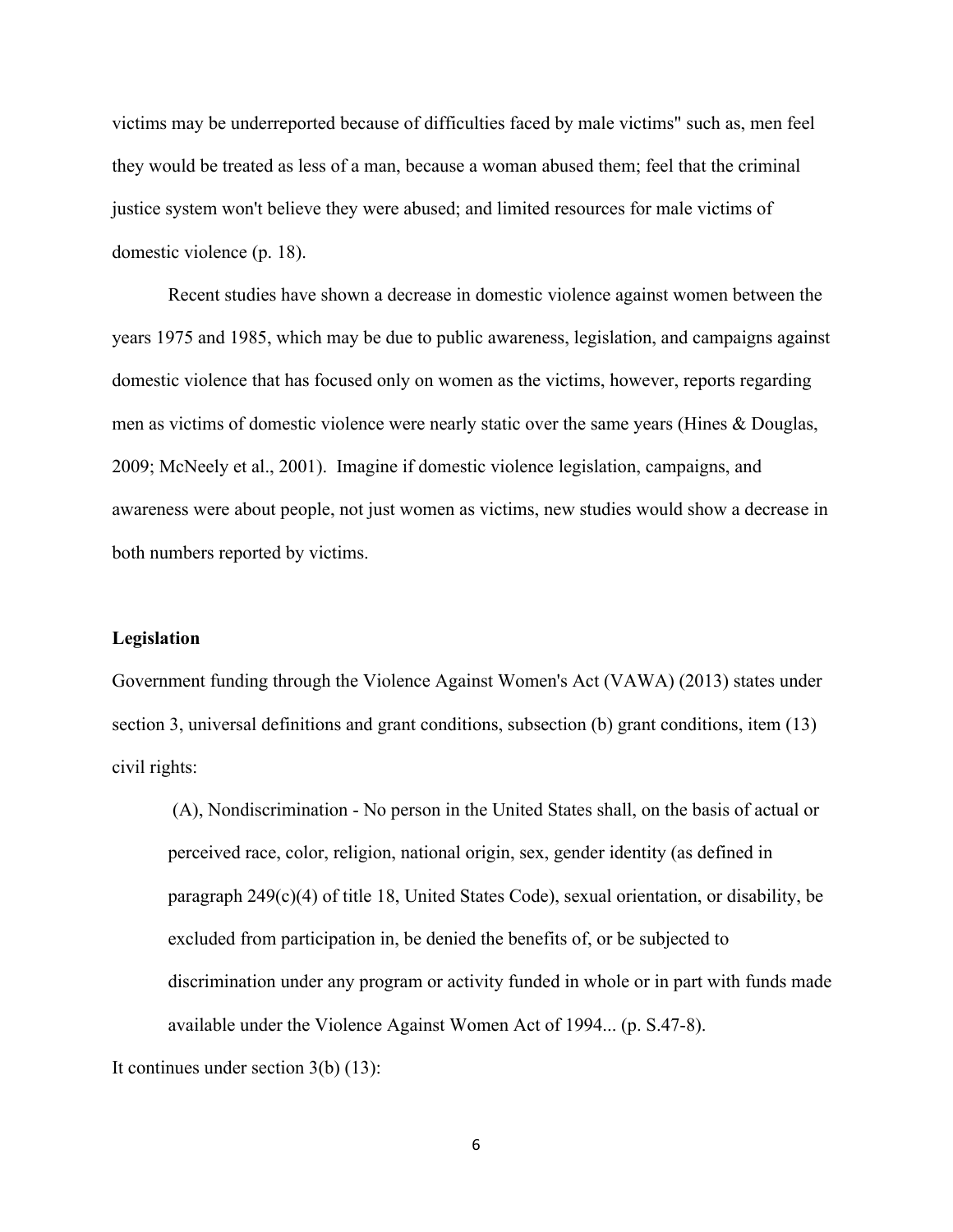(B) Exception - If sex segregation or sex-specific programming is necessary to the essential operation of a program, nothing in this paragraph shall prevent any such program or activity from consideration of an individual's sex. In such circumstances, grantees may meet the requirements of this paragraph by providing comparable services to individuals who cannot be provided with the sex-segregated or sex-specific programming. (Violence Against Women Act, 2013, p. S.47-8).

There's no dispute that government funding should be available to assist in providing services to victims of violence. However, legislation discriminating against one population over another population sends the implicit message that it's acceptable to discriminate against one gender over another gender. "One-sided governmental policies that fund women-only resources, based on the assumption that women rarely, or never, engage as perpetrators in domestic violence, is key to the problem." (McNeely et al., 2001, p. 245). Men as well as women experience financial problems as a result of suffering severe injuries via domestic violence abuse (McNeely et al., 2001). Therefore, failure to provide funding for all victims of domestic violence regardless of gender would be discriminatory (McNeely et al., 2001).

#### **Literature Review**

Some of the highest rates reported by both men and women as victims of domestic violence were from the national surveys in the United States, such as the National Family Violence Survey of 1975 and 1985 and the National Alcohol and Family Violence Survey of 1992, which have been analyzed and referenced in several studies (Douglas & Hines, 2011; Douglas et al., 2012; Hines & Douglas, 2009; McNeely et al., 2001; Nicholls & Dutton, 2001;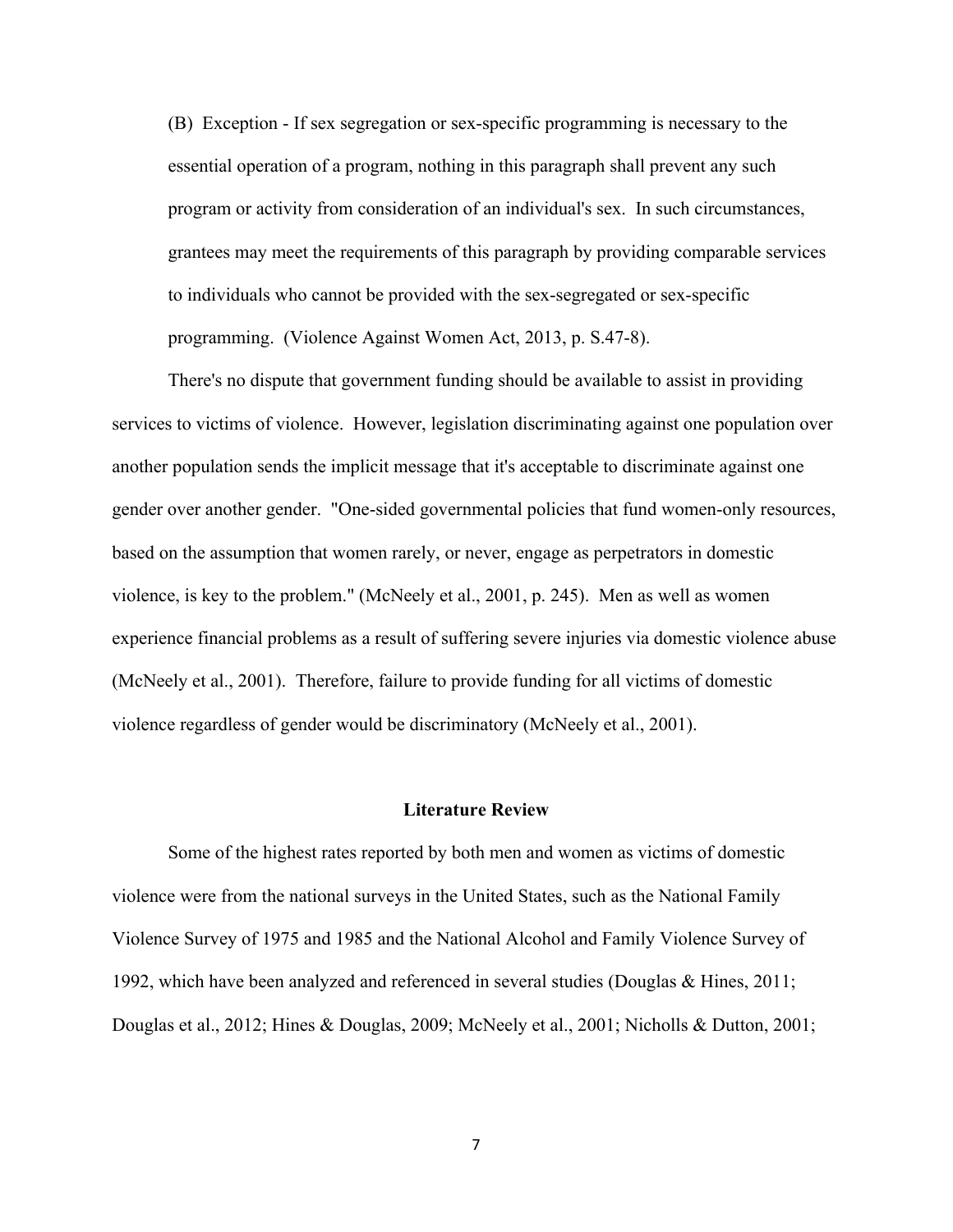Straus & Gelles, 1986). Furthermore, both sexes indicate experience in the role of perpetrator in domestic violence incidents (Douglas & Hines, 2011; Jasinski, Blumenstein, & Morgan, 2014).

An analysis of the national surveys from 1975 and 1985 by Straus and Gelles (1986) reported the rates of severe violence against women by men as "...38 per thousand couples to 30 per thousand couples in 1985." (p.470). They also reported rates from the same national surveys of severe violence against men by women as 46 per thousand couples in 1975 and 44 per thousand couples in 1985, (Straus & Gelles, 1986). They indicated their findings showed a 27% decrease in physical violence against women from the years 1975 and 1985, however, violence against men showed a decrease of only 4.3% (Straus and Gelles, 1986). Straus and Gelles (1986) stated "Our finding of little change in the rate of assaults by women on their male partners is consistent with the absence of ameliorative programs" (p.472).

The surveys of 1975 and 1985 were conducted in the United States, however, studies in other countries indicate domestic violence isn't just a social issue in the United States; it's a social issue around the world. For example, Hall (2012) stated "Domestic violence permeates Western societies such as the United States and the United Kingdom which includes male victims who are frequently denied or overlooked" (p. 34). Hall (2012) continues to state half of all domestic violence victims reported in the United Kingdom are men. He asserts "...domestic violence is then apt to be seen as a female victim/male perpetrator problem, which empirical evidence suggest is untrue" (Hall, 2012, p. 40).

In Australia, Evans (2016) reported from the Personal Safety Survey "The 2012 PSS survey shows that 8.2 per cent of all men have experienced violence by a female intimate partner - roughly one in twelve - with almost a quarter of all victims of intimate partner violence being male" (para 23). Headey, Scott, and de Vaus (n.d.) conducted a study to determine if women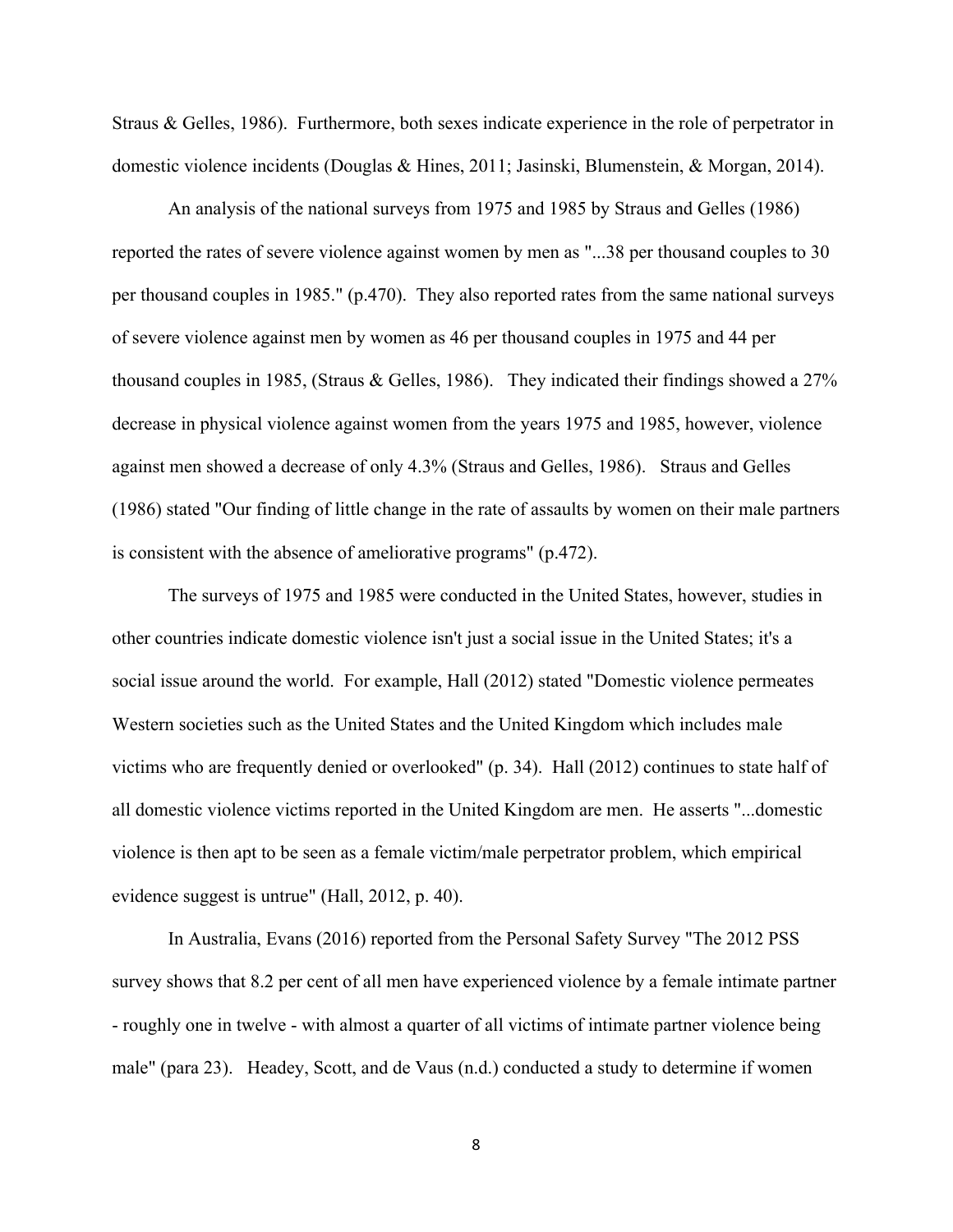were as violent as men in Australia. Their results revealed both, men and women reported equal rates of assaults by their partner and both genders equally admitted to committing the assaults (Headey et al., n.d.).

Another study conducted in the Netherlands by Drijber et al. (2013) stated 42% of all citizens in the Netherlands have encountered domestic violence at least once in their life and 11% of these victims have suffered permanent physical damage. Drijber et al. (2013) study consisted of 380 men who responded to a questionnaire regarding the characteristics of the abuse they sustained and reported their abuse, whether it was physical or psychological. Their results indicated 96% of men reported they were abused by their female partner or ex-partner and that 67% reported physical and mental abuse (Drijber et al., 2013). Several studies have also shown that some women were more likely than men to be physically aggressive and some women would use weapons and other assaults, such as psychological abuse (Drijber et al., 2013).

A report from Hong Kong acknowledged an increase in male victims of domestic violence between the years of 2010 and 2011 (Cheung, 2012). There were 558 reports made by male victims in 2011, which indicates a 7% increase from 520 incidents reported by men in 2010 (Cheung, 2012). Cheung (2012) mentioned the ratio of male victims to female victims in the New Territories North were "...one man to four women in the first six months from one man to 5.66 women last year," he continues to state ethnic minorities and mainland migrants reside in the New Territories North (para. 4). He asserted "...such a rise was a result of gender equality and Hong Kong becoming no longer a male-dominate society as traditional concepts retreated" (Cheung, 2012, para. 6). He reported the pressures of women working outside the home to support their family may result in violence to reduce their stress (Cheung, 2012).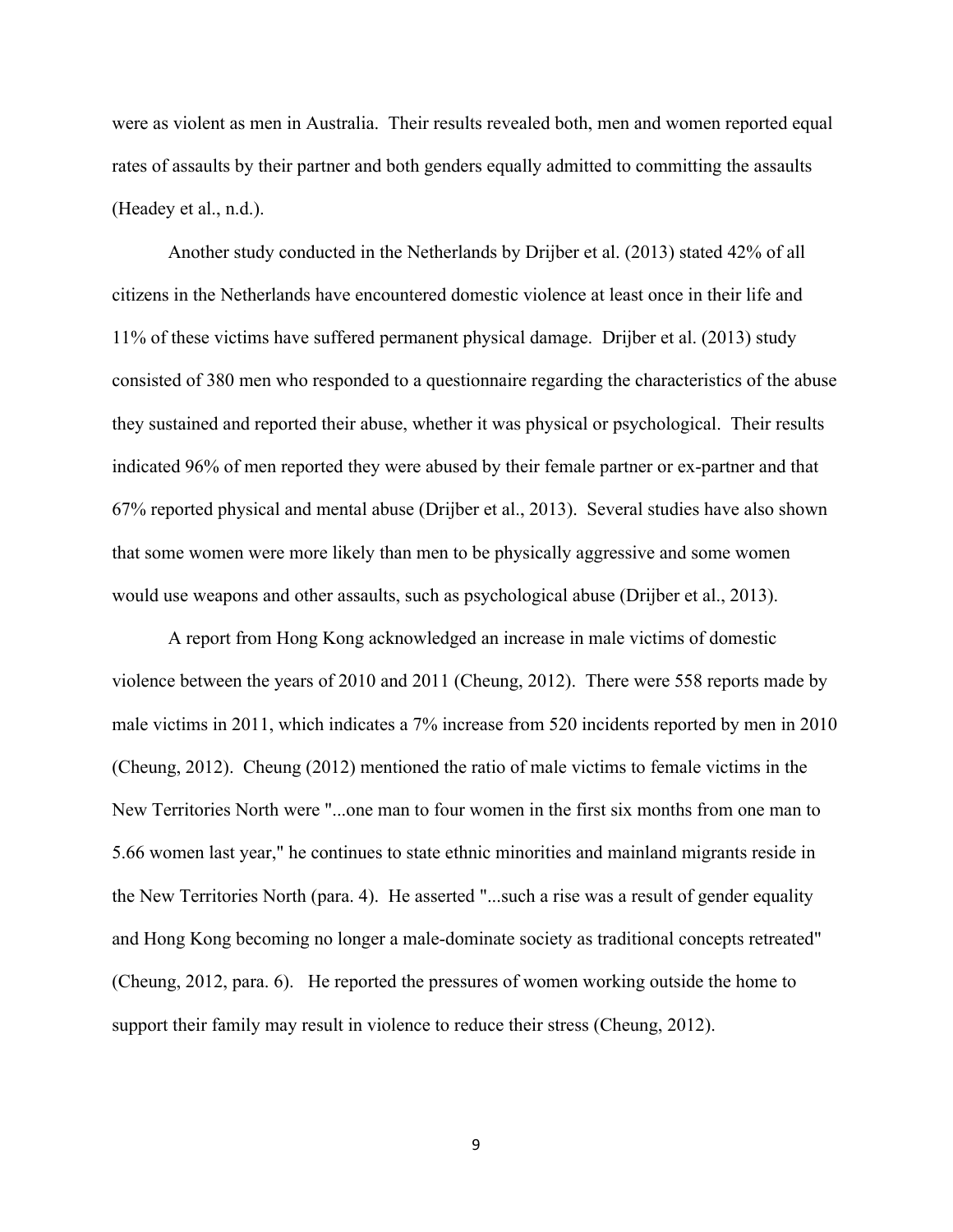The literature and data has shown that men are, in fact, victims of domestic violence and that male victimization is likely to be underreported, however, the focus has continued to be about women and society still seems to ignore the fact that men can be victims of domestic violence at the hands of women (Hines & Douglas, 2009; Johnson, 2012; Shuler, 2010). For instance, Johnson (2005) stated women perpetrators commit mostly situational couple violence or violent resistance and not intimate terrorism, where they were defending themselves. He asserted that intimate terrorism was a gender issue for women as the victim and men as the perpetrator, because women respond to a situation couple violence or violent resistant abuse and do not participate in intimate terrorism as the abusers, regardless of what the data shows (Johnson, 2005). His conclusion indicated male perpetrators of intimate terrorism exceeded 87%; therefore, intimate terrorism was a gender issue (Johnson, 2005).

However, Jasinski et al. (2014) tested Johnson's typology of gender symmetry in intimate terrorism and concluded women were not victims any more than men were victims of intimate terrorism. Their findings also concluded women didn't sustain severe injuries or frequent violence any more than men sustained (Jasinski et al., 2014). They stated Johnson continued to claim women suffered more intimate terrorism, symptoms of depression or signs of posttraumatic stress disorder, and missed more work than men; however, their test results did not support these claims (Jasinski et al, 2014). They did report three (3) differences between male victims and women victims of intimate terrorism, where women were more likely to suffer injuries, attempt to leave their husbands, and would report the violence more than male victims (Jasinski et al., 2014).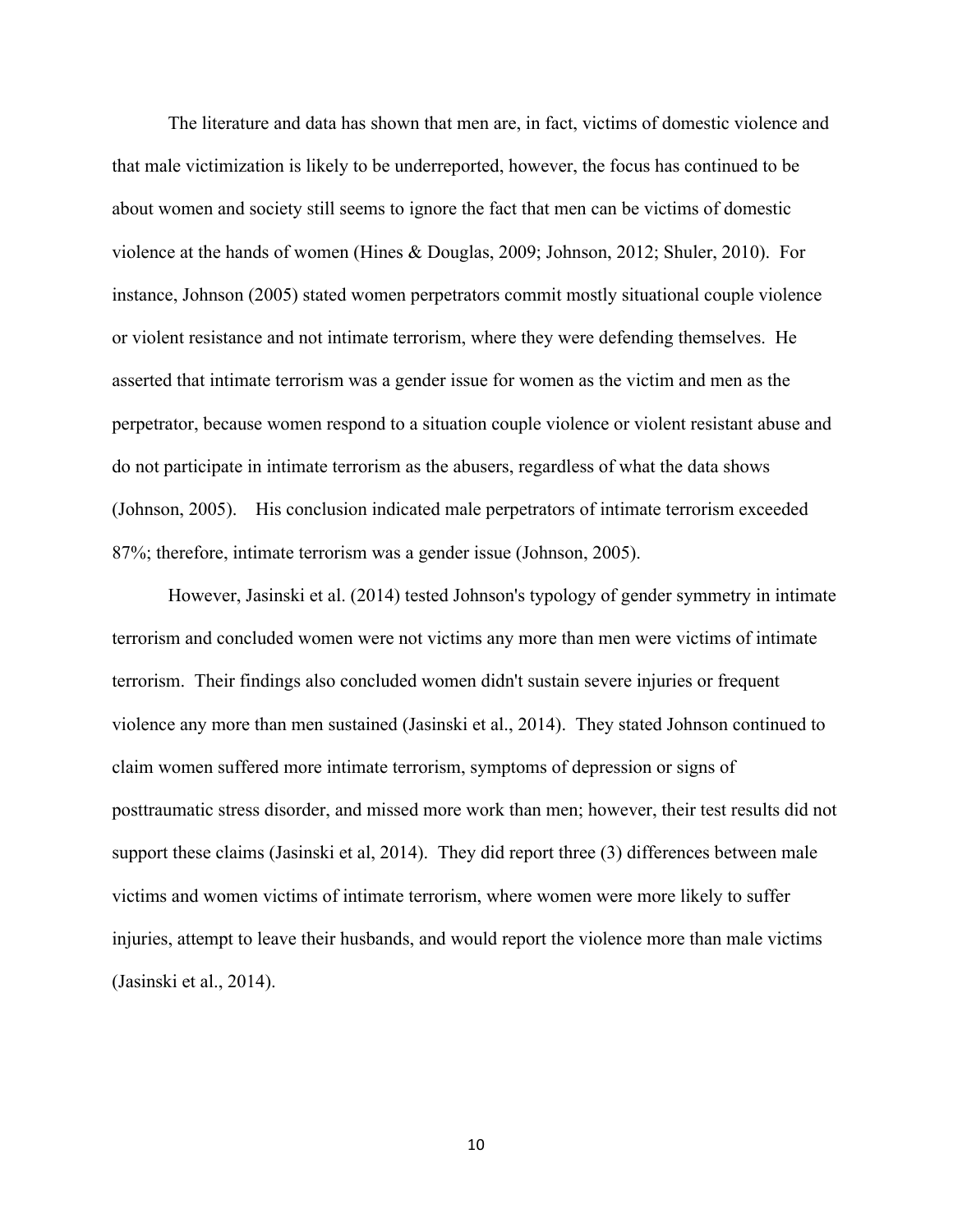#### **Barriers Men Encounter**

#### **Law Enforcement and Judicial System**

Male victims of domestic violence have reported the barriers that prevent them from contacting law enforcement, such as, fear that law enforcement would not believe that they had been a victim of domestic violence; believing that their reports of domestic violence victimization would not be taken seriously; and/or fear of being accused of perpetrating the violence themselves (Barkhuizen, 2015; Douglas et al., 2012; Hines & Douglas, 2009; Shuler, 2010; Tsui, 2014; Tsui, Chung, & Leung, 2010).

In other countries around the world, there appears to be a trend among male victims as to why they don't report the abuse to law enforcement. In the Netherlands, Drijber et al. (2013) asserted in their study, men don't report the abuse to law enforcement, because men didn't believe law enforcement would act on the report. In the United Kingdom, Hall (2012) stated "...male victims of women perpetrators are more often ignored by the police," he continues to state "...women are more often released from police custody in a shorter span of time" (p. 40). Evans (2016) reported the Australian police have told victims to "...'grow some balls' " (para. 31).

A case study that interviewed five (5) male victims of domestic violence and their experience with law enforcement, where male victims of domestic violence in South Africa "...is so belittled and not considered a social problem..." (Barkhuizen, 2015, p.301). It was reported that several male victims encountered similar responses by law enforcement when they were called to the scene; where their female abusers were in rages or waving a knife and the police responded by telling them to calm down and go to sleep or issued them a warning ticket (Barkhuizen, 2015). Another situation reported by a male victim, "...he experienced several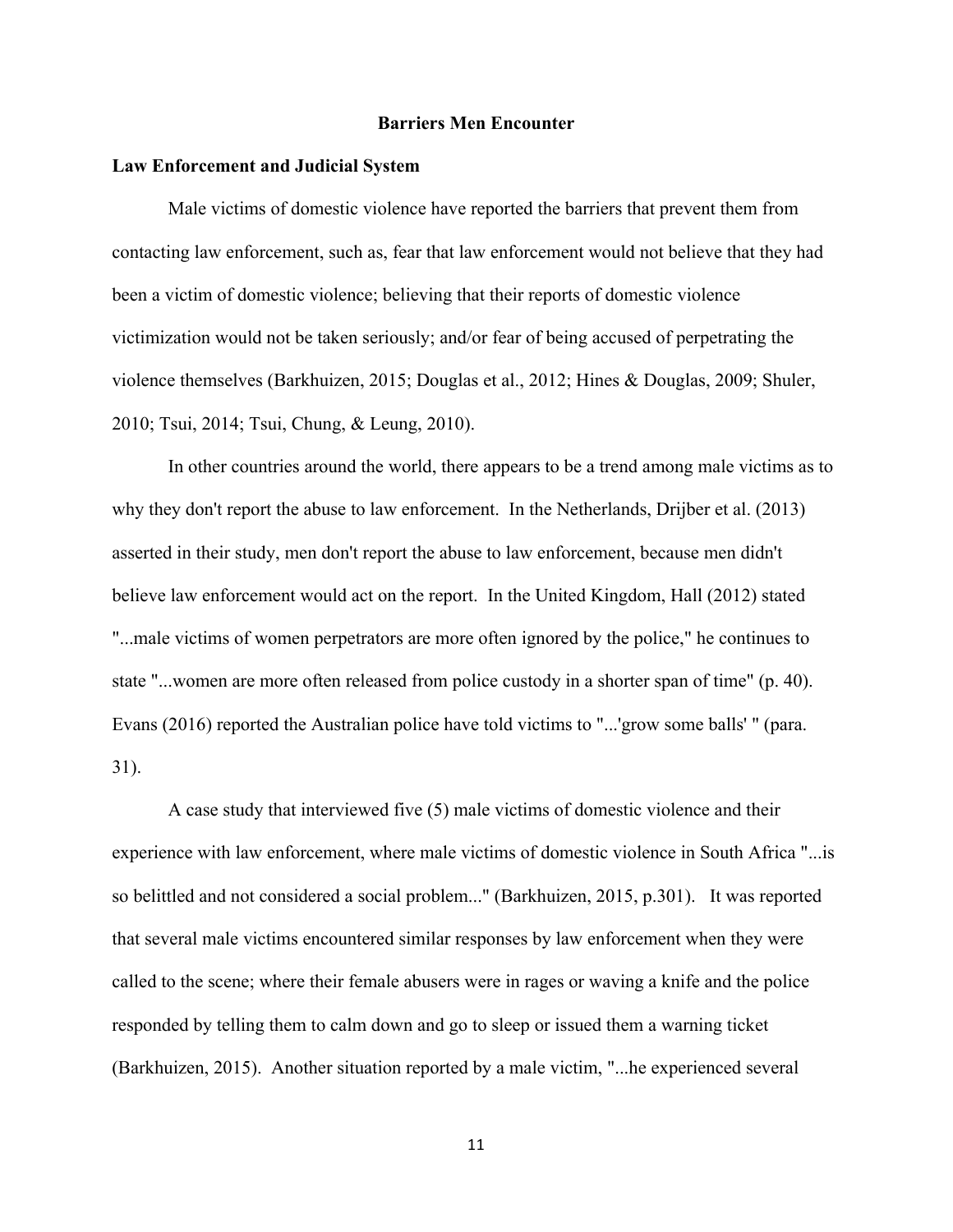occasions where the police officers would arrive at the premises where she was being abusive and proceeded to drive away so that they would not have to deal with the situation" (Barkhuizen, 2015, p.299). Unfortunately, female abusers in South Africa know that if they claimed they were the one abused, law enforcement would believe them over their male victims and the female would not be arrested or punished (Barkhuizen, 2015).

Barkhuizen (2015) states "The fact that so many people in general, including some academics and government officials, are so unwilling to accept the unilateral abuse of men by women, is testimony to the deep-rooted stereotypes which are accepted by society" (p. 301). "The lack of training regarding this hidden side of domestic violence has fueled the stigmatization of the male victim..." (Barkhuizen, 2015, p. 301). She continues to assert "... and therefore ensure the re-victimisation of men by police officers and criminal justice officials alike" (Barkhuizen, 2015, p. 301).

A recent study conducted by Roark (2016) on the predictors of dual arrests of heterosexual offenders involved in domestic violence suggested men were not recognized by law enforcement as victims of domestic violence. Roark's (2016) results indicated when the arrest involved only one person, it was usually the man arrested for domestic violence, whereas when women were arrested for domestic violence their male partner was arrested at the same time. Roark (2016) reported "...if a man had contact with police as victim in previous domestic violence arrest, this increased the odds of a dual arrest by over 300%" (p. 60). She continues to state "This suggests that police officers possibly view male domestic violence victims differently than female victims and may not take their victimization seriously" (Roark, 2016, p.60).

Douglas et al. (2011) reported that domestic violence agencies, the police, and hotlines did not believe men's account of the abuse they sustained, nor did these entities respond to male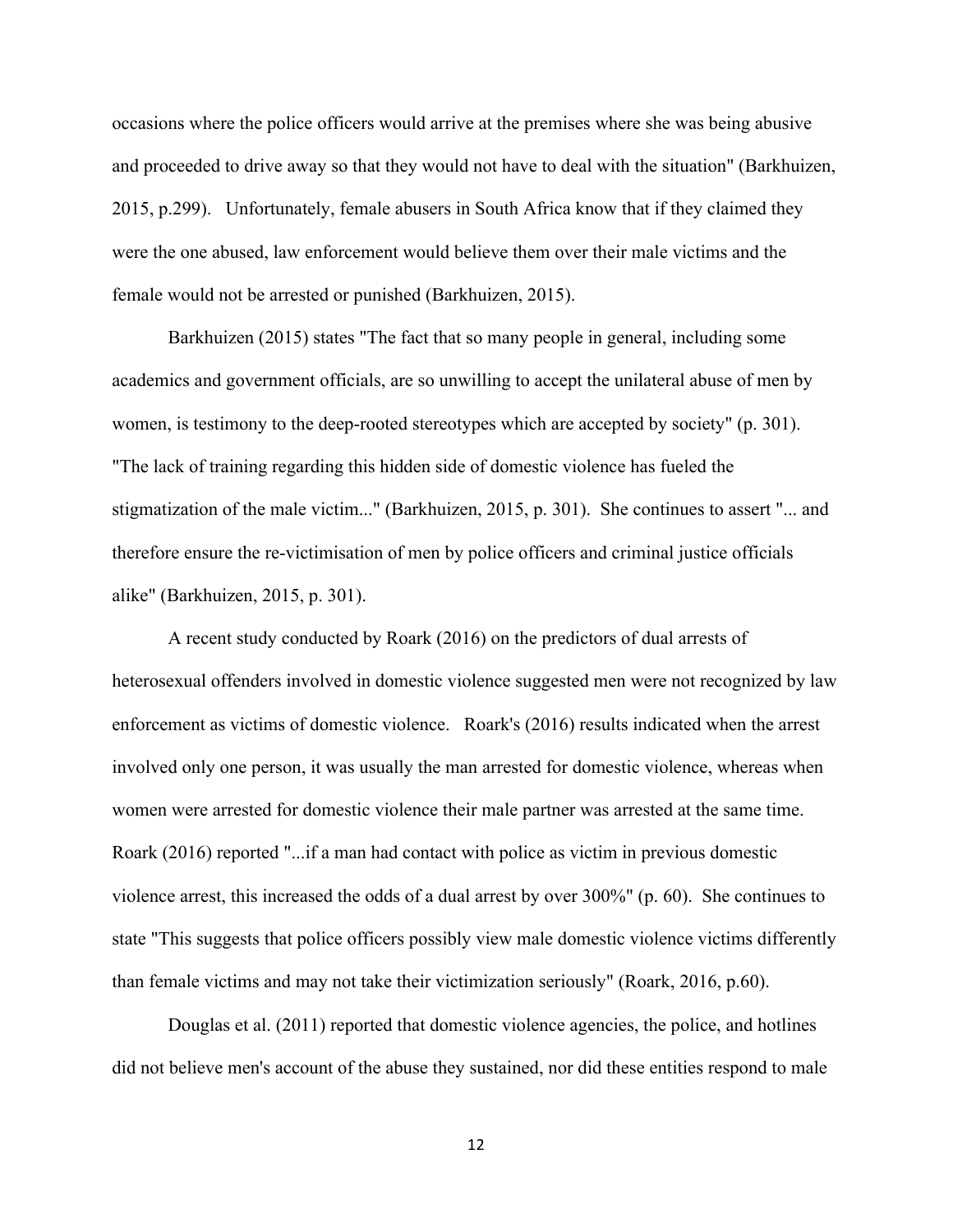victims' expressed need for help. Furthermore, the men were, as feared, not taken seriously compared to female victims of domestic violence by law enforcement (Douglas et al., 2011; Drijber et al., 2013). It is noteworthy to mention that men would seek help from police or domestic violence agencies only half the time, however, men who sustained a severe assault were more likely to contact law enforcement and seek medical attention immediately (Douglas et al., 2012; Drijber et al., 2013). Muller, Desmarais, and Hamel (2009) stated that while law enforcement were willing to provided information to female victims of domestic violence regarding restraining orders, they were not as willing to provide the same information to male victims experiencing the same abuse.

The judicial system represents another barrier men encounter when attempting to obtain protective orders. Muller et al. (2009) study of judicial courts in Sacramento, California regarding protective orders issued to male petitioners compared to female petitioners was determined by the level of violence, which had an impact in granting them. The results demonstrated female petitioners were granted temporary protective orders with low levels of violence 91.2% of the time, whereas male petitioners with low levels of violence were granted temporary protective orders 25% of the time (Muller et al., 2009). Permanent protective orders with low levels of violence were granted 42.9% of the time to female petitioners and 0% of the time for male petitioners with the same low levels of violence (Muller et al., 2009). According to Muller et al. (2009) these results demonstrated a "sex-based bias" regarding temporary and permanent protective orders with low levels of violence (p. 632).

The literature mentioned above demonstrates the causes of fear men encounter when they have contact with law enforcement and the judicial system, which would explain why male victims may be reluctant to report the violence.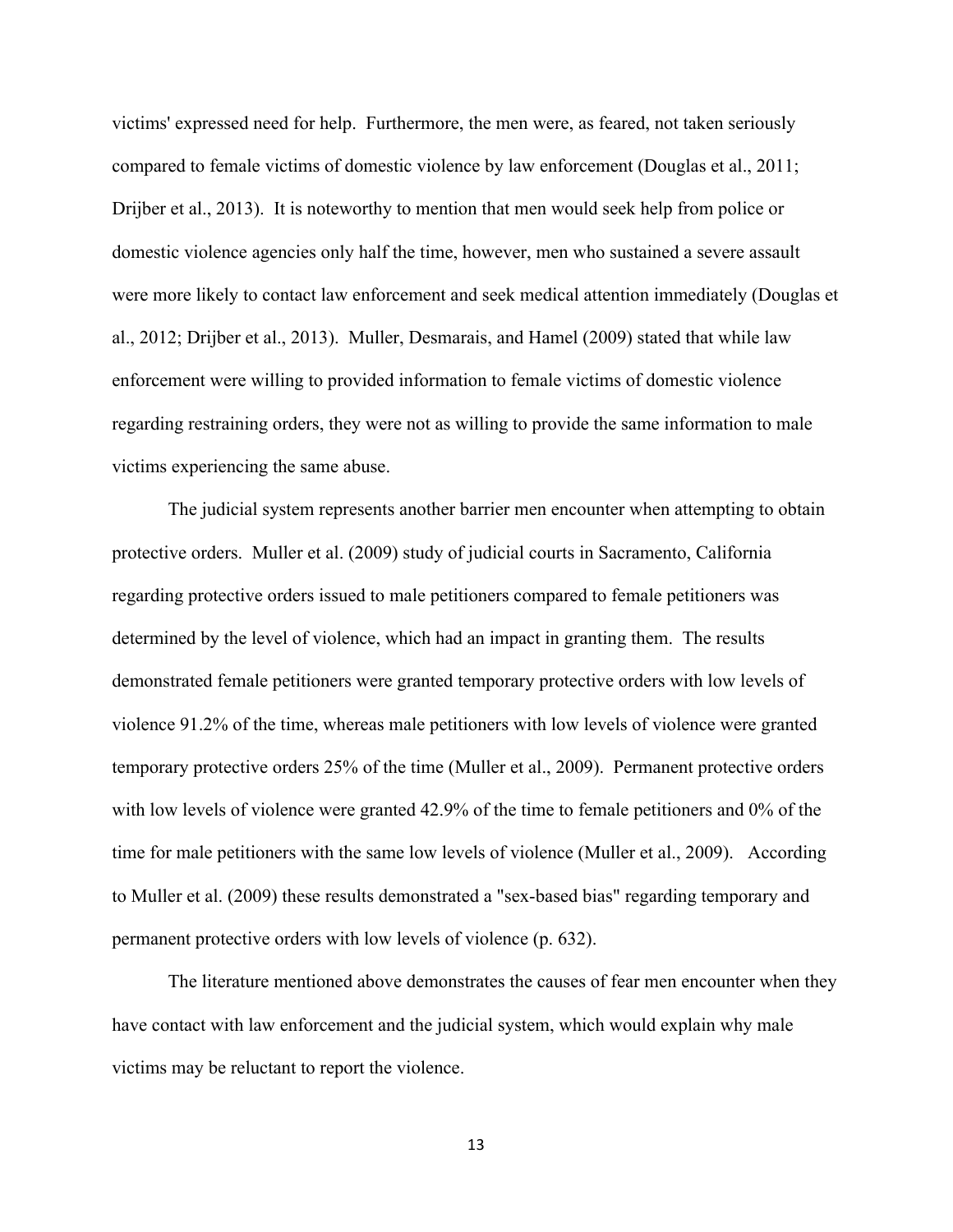#### **Societal Views and Service Agencies**

Men experience many barriers when seeking services for domestic violence, which include internal barriers and external barriers, possibly due to society's misconception that domestic violence has always been a woman's problem (Douglas et al., 2012; Hines & Douglas, 2009; Johnson, 2012).

The type of external barriers men encounter from service providers of domestic violence entail being accused as the perpetrator, being referred to batterer programs, being told the agency only served women or their services were not useful for men (Douglas et al., 2012; Hines &Douglas, 2009; Johnson, 2012; Tsui et al., 2010). When men were asked about the reason that they don't always report the abuse or seek help for domestic violence services, they stated denial, fear, and the stigma that men can't be abused, and/or shame and embarrassment in admitting they were abused (Barkhuizen, 2015; Douglas et al., 2012; Drijber et al., 2013; Hines & Douglas, 2009; Shuler, 2010; Tsui, 2014; Tsui et al., 2010). Drijber et al. (2013) stated men usually won't report the abuse due to ridicule and the lack of support services to male victims of domestic violence.

The lack of services for male victims occurs in many countries besides the United States, for example, England and Wales have 60 shelter locations available for male victims, whereas, 7,500 shelter locations were available for women victims of domestic violence (Hall, 2012). In the Netherlands, it appears services for male victims weren't available, however, "...a recent pilot has started to offer shelter to male victims of DV to get more insight in this issue" (Drijber et al., 2013).

In Australia, Moore (2015) reported the federal government provided \$100 million towards women's safety package in the fight against domestic violence for women and children.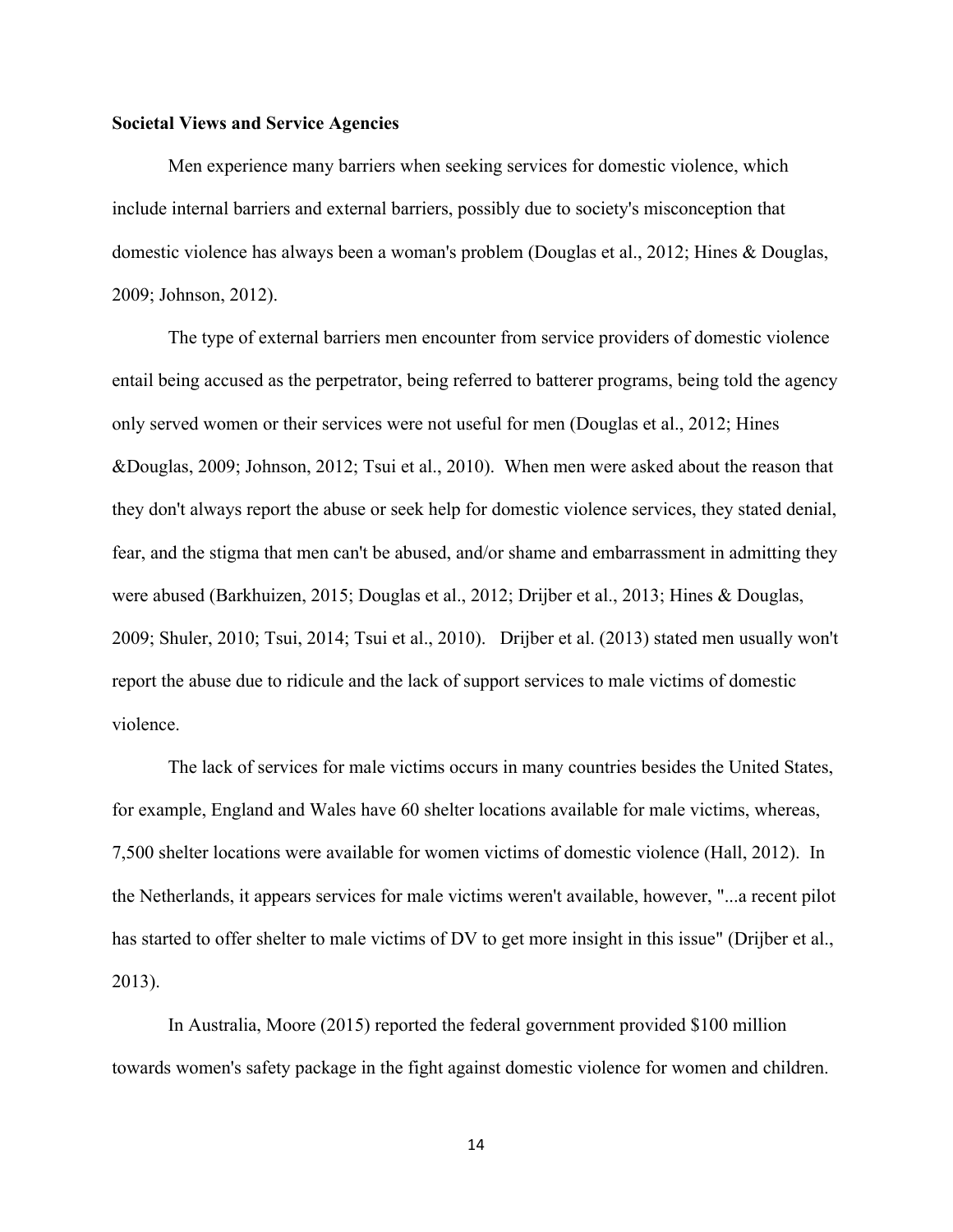Two million of that \$100 million was allocated for men from that package, however, the funds were used as resources and tools for men as perpetrators, to mitigate the potential that they will re-offend (Moore, 2015). The funds were not used as resources for men as victims of domestic violence (Moore, 2015). Moore (2015) continued to report "With the International Day for the Elimination of Violence against Women just passing many men continue to feel excluded as victims. Excluded from government funding, from help services and from awareness and recognition" (para. 5). Evans (2016) stated "In Victoria, the Royal Commission into Family Violence has recommended support services should develop joint arrangements to ensure that male victims of family violence are supported in obtaining the help they need within the next two years..." (para. 31). Evans (2016) continues to state "...New South Wales the Baird government recently announced a plan to spend \$13 million over the next four years on support programmes for men" (para 31).

So the question becomes, where do male victims of domestic violence search for help in today's society with all the barriers they encounter from formal services mentioned above: the internet (Tsui, 2014).

#### **Current Study**

#### **Internet Usage by Male Victims**

The internet has become one of the primary resources for information and is a powerful tool for people seeking a variety of services. Today, continued awareness about domestic violence can be obtained using the internet by searching the phrase "domestic violence," which produces several websites of agencies that serve victims of domestic violence, along with national and state coalitions against domestic violence.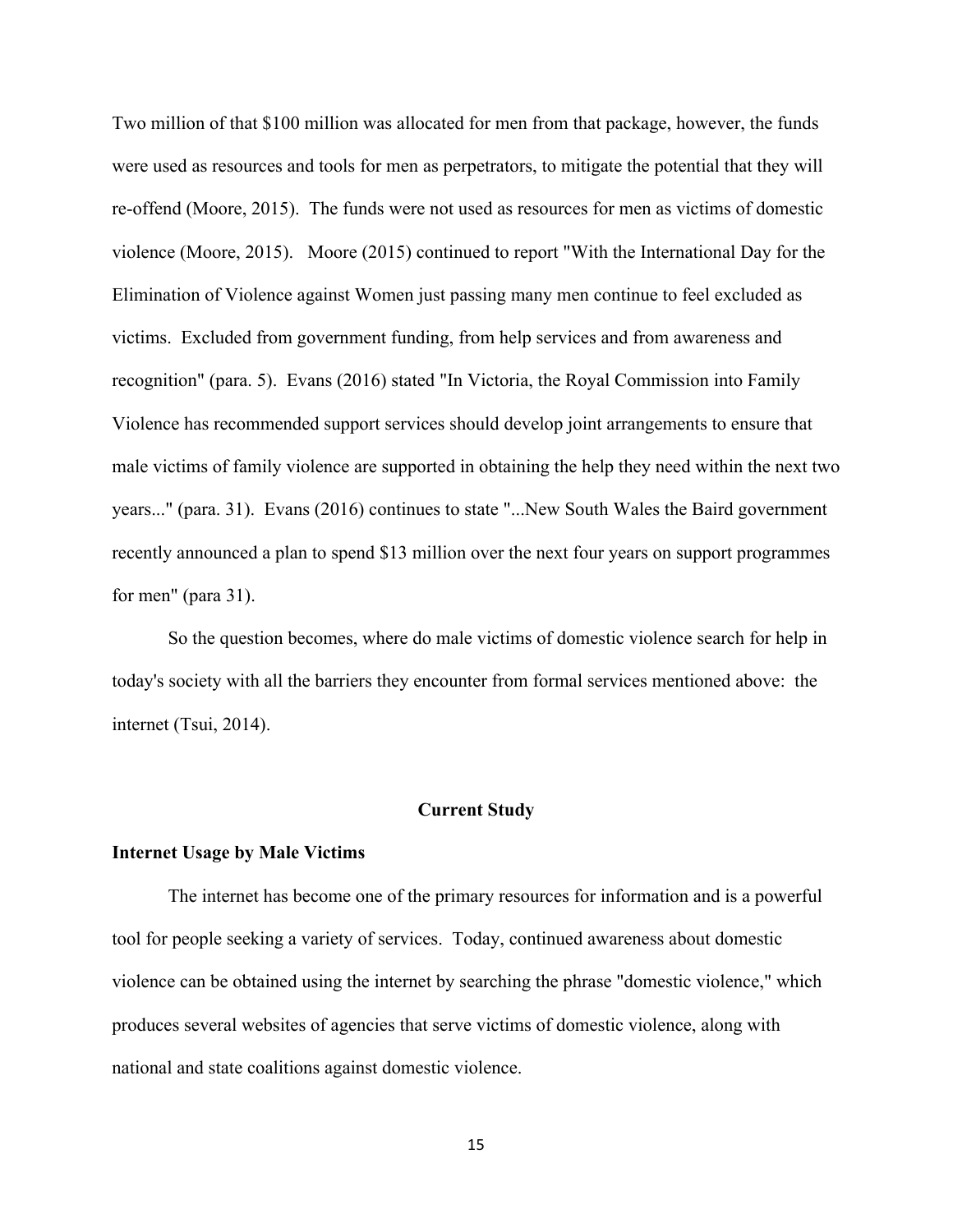Douglas et al. (2012) indicated that men use the internet approximately 2/3 of the time searching for help. Tsui (2014) stated male victims listed informal networks of friends and family as their preferred resource for help and the internet was a valuable resource due to access, being anonymous, and "...less threatening to their masculine self-image and ego while still maintaining their autonomy" (p.128). Some men use the internet to seek mental health professions, which were reported as the most helpful formal service provider compared to other service providers, law enforcement or domestic violence hotline agencies (Douglas et al., 2011).

One study conducted by Douglas et al. (2011) indicates that men have positive experiences using informal services and have experienced negative results from use of formal services. Informal services, such as, family, friends, and the internet were used by men to seek help or information as victims of domestic violence, before using formal services, such as, police, religious institutions, or medical doctors (Douglas et al., 2012; Tsui, 2014). Men were more inclined to discuss their experiences of domestic violence with informal services; their relatives, their colleagues, family members, or a medical doctor (Drijber et al., 2013).

A more recent study revealed men would seek informal help from friends 77.5% of the time, family 72.5% of the time, and through the use of the internet 70% of the time; whereas formal services such as mental health professionals was used 63.8% of the time and the police 58.8% of the time, which were sought out less (Tsui, 2014). It also revealed the police were very or somewhat unhelpful and was rank on a liker scale of 1.68, whereas friends received a 3.63 score, the internet 3.5 score, and family members 3.41 score as being the most helpful (Tsui, 2014). He also mentioned shelters were ranked as the least helpful service provider by men (Tsui, 2014).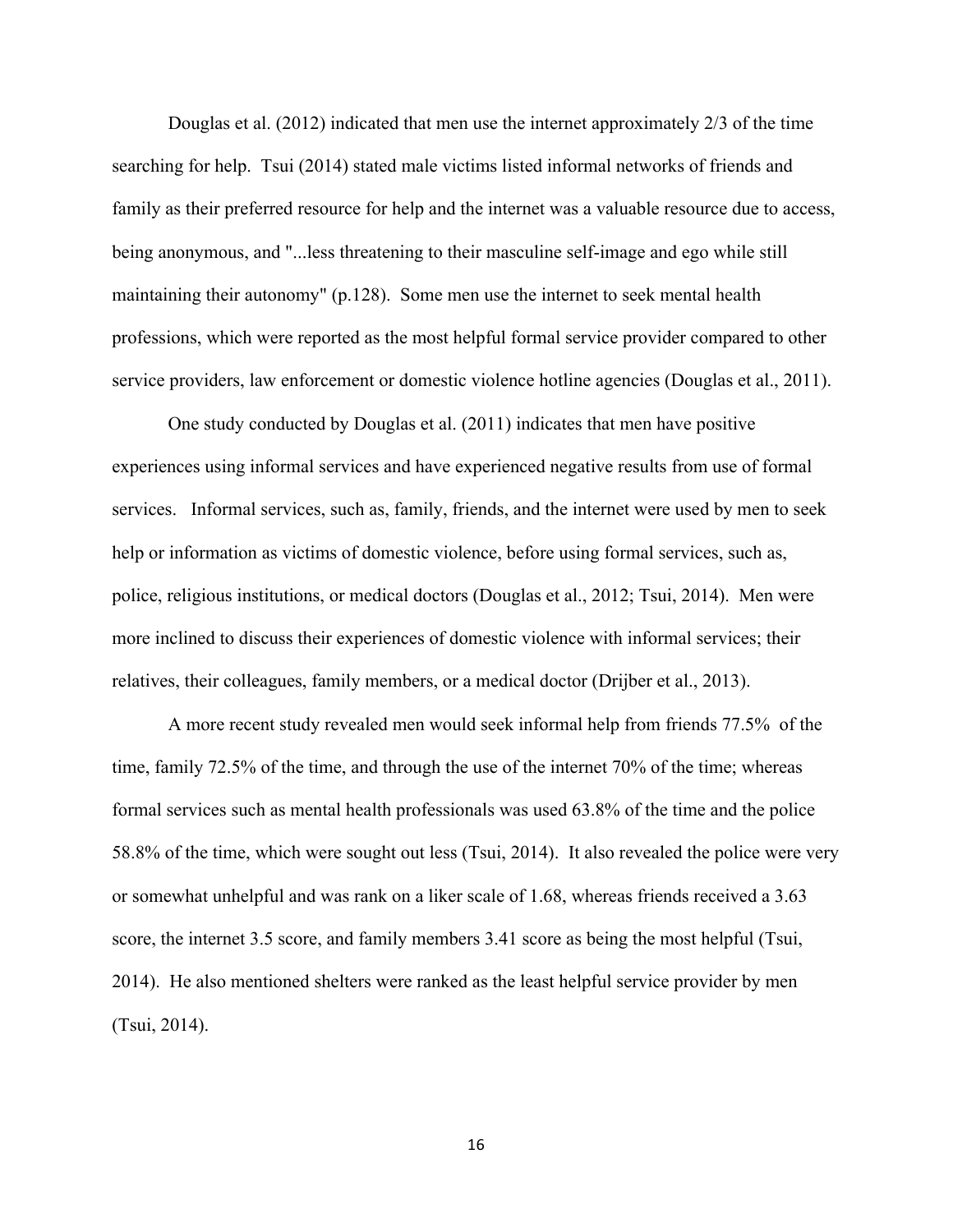#### **Purpose and Goal of the Study**

The purpose of this study is to analyze whether or not Utah domestic violence agencies indicate they recognize men as victims of domestic violence on their websites and if they provide similar services for men as they do for women. The study also seeks to analyze whether these domestic violence agency websites are inviting and inclusive of men as well as women or if it's directed exclusively towards women. According to Johnson (2012) "...some shelters are expanding their services to men who are victims of domestic violence" (p. 7).

The goal of the study is to bring awareness and open a dialogue with these Utah agencies and the impact their website may have on male victims of domestic violence in search of help. It is not intended to decrease the serious matter of women who experience domestic violence, but to address the social injustice and discrimination male victims of domestic violence have endured for decades, which have created barriers and unequal services for them.

#### **Methodology**

A Google search was conducted to identify agencies in the state of Utah that provide services to domestic violence victims. The Utah Domestic Violence Coalition (UDVC) was selected from the search, because UDVC provided a complete list of agencies throughout the state of Utah. The list was found under the UDVC menu on their home page titled "Survivor" and then under the submenu titled "Find a Shelter." There were sixteen (16) agencies listed across Utah that provide services for victims of domestic violence and sexual assault. A Google search was then conducted of the individual agencies to determine if they provided a website.

Several agency websites were very detailed and contained several sub-pages and other agency websites had very few sub-pages to view. Since each website contained a home page and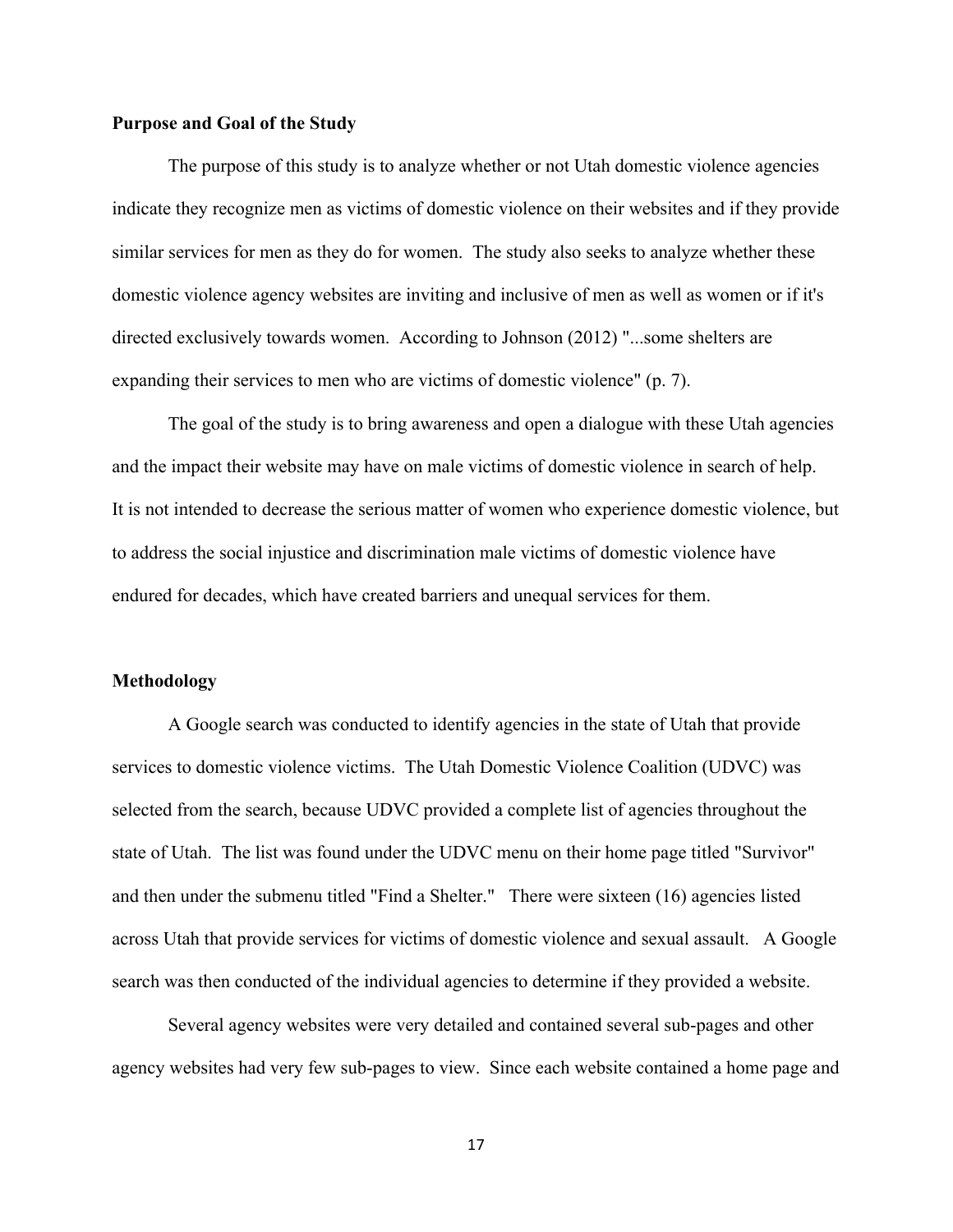some section that listed their services, only the home page and service pages were analyzed in this study to determine if these agencies recognized men as victims of domestic violence and if they provided similar services to men that they provide to women.

The home page of each agency's website was analyzed for words that utilized language specifically referring to "men as victims or survivors of domestic violence," rather than how many times the agency mentioned men on their home page. Because men are often referenced in the domestic violence community specifically as perpetrators of abuse, it was important for the purposes of this study to focus on the overt connection between men and victimization.

Further analysis was conducted of each agency's websites under the service sections, where agencies may list the type of services they provide to victims of domestic violence and what population (gender) they may serve. Some websites had different menu headings that detailed their services, for instance, "get help" or "programs" which were used in the analysis as these were the equivalent of the "services" page for these sites. Again, each of these sections and any subsections were analyzed for specific words that referred to men as victims of domestic violence rather than how many times the agency mentioned men on their service pages.

An Excel spreadsheet was created that listed all sixteen (16) agencies, their website address, if applicable, and whether or not each agency website home page and service page included males in the population as victims of domestic violence. The Excel spreadsheet created the following graphs to present the data.

#### **Results**

There were sixteen (16) agencies listed in Utah that serve victims of domestic violence. Since websites are public domain all sixteen (16) agency names and their websites, if applicable, are listed on Table 1. Out of sixteen (16) agencies listed in Utah, only twelve (12) agencies (75%) had websites that were found. Listing the names of the agencies was in no way to point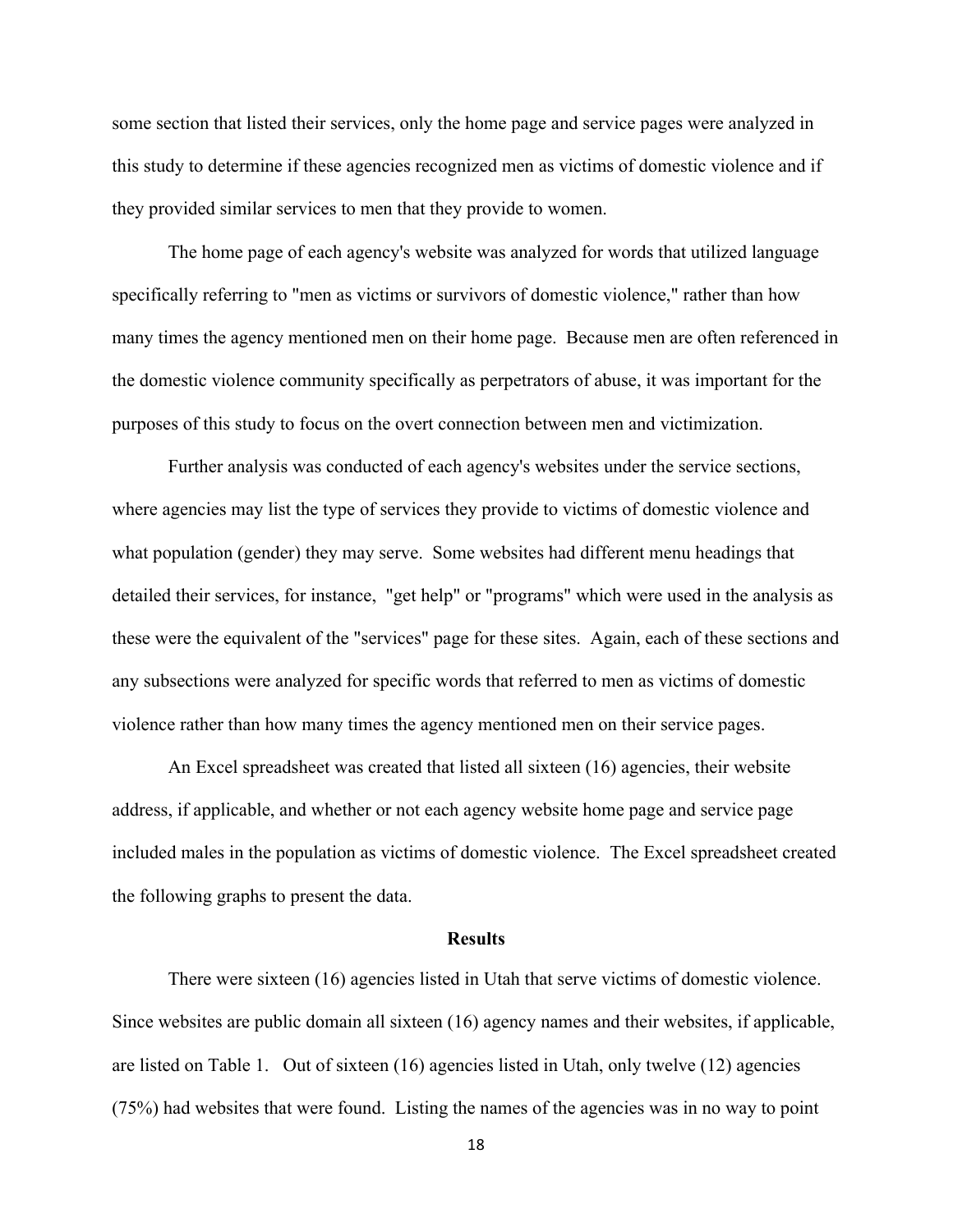fingers, but for the ease of discussion. Data was accrued and analyzed between September and

November, 2016.

Table 1

| <b>Agencies/</b>         |                                                                        |
|--------------------------|------------------------------------------------------------------------|
| <b>Shelters</b>          | <b>Website</b>                                                         |
| Gentle Ironhawk          |                                                                        |
| <b>Shelter</b>           | http://www.gentleironhawkshelter.com/                                  |
| <b>New Hope Crisis</b>   |                                                                        |
| Center                   | http://www.newhopecrisiscenter.org/                                    |
| <b>Canyon Creek</b>      |                                                                        |
| <b>Women's Crisis</b>    |                                                                        |
| Center                   | http://ccwcc.org/                                                      |
| <b>Safe Harbor</b>       | http://www.safeharborhope.org/                                         |
| <b>Citizens Against</b>  |                                                                        |
| Physical and             |                                                                        |
| <b>Sexual Abuse</b>      |                                                                        |
| (CAPSA)                  | http://www.capsa.org/en                                                |
| Seekhaven                | http://seekhaven.org/                                                  |
| Your                     |                                                                        |
| Community                |                                                                        |
| Connection of            |                                                                        |
| Ogden/Northern           |                                                                        |
| Utah                     | https://www.ycchope.org/                                               |
| <b>Peace House</b>       | http://www.peacehouse.org/                                             |
| <b>Colleen Quigley</b>   |                                                                        |
| <b>Women's Center</b>    | No website found                                                       |
| Center for               |                                                                        |
| Women and                |                                                                        |
| Children in<br>Crisis    |                                                                        |
| New horizons             | http://www.cwcic.org/index.php                                         |
| <b>Crisis Center</b>     | No website found                                                       |
| <b>YWCA Women</b>        |                                                                        |
| in Jeopardy              | http://www.ywcautah.org/site/c.emJ1KgOQJhIaG/b.7965121/k.BCF0/Home.htm |
| South Valley             |                                                                        |
| <b>Services</b>          | http://svsutah.org/en/home/                                            |
| D.O.V.E. Center          | http://www.dovecenter.org/                                             |
| Pathway, Tooele          |                                                                        |
| Safehouse                |                                                                        |
| <b>Offices of Social</b> |                                                                        |
| <b>Services</b>          | No website found                                                       |
| <b>Women's Crisis</b>    |                                                                        |
| Shelter                  | No website found                                                       |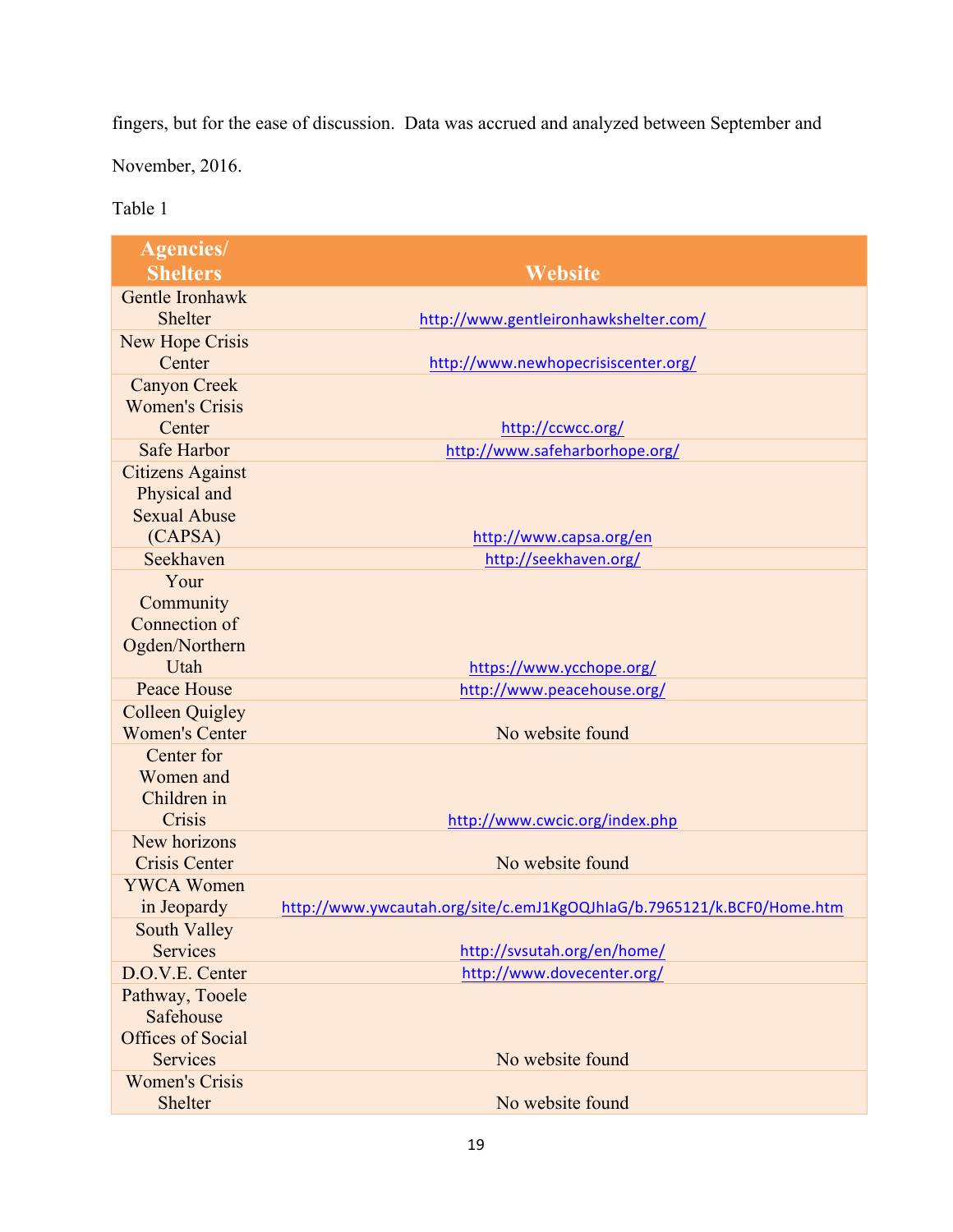First, the names of all sixteen (16) agencies were reviewed in the study to analyze gender specificity, which may indicate services were exclusive to a particular population rather than being inclusive of all victims. Five (5) agencies (31.3%) implied exclusivity to one population by having the word "women" in the name of their agency, see graph 1.

The five (5) agencies with women in their name were Canyon Creek Women's Crisis Center; Colleen Quigley Women's Center; Center for Women and Children in Crisis; YWCA Women in Jeopardy; and Women's Crisis Shelter.



The four (4) agencies Colleen Quigley Women's Center; New Horizons Crisis Center; Pathway, Toole Safehouse Offices of Social Services; and Women's Crisis Shelter were excluded from the remaining analysis, because websites for these agencies could not be found.

Graph 1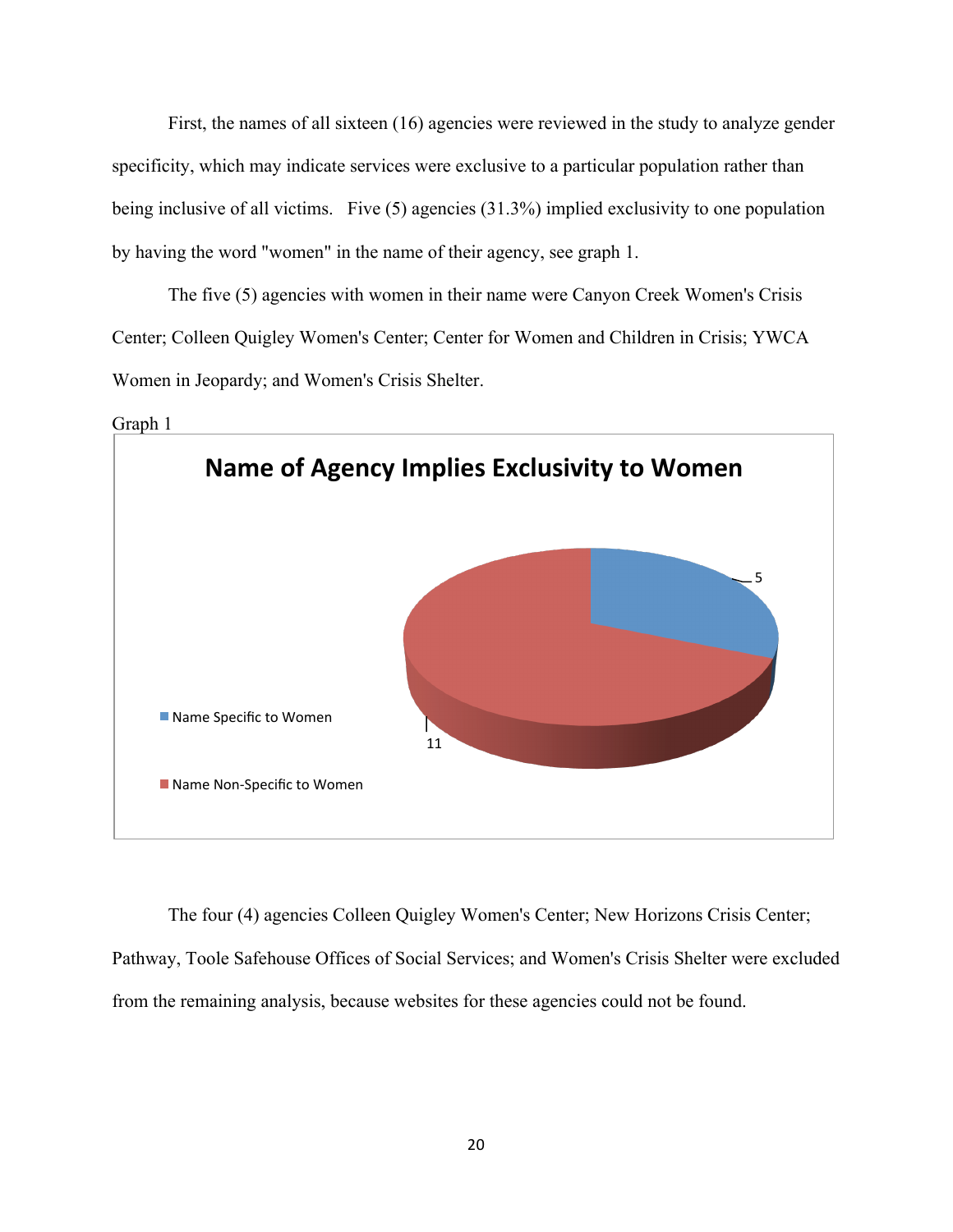Second, the home page of the twelve (12) agency's websites were then reviewed for the phrases that included men as a population of individuals who may be victims of domestic violence or experience abuse.

Only two (2) agency's home pages out of the twelve (12) agencies, Citizens Against Physical and Sexual Abuse (CAPSA) and South Valley Services acknowledged men as victims of domestic violence or noted services for men that were abused on their home page, see Graph 2. Both agencies, CAPSA and South Valley Services acknowledged men as victims of domestic violence under their "Donate" or "Give Money" section on their home page.

Citizens Against Physical and Sexual Abuse (CAPSA) described male victims as fleeing domestic violence under their donation sub-heading. South Valley Services described men as a population that could need services to overcome domestic violence. Further down on South Valley Services home page they briefly described a few of their services under the sub-heading "Shelter, Advocacy, Prevention," which included men as being impacted by domestic violence.

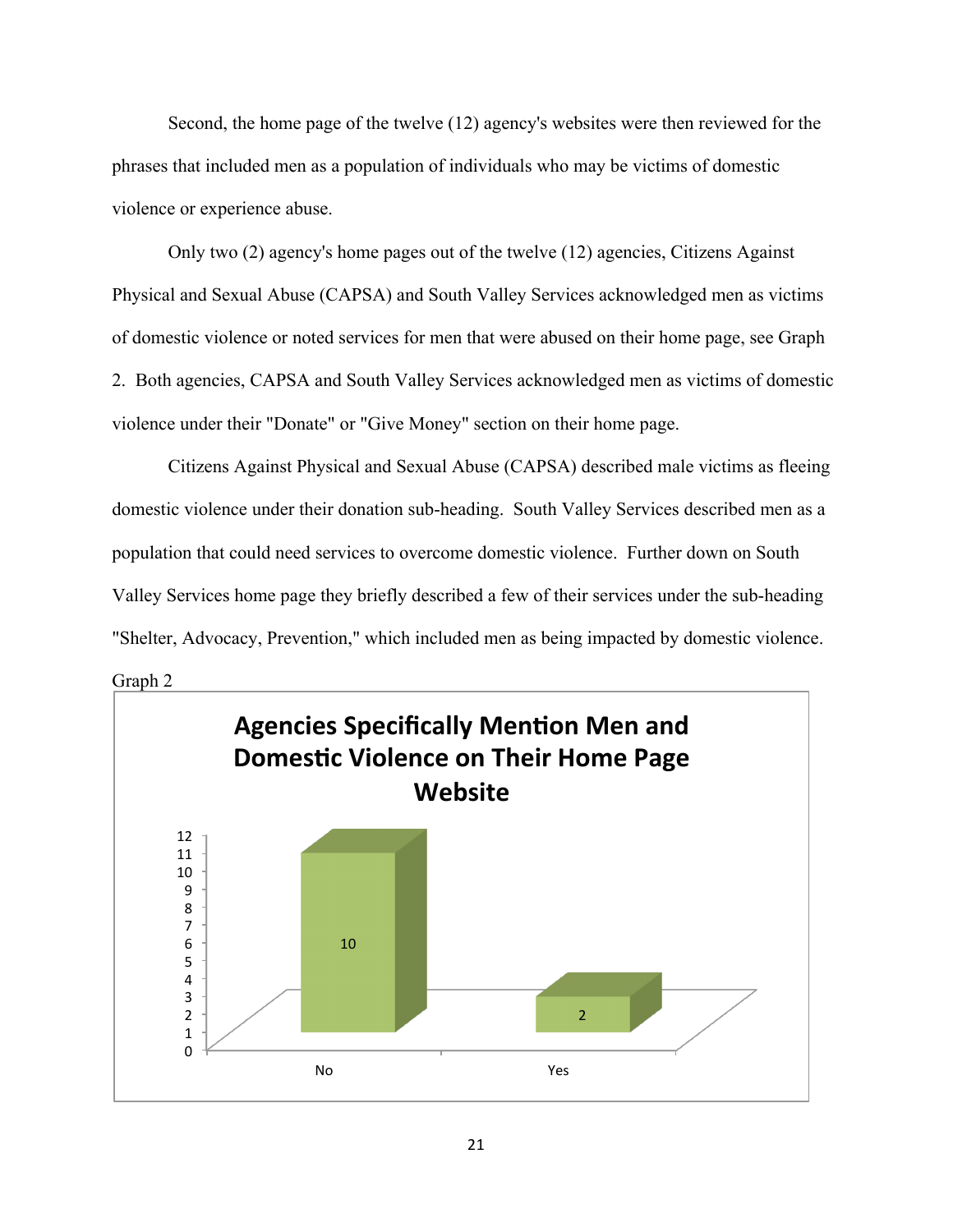Finally, the twelve (12) agency websites were then analyzed for the type of services they provided to victims of domestic violence, in particular, what services if any, they provide to male victims of domestic violence.

Two (2) agencies, CAPSA and Safe Harbor indicated they provided services to men who were victims of domestic violence or abuse on their service pages, see Graph 3.

Under CAPSA's "Service" tab sub-section "Domestic Violence Services" sub-heading "Educational Support Group" stated they provide support groups for incarcerated men who have experienced or been impacted by abuse. This agency also mentioned they have plans to expand support group services to male victims of domestic violence under the "Service" tab, sub-section "Educational Support Group" sub-heading "Women's Support Group" third paragraph down.

Safe Harbor's "Get Help" tab, sub-section "Support Groups" sub-heading "Domestic Violence Support Groups" stated they provide support groups for male victims of domestic violence as part of their "special populations." They also mentioned providing outreach services to male victims of domestic violence seeking support services who don't need shelter, under their section "Get Help" sub-section "Outreach Program."

#### Graph 3

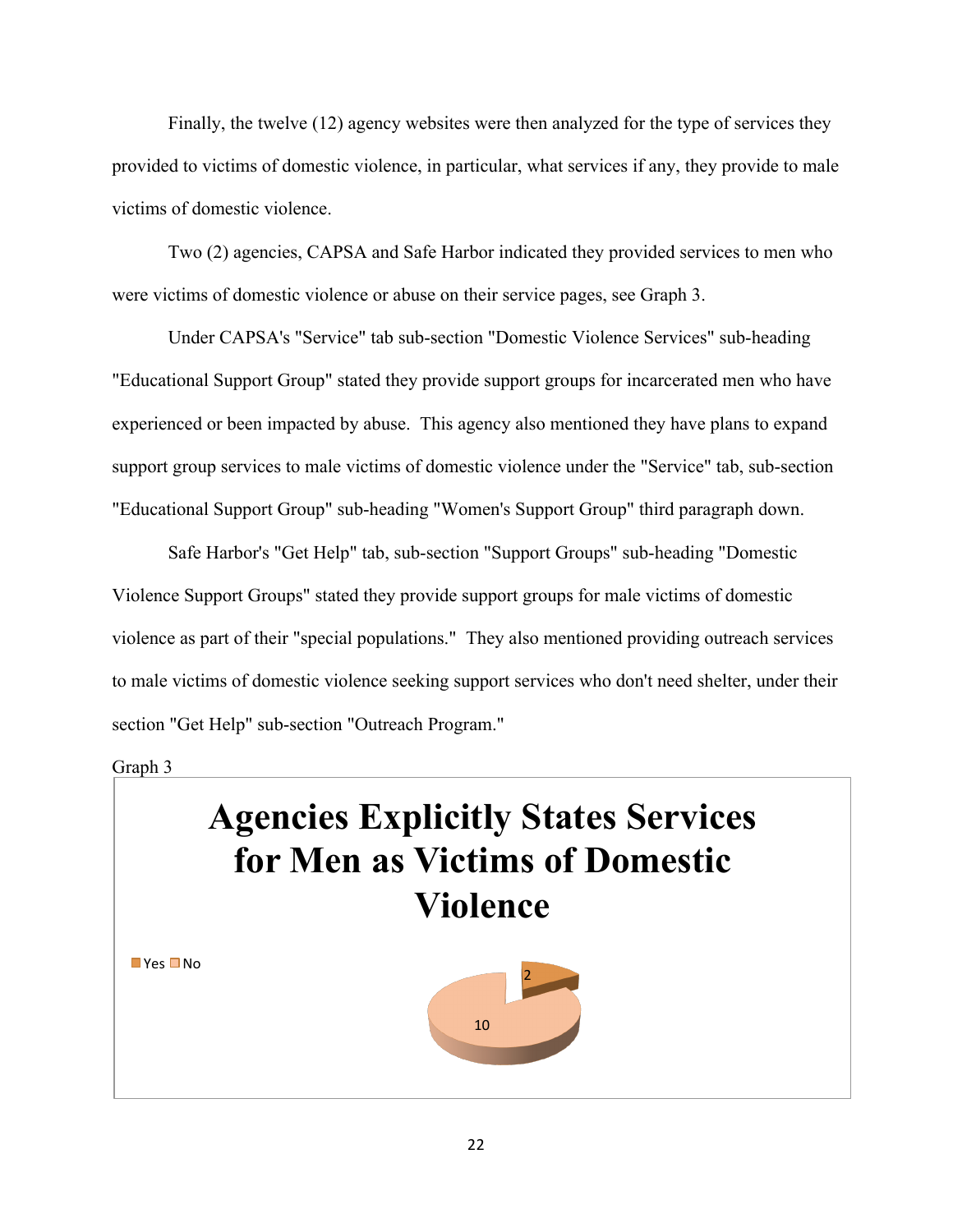#### **Discussion**

 It's important to mention for the purpose of discussion that all twelve (12) agencies used common language throughout their websites which were "victims," "survivors," "individuals," "adults," or "families," and a couple agencies actually identified women and children on their web pages.

Citizens Against Physical and Sexual Abuse (CAPSA) was the only agency that indicated they recognized men as victims of domestic violence on both their home page and on their service pages. The agency mentioned providing services to men on their home page under their "Donate" section, which seeks donation from the community that provides shelter for men, women, and children who were overcoming domestic violence. This would indicate that CAPSA recognizes men as victims of domestic violence and the donations they received would provide shelter services to men. However, upon further examination of this agency's service pages, they reverted back to the common language such as, "individuals, adults, families, and children," under their "Service" tab, sub-section "Domestic Violence Services" sub-heading "Emergency shelter and food." In fact, all sub-sections under their "Service" tab used the common language mentioned above including "victims and survivors." The only time CAPSA actually mentioned men under their "Service" tab, was under the sub-section "Domestic Violence Services" sub-heading "Educational Support Groups" for incarcerated men who had experienced or were impacted by abuse and under their "Service" tab, sub-section "Educational Support Groups" where they plan to expand their support groups to include male victims.

It's possible that by using common language throughout their website, CAPSA would appear to be providing services for men. However, it is difficult to say without actually contacting CAPSA and asking them if they provide shelter to male victims of domestic violence,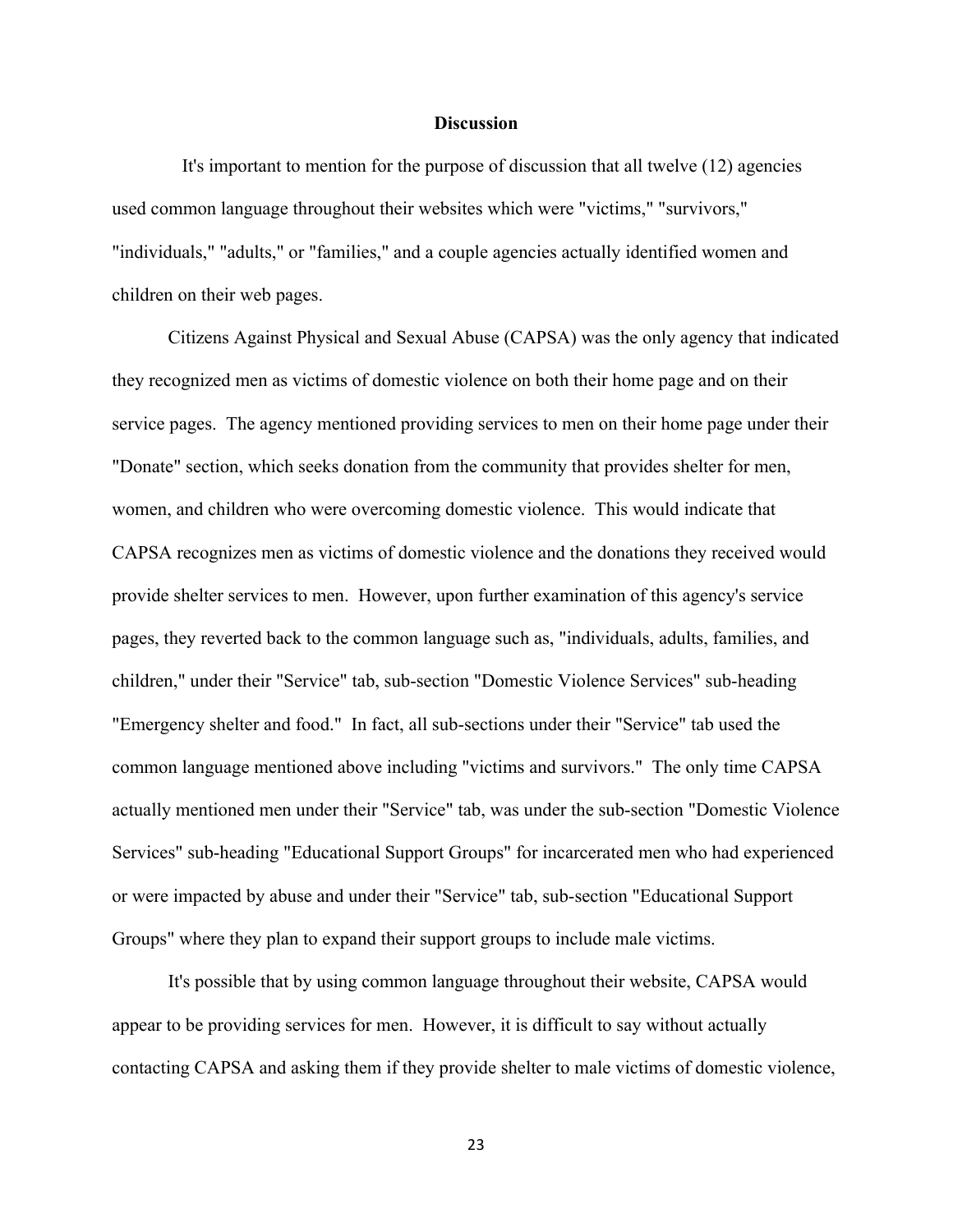as their "Donate" section on their home page indicates, or to identify any other services they may provide.

Men seeking services for domestic violence may at first believe they found an agency that provides services to male victims of domestic violence based on CAPSA's home page. One thing it does imply is that this agency provides shelter to men fleeing domestic violence and the donations they receive will be used to assist their needs. However, if men search further into the agency's website for shelter services, they may experience disappointment and/or could be revictimized, because they discover the only services this agency actually state they provide to male victims of domestic violence must be incarcerated.

It would be beneficial for CAPSA to re-examine their home page "Donate" section to clarify the actual services they provide to male victims of domestic violence to match their service pages or update their service pages to match their statement under their donation section. This would avoid the possibility of re-victimizing male victims of domestic violence who are seeking help as well as convey a consistent, reliable message to those accessing the website.

South Valley Services also recognized men as victims of domestic violence on their home page in two (2) areas, under their "Give Money" section and under the sub-heading "Shelter, Advocacy, Prevention" that clearly indicates they provide safe shelter and supportive services for women, men and children overcoming or impacted by domestic violence. Again, this indicates to the community that donations made to South Valley Services would be used for women, men, and children to sustain and enhance their services, as well as, communicating that they provide shelter services for men.

It was interesting to discover upon further analysis of their service pages that South Valley Services didn't mention men or any particular type of services they actually provided to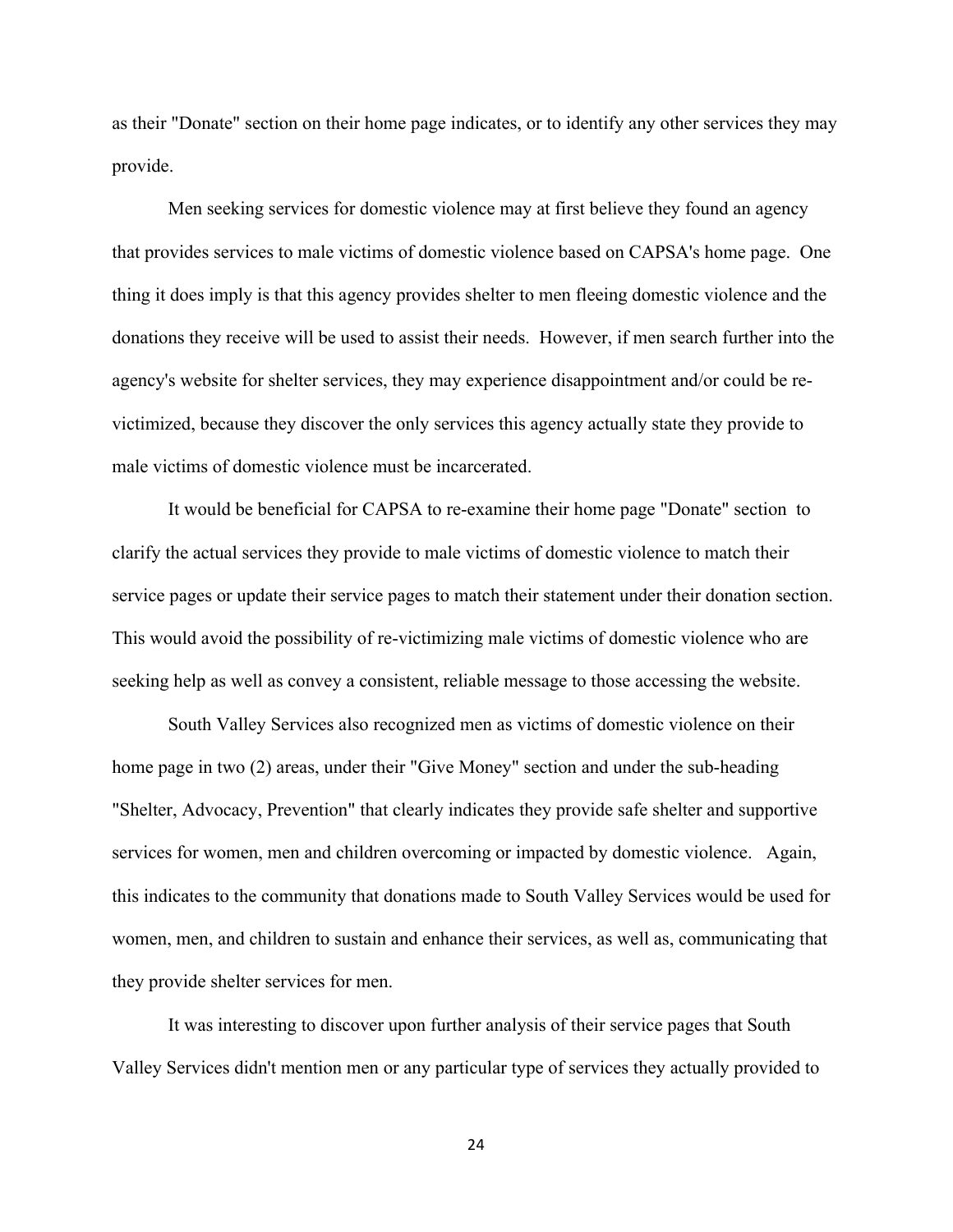male victims of domestic violence, despite what their home page stated. Instead, South Valley Services reverted back to using common language "family" under their "Service" tab, sub-section "In-House Client Services." In fact, all of South Valley Services sub-sections under their "Services" tab used common language.

Once again, men searching for help may think they found an agency that acknowledged men as victims of domestic violence that would provide shelter and other services based upon their home page. However, upon further exploration of their "Services" tab to obtain additional information, they would discover no mention of services in particular for male victims of domestic violence, only common language referring to women, children, and families used again.

As mentioned above, it's possible South Valley Services does provide shelter as stated on their home page for male victims of domestic violence. However, in order to know for sure, South Valley Services would need to be contacted. It would be advantageous for South Valley Services to re-examine their home page and their service pages to list exactly what services they provide for male victims of domestic violence and provide consistency for the sake of clarity.

There appears to be an inconsistent message between CAPSA and South Valley Services home page and the service pages. Their message to the community indicated all donations would be used for men, women, and children to provide shelter and other services or needs. This could be potentially misleading and problematic to anyone donating money to these agencies with the idea that these services support all victims of domestic violence, including men. In addition, their service pages were inconsistent due to the fact they did not confirm they actually extend shelter services or provided similar services to male victims of domestic violence that are provided to women that was indicated on their home page.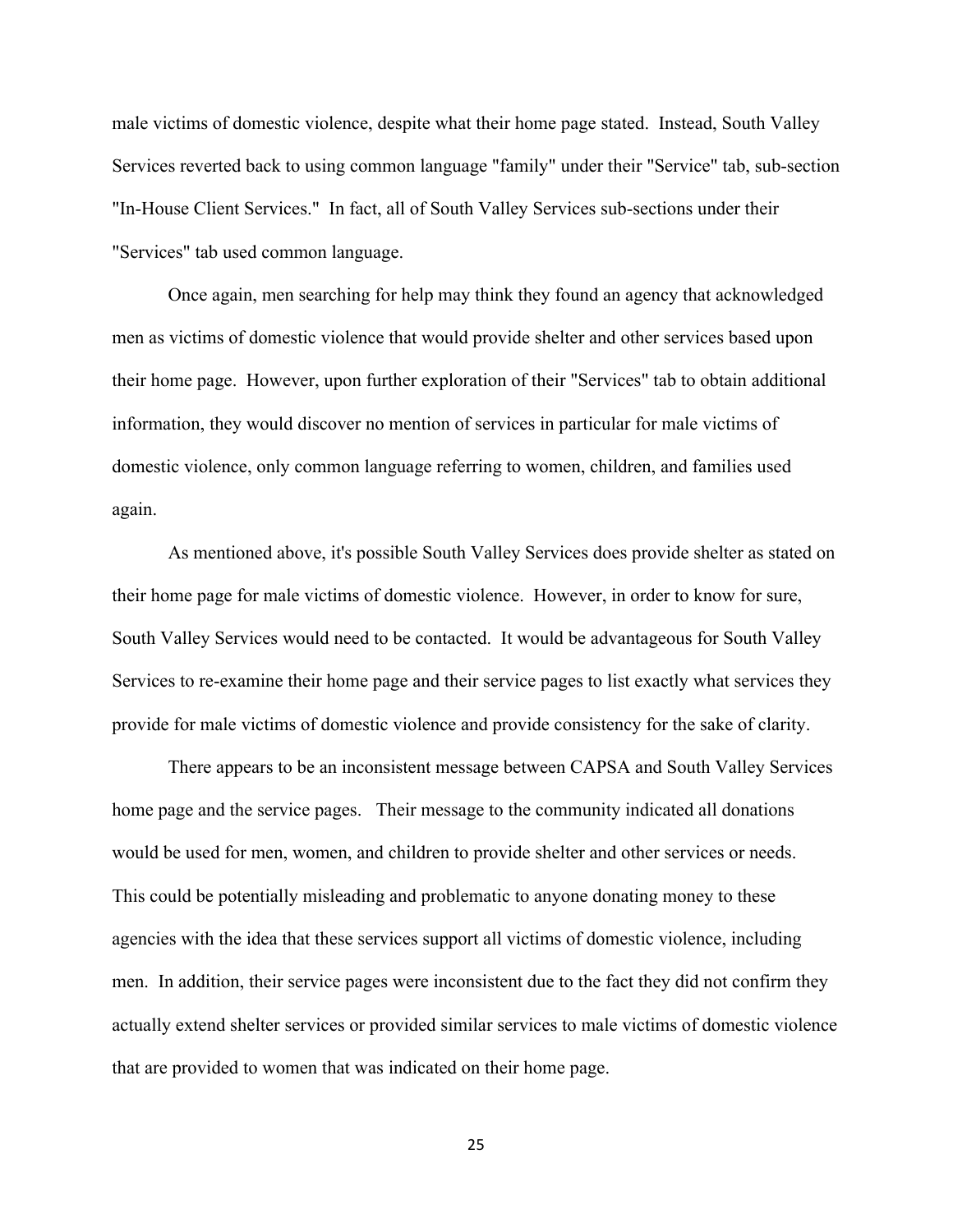As stated, Citizens Against Physical and Sexual Abuse (CAPSA) recognized men on their service pages and the second agency that recognized men on their service pages was Safe Harbor. Before discussing the results from Safe Harbor regarding their service pages, it's worth noting what they did mention on their home page. Safe Harbor did not recognize men as victims of domestic violence on their home page, however, the words they used on their home page was "men in crisis," under the heading "How We Do It" sub-heading "Safe Housing." Safe Harbor was excluded from the results in Graph 2, due to the fact "men in crisis" was found to be vague and confusing and does not necessarily recognize men as victims of domestic violence on their home page. So what exactly does the term "men in crisis" mean? It could mean a variety of things: men who are homeless, in need of assistance to pay rent for the month, or hungry and need help with food for themselves or their families. However, it does not necessarily acknowledge men as victims of domestic violence. To know exactly what Safe Harbor means by "men in crisis" one would need to contact them.

Safe Harbor did recognize men as victims of domestic violence on their service pages, which was included as part of the results on Graph 3. They mentioned men as victims of domestic violence under their "Get Help" (services) tab, sub-section support group as a "special population." This was potentially confusing due to the inconsistency that men can't be victims of domestic violence, that men can't be abused, and men would not be treated the same as women who are victims of domestic violence. Male victims of domestic violence shouldn't be considered a "special population," because it implies that it may be exceptional or unusual for a male to be a victim of such violence, further stigmatizing or shaming those who have experience it. In fact, literature has shown men have reported they were victims of abuse and women reported being perpetrators of abuse (Hines & Douglas, 2009; McNeely et al., 2001; Nicholls &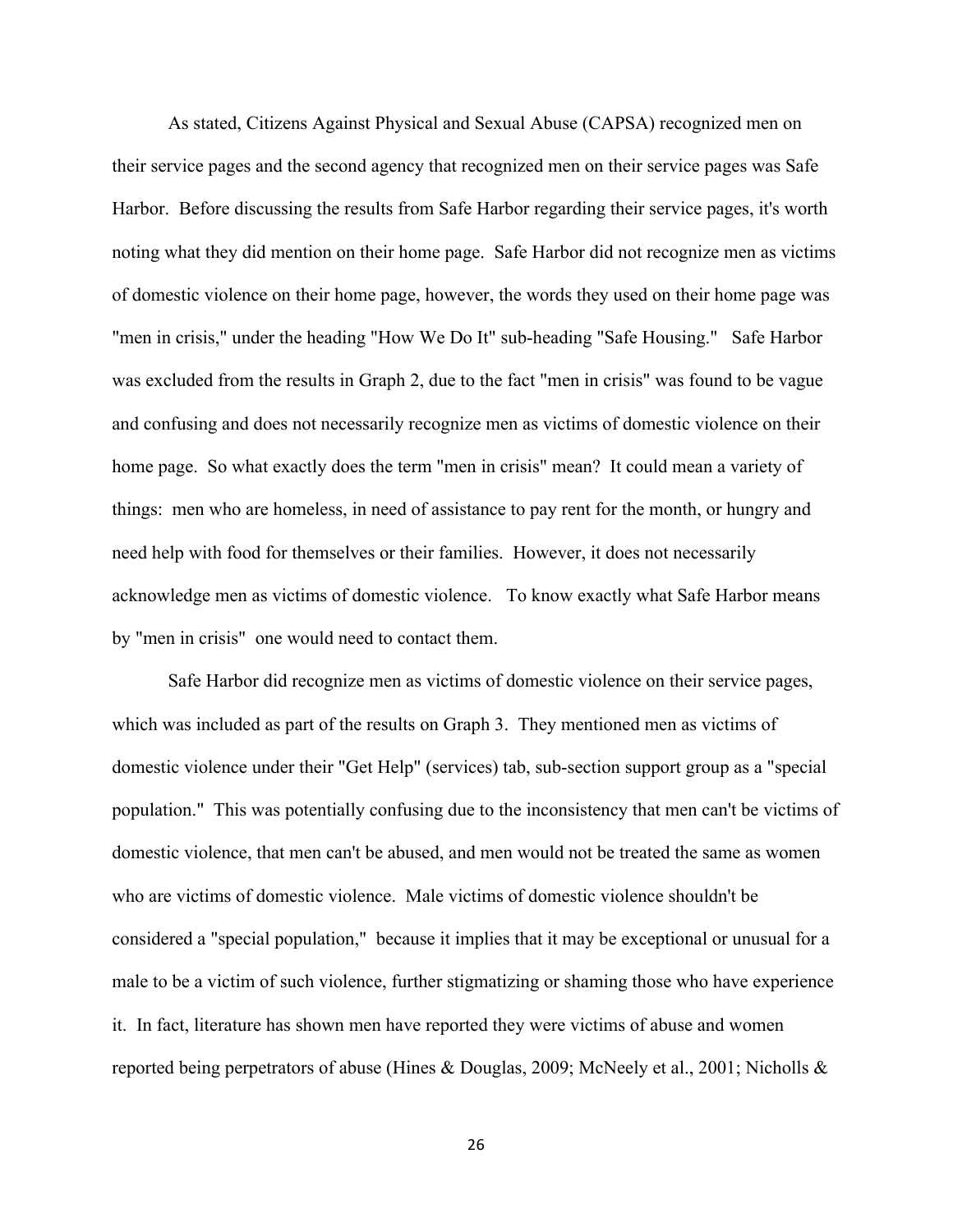Dutton, 2001). Providing a service to male victims of domestic violence as a "special population" could prevent men from seeking help and re-victimize them.

Safe Harbor also mentioned men as victims of domestic violence under their sub-section "Outreach Programs," which acknowledged male victims of domestic violence who may need services, but not require shelter. It appears that Safe Harbor may provide similar services to men that women receive from this agency, however, they would need to be contacted for clarification.

It would be constructive for this agency to remove the words "special population" under the support group they provide to male victims of domestic violence. The words "special population" describes exclusivity and could possibly re-victimize male victims or they could feel isolated in their victimization. It would also be beneficial for this agency to list the services they provide to men on their home page. The possibility of men searching several web pages within this agency's website could decrease, if the home page doesn't specifically recognize men as victims of domestic violence or what services they provide to men.

Another agency that did not specify that men were victims of domestic violence was New Hope Crises Center, however, it's worth mentioning the words they used on their home page. The words they used were "all-inclusive," which was found under the sub-heading "Welcome," where they mentioned providing victim-centered services for families, individuals, and the community. This would imply they provide equal services to male victims of domestic violence that women received. However, their "Services" page lacked details or explanation and only listed the name of services they provided. There weren't any additional sub-pages that might have provided further clarification or information. New Hope Crisis Center did mention "allinclusive" again on their service page with a non-discrimination disclosure statement, along with a notation that their services were free of charge.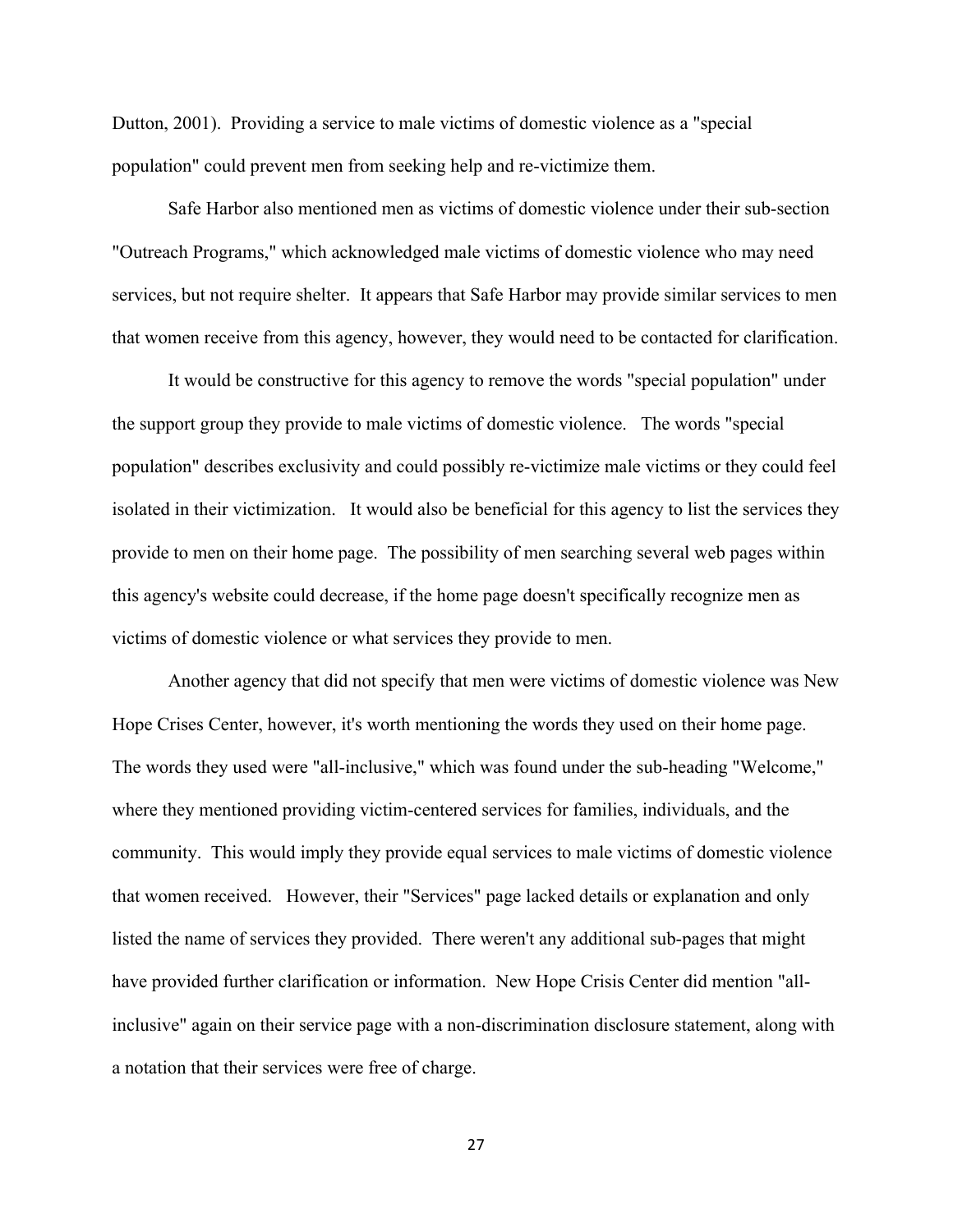In order to determine exactly what they mean by "all-inclusive" services, New Hope Crisis Center would need to be contacted, therefore, they were not part of the results in Graph 2 or Graph 3. It would be beneficial for New Hope Crisis Center to expand the information on their website to describe exactly what they mean by "all-inclusive" services, what those services consist of, and exactly what populations they serve, (if it's women only or men *and* women who are victims of domestic violence).

The most interesting of all twelve (12) agency's websites was Canyon Creek Women's Crisis Center. The analysis of their service pages, revealed that Canyon Creek Women's Crisis Center used the phrase "men who need a safe place to stay can call 24 hour crisis hotline for assistance." Again, Canyon Creek Women's Crisis Center was excluded from the results in Graph 3, because the phrase was found to be vague and did not necessarily recognize men as victims of domestic violence . These words were found under their "Our Services(/Get Help) tab, sub-section "Emergency Safe House." An interesting point, this agency actually contains the word "women" in their name, which was included in the results of Graph 1 that implies exclusivity to women, despite the fact that they indicate some type of services available to men.

So what does "men who need a safe place to stay" mean? It could mean they are homeless, which can be unsafe, they could be fleeing from law enforcement, or it could mean they are fleeing a domestic violence situation. It is possible they provide some type of service to male victims of domestic violence, however, knowing exactly what Canyon Creek Women's Crisis Center means by "men who need a safe place to stay" would entail contacting them.

It's also possible men may not even look at this agency's website based on their name, Canyon Creek Women's Crisis Center, which implies exclusivity to women. Therefore, male victims of domestic violence would be unaware that this agency may provide some type of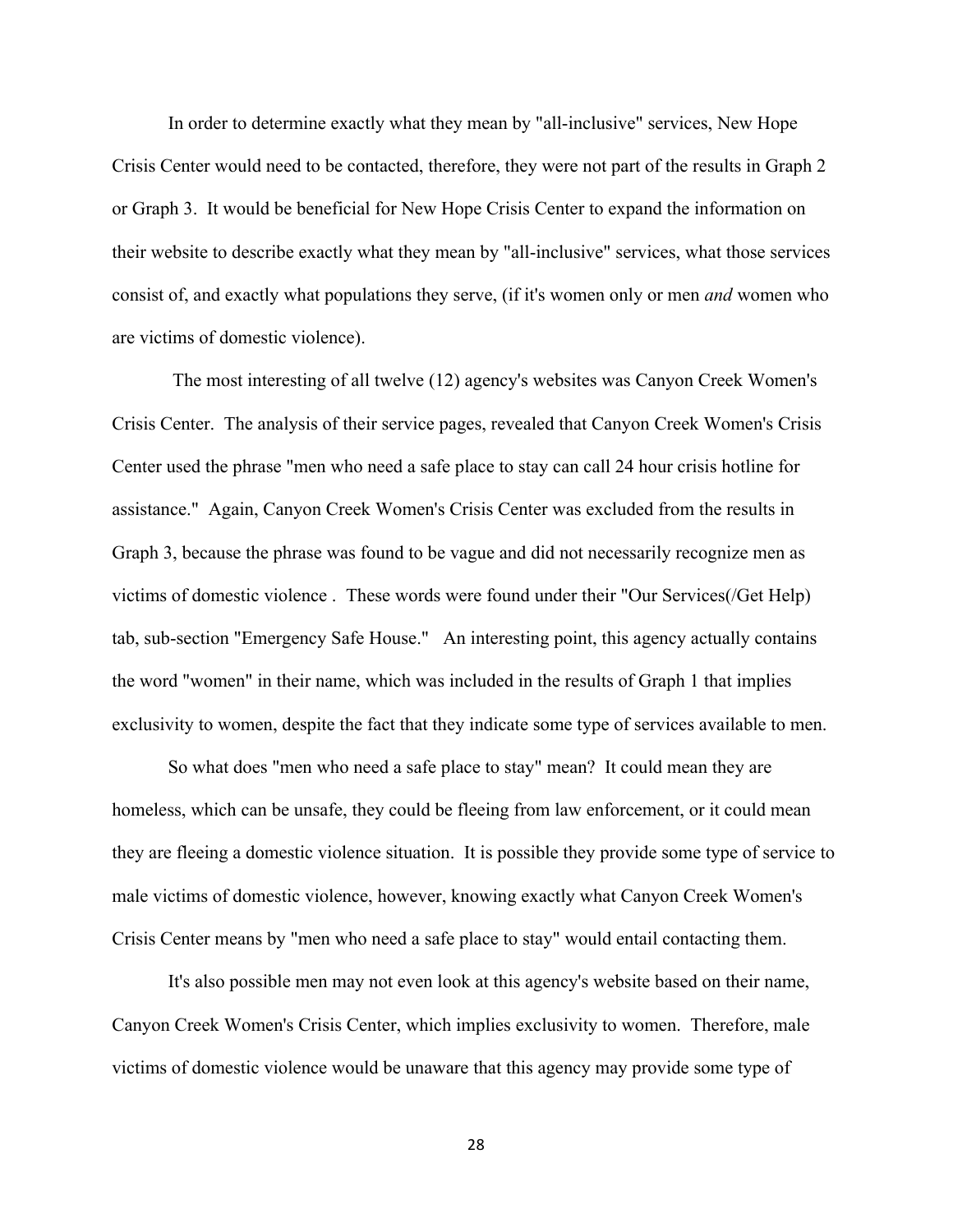assistance if they needed a safe place to stay. If they are wanting to inform male victims of domestic violence they provide shelter assistance, it would be beneficial for this agency to consider changing their name, which would increase the chances of male victims reviewing their website. It would also be valuable to list that they recognize and provide services to male victims of domestic violence on their home page.

There was a theme that developed between all twelve (12) agencies, which consisted of the common language used throughout their websites. As mentioned above, the common language used by these agencies would indicate they provide services for domestic violence to men and women, however, further analysis clearly indicated differently. The use of the terms "victims or survivors" could be perceived as vague and misleading to those seeking services who are male victims of domestic violence. Men might consider themselves a victim or survivor of domestic violence, and could get the impression these agencies would assist them, when in reality, they may be excluded from services. It's possible these agencies are using this language to indicate they do serve all victims of domestic violence including men. However, many of their web pages conveyed a level of exclusivity through omission of the word "men" and, therefore, indicate they serve only women. The use of the words victim(s) and survivor(s) could also be considered politically correct, so these agencies don't appear to be discriminating against male victims of domestic violence. Either way, these agencies use of these words was found to be vague and confusing and should consider listing exactly who they serve.

The inconsistent message these websites presented would require male victims of domestic violence seeking help to actually contact these agencies who indicated their services were inclusive. As indicated by the literature above, male victims contacting these agencies could encounter the risk of being told they only served women, treated as the perpetrator, and/or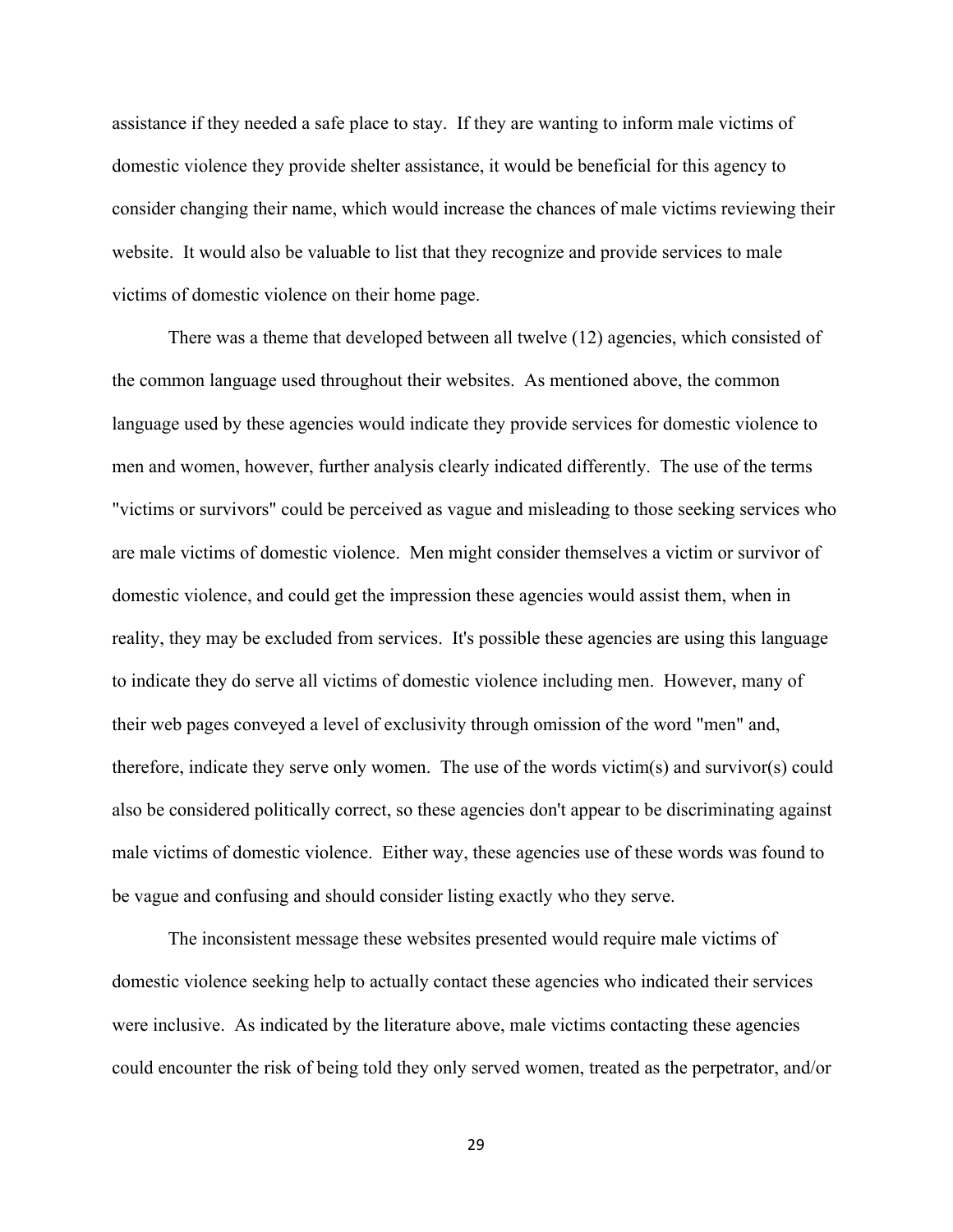referred to batterer programs, all of which could possibly re-victimized them (Douglas et al., 2012; Hines & Douglas, 2009; Johnson, 2012; Tsui et al., 2010).

One last point to mention is the appearance of the web designs of the twelve (12) agencies regarding the pictures displayed. This analysis will refrain from delving into discussion about the websites background colors or research on the meaning of colors, or femininity versus masculinity and focus strictly on picture/image elements. Several of the agencies websites had pictures of women and children, which could be interpreted that these agencies exclusively served one population, women, regardless of them mentioning services they do provide to male victims of domestic violence. There was one agency that displayed a picture of men with the heading of "Education and Awareness." This could be interpreted that men were perpetrators and needed to be educated about domestic violence and made aware of their actions towards women. The interpretation was based up the facial expressions of the men displayed in the picture, which appeared to demonstrate remorse and shame, whereas, the pictures of women and children displayed happiness and smiling faces. What's most interesting about this, is that this agency actually recognized men as victims of domestic violence.

#### **Conclusion and Limitations**

The researcher agrees to a certain point with the literature from Johnson (2012) who reports that some agencies are expanding services to men. However, out of twelve (12) agencies, only three (3) different agencies (25%) actually acknowledged men as victims of domestic violence and indicated they provided some type of services to them. However, their acknowledgement and services they stated for male victims were limited and clearly demonstrated that male victims continue to be an underserved and under-recognized population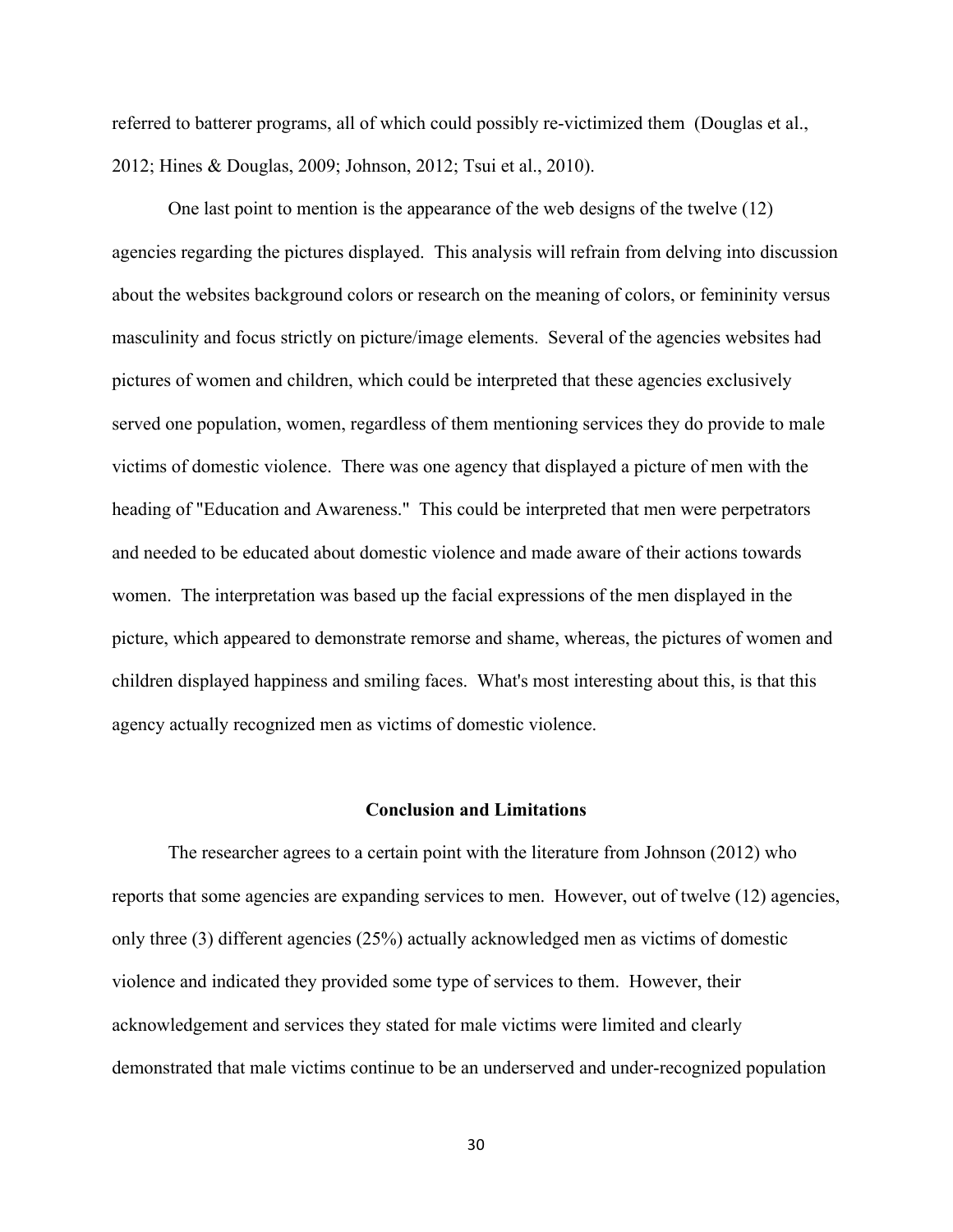as victims of domestic violence. As the literature above indicates, male victims of domestic violence continue to encounter barriers when seeking help from formal services to obtain equal services that women receive from these agencies.

The analysis of this study has several limitations. The first limitation pertains to the content being analyzed. Agency websites can quickly change in appearance, content, language, services, and statements about who they serve as victims of domestic violence. In fact, two (2) agencies have completely changed their website in appearance, format/layout, and content since the analysis of each agency website. This demonstrates the ease with which these agencies were able to update/improve their websites and provide a clear and consistent message to the public detailing their services for the population they target. However, changing the name of an agency as mentioned above, could be a longer process, though it is certainly not impossible.

A second limitation lies in the interpretation of the researcher analyzing the twelve (12) agency websites. The researcher did not contact any of these agencies to determine the meaning of the words victims, survivors, individuals, adults, families, "men in crisis," "men who need a safe place to stay" or "all-inclusive" or the exact population they serve. The use of the common language or politically correct language used by these agencies was construed as misleading and vague by the researcher, however, other researchers' analysis of the common language might disagree and consider the researcher's analysis/conclusion to be bias.

The final limitation was the exclusion of the four (4) agencies that did not have websites and were excluded from the analysis of the home page (Graph 2) and service pages (Graph 3). It is possible these agencies do acknowledge male victims of domestic violence and/or provide services for men, however, in order for the researcher to determine who they serve, men or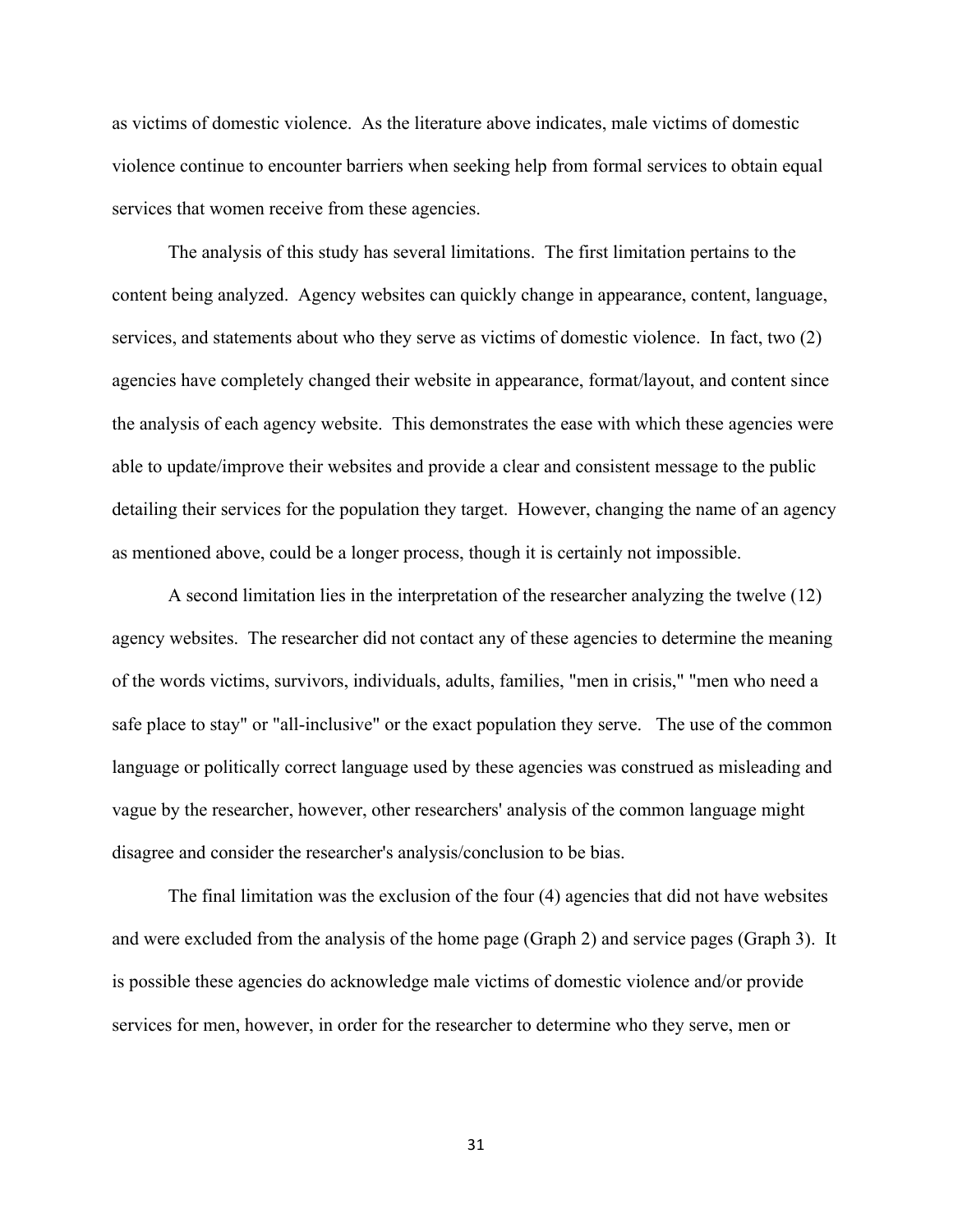women, or both, would required contacting each agency, which was beyond the scope of this study.

#### **Recommendations**

#### **Future Research**

The current study was an initial assessment of domestic violence service agency websites and warrants further investigation of these agencies by contacting each one to determine if they actually recognize males as victims of domestic violence and if they provide the equal services to men that they provide to women. The agencies with websites, in particular, should be contacted to determine if the words "victims, survivors, or families" are inclusive of services for both men and women or if they used them to refer to women, in order to make any concrete conclusions regarding what each agency does or does not do. When contacting these agencies, it would also be advantageous to discuss their websites regarding the importance of listing exactly what services they provide to male victims of domestic violence and the importance of having these services listed on their home page. Agencies that have the word "women" in their name and listed some type of services for male victims of domestic violence on their website would also benefit from a discussion, in regards to the potentially inconsistent message being perceived, which may reduce the likelihood that male victims would search their website.

Similar studies of domestic violence agencies can be conducted regionally, nationally, and/or globally to determine if websites in a larger context were presenting a consistent message, acknowledging males as victims, and if they provide similar services for men that they provide to women. This would provide an opportunity to educate and bring awareness to the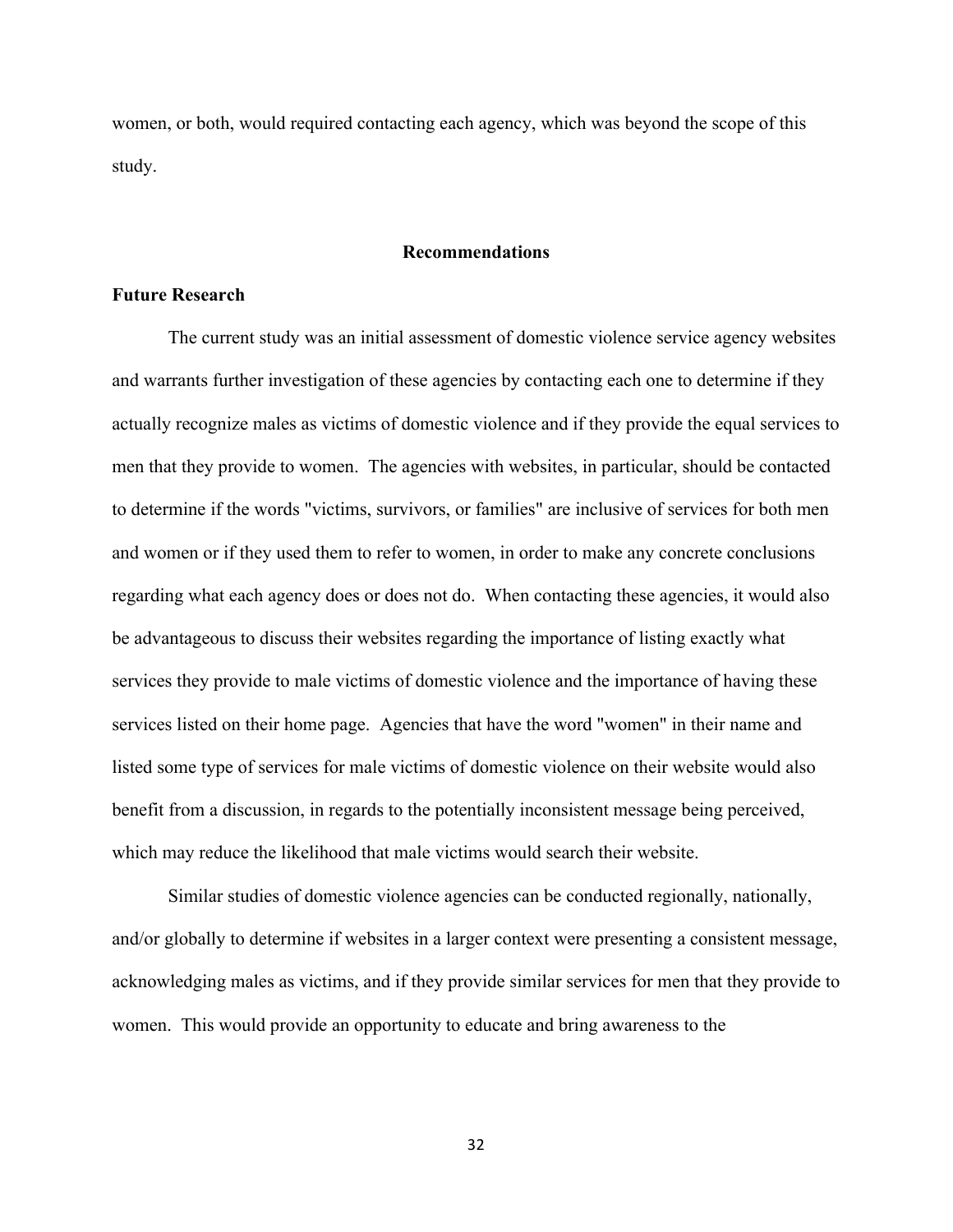marginalization of male victims of domestic violence to many domestic violence service agencies.

#### **Future Education/Training**

Analysis of these domestic violence agency websites demonstrate the need for further education and training of service providers, law enforcement, and the judicial system in order to initiate change in society's views about the possibility that men can be victims of domestic violence. As Tsui (2014) stated "There is a need to provide unbiased and gender inclusive and culturally sensitive training for domestic violence service providers and law enforcement officers who are at the front line in working with the male victims" (p. 129). Educating helping professionals working in the field of domestic violence, including employees of shelters and hotlines, law enforcement personnel, and those in the judicial system, about domestic violence or intimate partner violence, the fact that domestic violence isn't just a woman's issue, it's a human issue and services should be all-inclusive (Barkhuizen, 2015; Douglas et al., 2011; Johnson, 2012; McNeely et al., 2001; Tsui, 2014).

Shuler (2012) asserted "Mandatory sentencing laws or better training of judges on male victims of intimate partner violence should be given in order to be fair in the sentencing of both male and female perpetrators" (p.171). She continues to state that law enforcement and the judicial system were in need of training to increase awareness about domestic violence as more than a woman's issue and advocate that they should be trained on domestic violence (Shuler, 2012).

However, Hall (2012) made an interesting point when he stated that "Many Social Workers may find the topic of males as domestic violence victims to be insensitive to women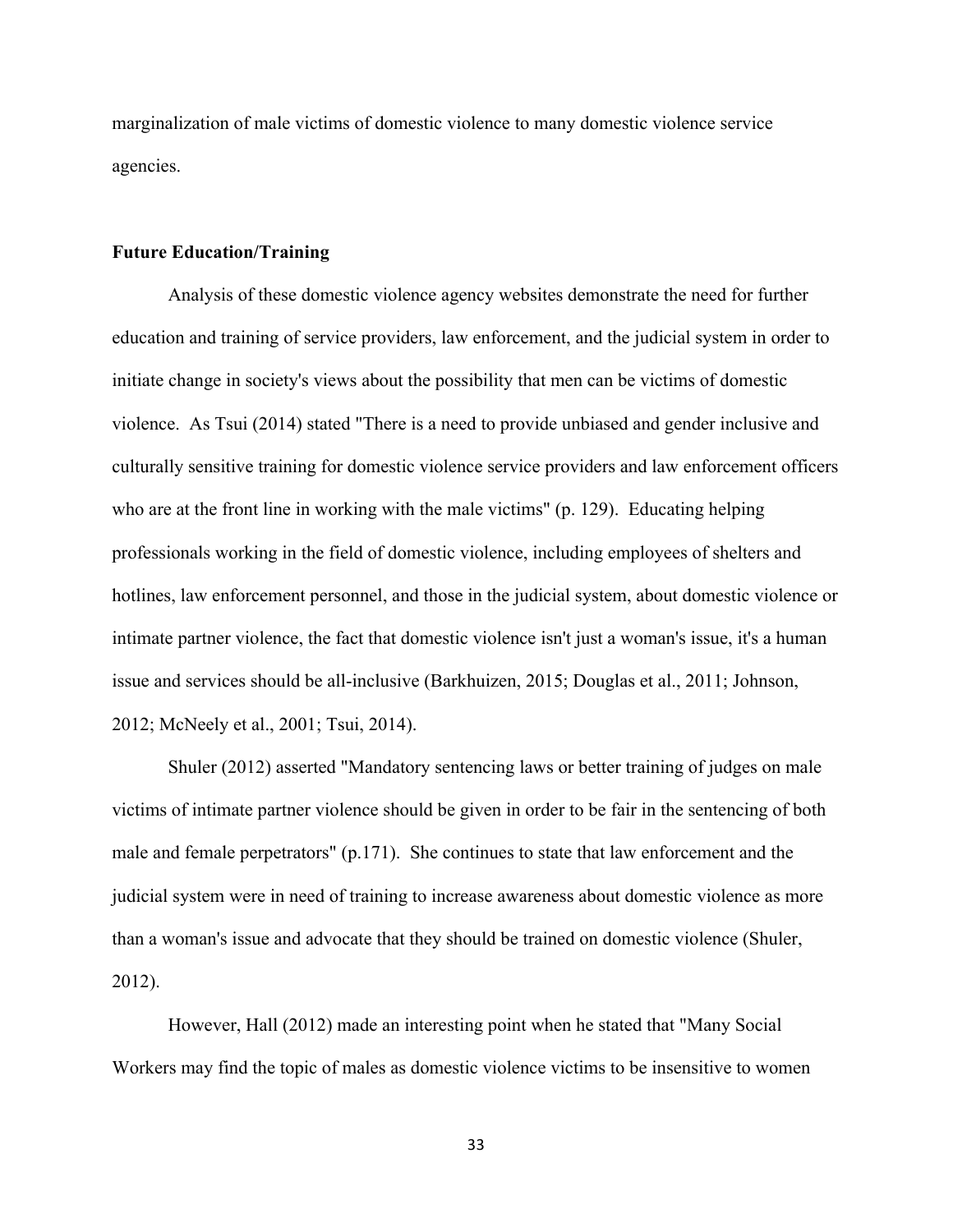and thus may view it as charged material" (p. 41). He stated many service providers and social workers lack the training to recognize male victims of domestic violence, their needs to obtain similar services, and advocating for male victims of domestic violence (Hall, 2012). He also asserted equal services that are provided to female victims of domestic violence should also be provided to male victims of domestic violence (Hall, 2012).

It's time society acknowledges male victims of domestic violence/intimate partner violence and end the social injustices and discrimination male victims of domestic violence encounter. Education and training programs about victims of domestic violence need to include male victims in order to dispel the myths, stereotypes, and stigma about the notion of men as victims of domestic violence (Tsui, 2014). Education and awareness begins at the micro level by having an open dialog with friends, family, neighbors, and co-workers acknowledging men can be victims of domestic violence. At the mezzo level awareness through education/workshops for service providers, social workers, law enforcement, and the judicial system is needed. Finally, at the macro level, providing information to society through public announcements and/or national media campaigns during the Domestic Violence Awareness Month in October about the fact, that both men and women are victims of domestic violence would be appropriate (Tsui et al., 2010).

Education and awareness can also be accomplished through the National Coalition Against Domestic Violence (NCADV) and the Utah Domestic Violence Coalition (UDVC) by acknowledging male victims of domestic violence on their websites, which could influence local domestic violence agencies. For instance, the website format used by several of these agencies in the study appeared to be uniform with the NCADV and the UDVC websites. This would indicate the national and state domestic violence coalitions have a great deal of influence on the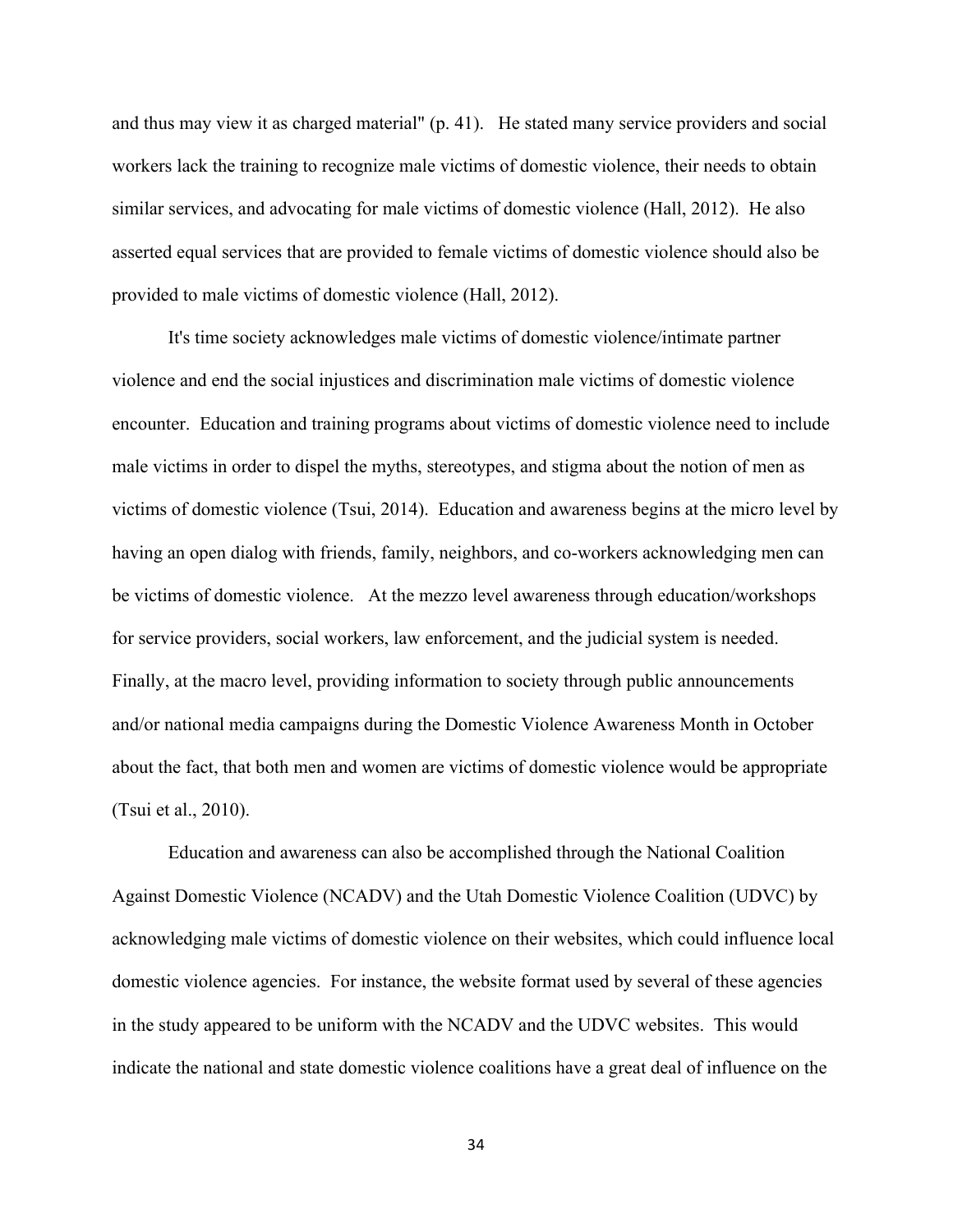local domestic violence service agencies. If the national and state coalitions began to acknowledge male victims of domestic violence on their websites that men sustain the same type of abuse, such as, control, physical, psychological, and financial and the need for equal services for both men and women; it's possible local domestic violence service agencies would design their services and websites to coincide with the state and national coalitions websites. This would begin the process of closing the gap of barriers male victims encounter when contacting these service agencies for help. It would also be a huge step toward the elimination of the social injustice male victims have encounter for decades.

The most important macro level intervention is changing legislation, which currently describes exclusivity to one population to a policy that is, in fact, inclusive of all victims of domestic violence. The spirit of Violence Against Women Act (VAWA) (2013) which states that services are to be equal for all victims of domestic violence and therefore, does not discriminate against gender, is actually contradicted by the name alone, which does exclude male victims of domestic violence and creates social injustice against men. The name VAWA indicates to society and service providers that funding is for women only as victims of domestic violence. Therefore, it's time to change the title to one that wouldn't be gender specific, such as, Violence Against Intimate Partner Act (VAIPA) or Violence Against Humans Act (VAHA) and eliminate the discriminatory title that currently exists and that continues to marginalize one population.

These changes can be accomplished by acknowledging and increasing awareness that men are victims of domestic violence/intimate partner violence through service providers, media campaigns, judicial systems, law enforcement, and legislation. As Tsui (2014) stated so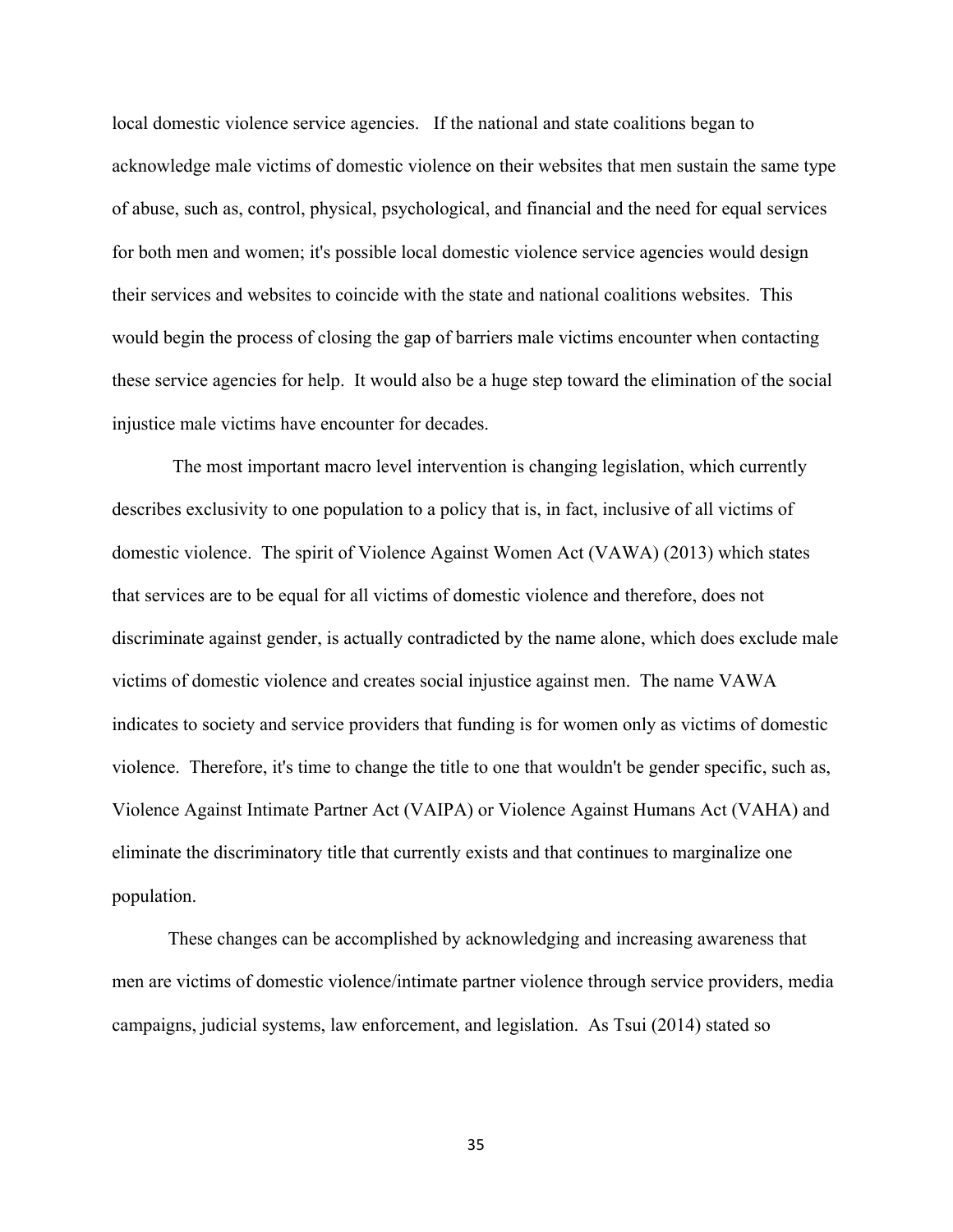eloquently, "To heal from abuse, an important first step is to acknowledge the problem..." (p. 129).

Again, the analysis of the twelve (12) Utah domestic violence agency's websites was not intended to minimize the serious matter of women being victims of domestic violence, or reduce the services provided to them. Rather, it was intended to bring awareness of a marginalized population that has also experienced the role of victim in domestic violence incidents as historically as women, but have been forgotten.

The intent of this study was to provide an opportunity to open a dialogue with these and other domestic violence agencies about the issue of social injustice and the unequal services offered for male victims of domestic violence. Furthermore, the hope is that part of that dialogue can bring awareness to how the agency websites appear to be exclusive to one population, along with the inconsistent message they are presenting to male victims of domestic violence.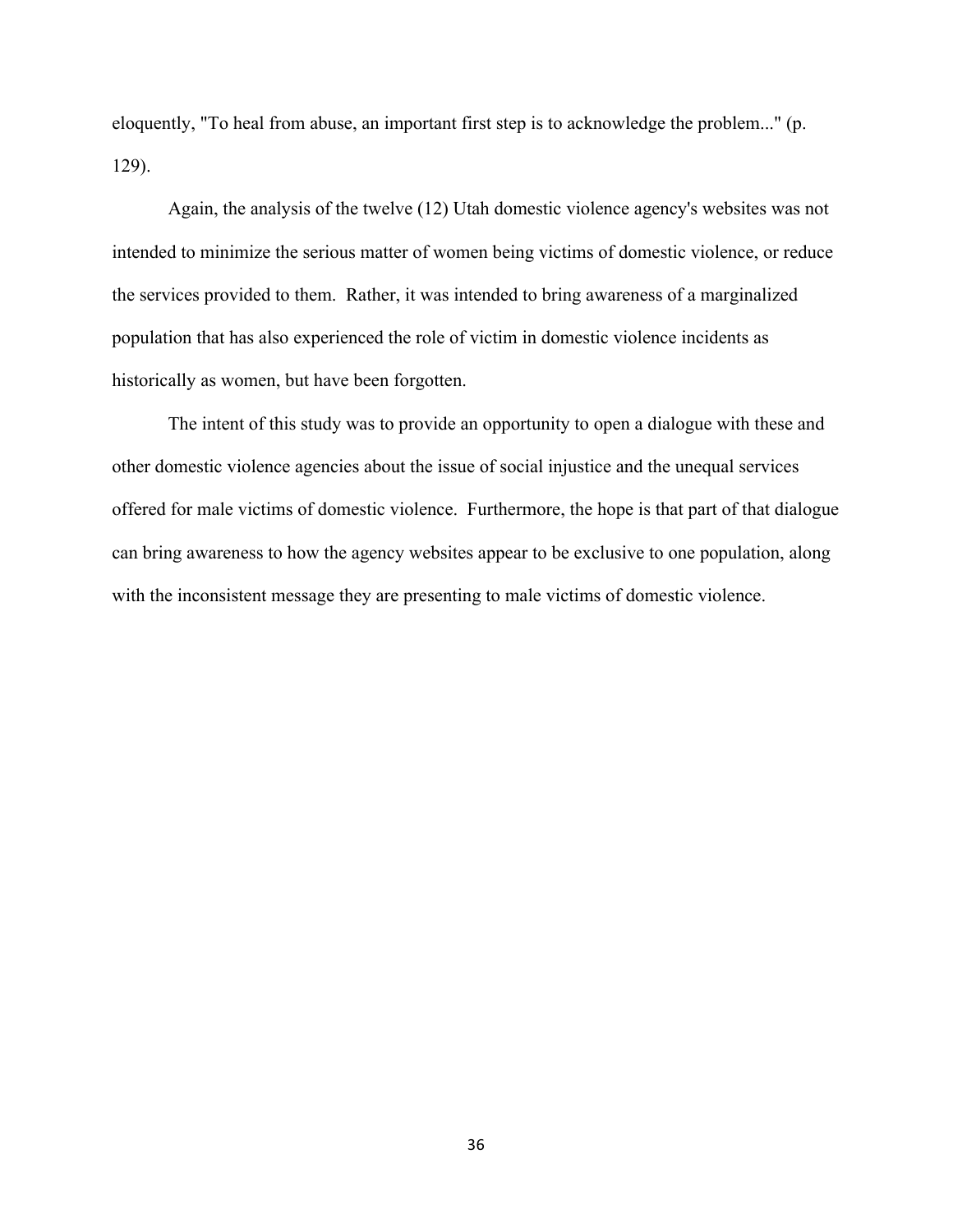#### References

- Barkhuizen, M. (2015). Police reaction to male victim of domestic violence in South Africa: Case study analysis. *Police Practice and Research, 16:4,* 291-302, DOI 10.1080/15614263.2015.1038025.
- Centers for Disease Control and Prevention (2015). Intimate partner violence surveillance: Uniform definitions and recommended data elements. Retrieved from: https://www.cdc.gov/violenceprevention/pdf/intimatepartnerviolence.pdf.
- Cheung, S. (2012). Domestic violence by women against men on the rise. Retrieved from: http://www.scmp.com/news/hong-kong/article/1080206/domestic-violence-womenagainst-men-rise.
- Douglas, E. M. & Hines, D. A. (2011). The helpseeking experiences of men who sustain intimate partner violence: An overlooked population and implications for practice. *Journal of Family Violence 26*, 473-485, DOI 10.1007/s10896-011-9382-4.
- Douglas, E. M., Hines, D. A., & McCarthy, S. C. (2012). Men who sustain female-to-male partner violence: Factors associated with where they seek help and how they rate those resources. *Violence and Victims 27:6*, 871-894, DOI 10.1891/0886-6708.27.6.871.
- Drijber, B. C., Reijnders, U. J. L., & Ceelen, M. (2013). Male victims of domestic violence. *Journal of Family Violence 28*, 173-178, DOI 10.1007/s10896-012-9482-9.
- Evans, K. (2016). The shame of being a male victims of domestic violence. Retrieved from: http://www.smh.com.au/national/the-shame-of-being-a-male-victim-of-domesticviolence-20160830-gr4hmo.html.
- Hall, R. E. (2012). The surreptitious feminization of domestic violence: An empirical exposé. *Social Work & Social Sciences Review 16:1*, 34-47, DOI 10.1921/503160104.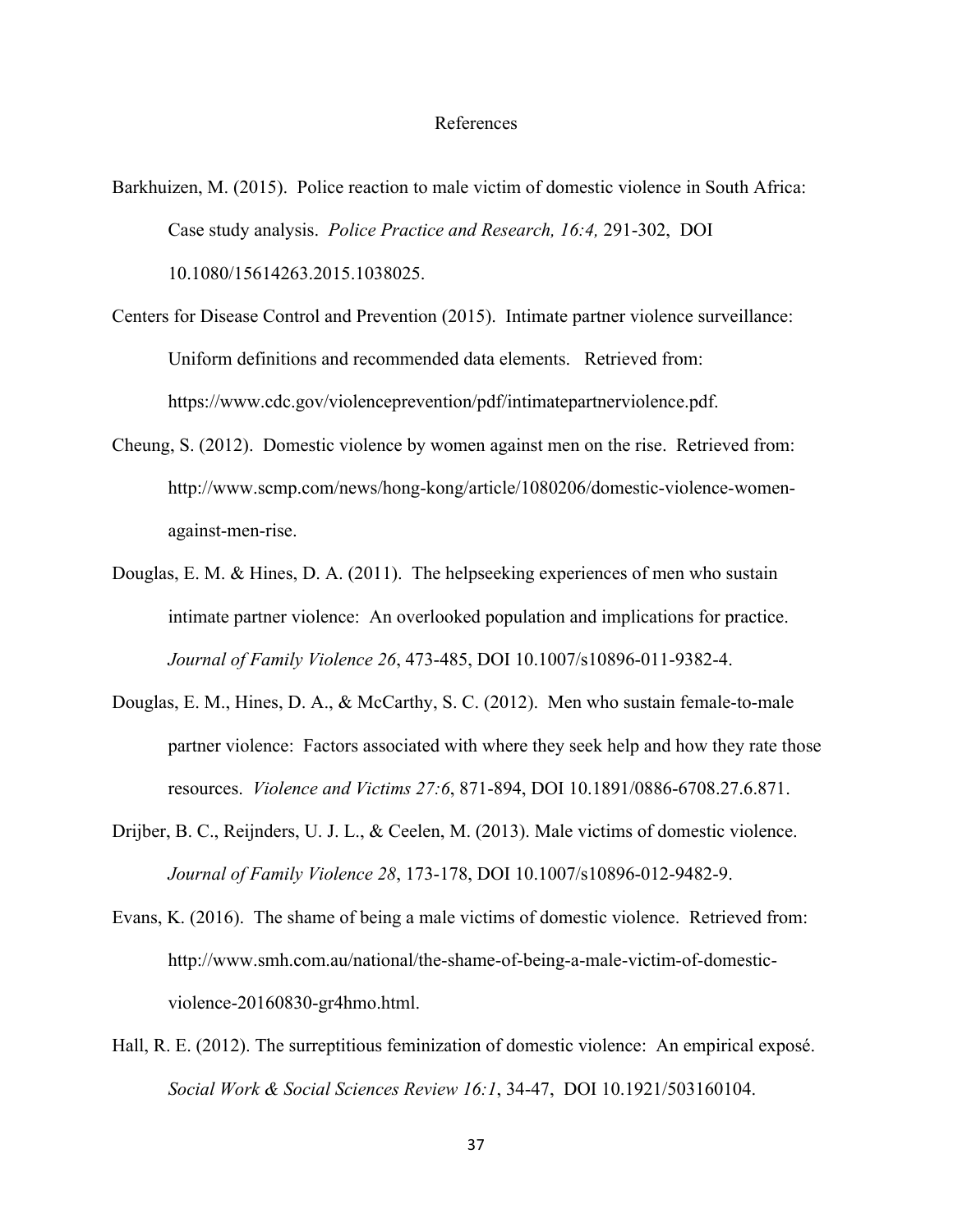- Headey, B., Scott, D., & de Vaus, D. (n.d.). Domestic violence in Australia: Are women and men equally violent? Retrieved from: http://australianmensrights.com/Domestic\_ Violence\_Statistics-Child\_Abuse\_Australia/Domestic\_Violence\_Statistics-Australian Bureau of Statistics-Womens Safety Survey-University of Melbourne study.aspx.
- Hines, D. A., Brown, J. & Dunning, E. (2007). Characteristics of callers to the domestic abuse helpline for men. *Journal of Family Violence 22*, 63-72, DOI 10.1007/s10896-006- 9052-0.
- Hines, D. A. & Douglas, E. M. (2009). Women's use of intimate partner violence against men: Prevalence, implications, and consequences. *Journal of Aggression, Maltreatment, & Trauma, 18*, 572-586, DOI 10.1080/10926770903103099.
- Hines, D. A., and Douglas, E. M. (2013). Predicting potentially life-threatening partner violence by women toward men: A preliminary analysis. *Violence and Victims, 28:5*, 751-771, DOI 10.1891/0886-6708.
- Jasinski, J., Blumenstein, L., & Morgan, R. (2014). Testing Johnson's typology: Is there gender symmetry in intimate terrorism? *Violence and Victims, 29:1*, 73-88. DOI 10.1891/0886- 6708.
- Johnson, B. M. (2012). Utah domestic violence bench book. *Utah State Courts*, 1-19.
- Johnson, M. P. (2005). Domestic violence: It's not about gender-or is it? *Journal of Marriage and Family 67,* 1126-1130.
- Kronenberg, J (2013). A brief early history of women's shelters and the movement against domestic violence. Retrieved from: http://www.thebusinessofme.com/a-brief-earlyhistory-of-womens-shelters-and-the-movement-against-domestic-violence/.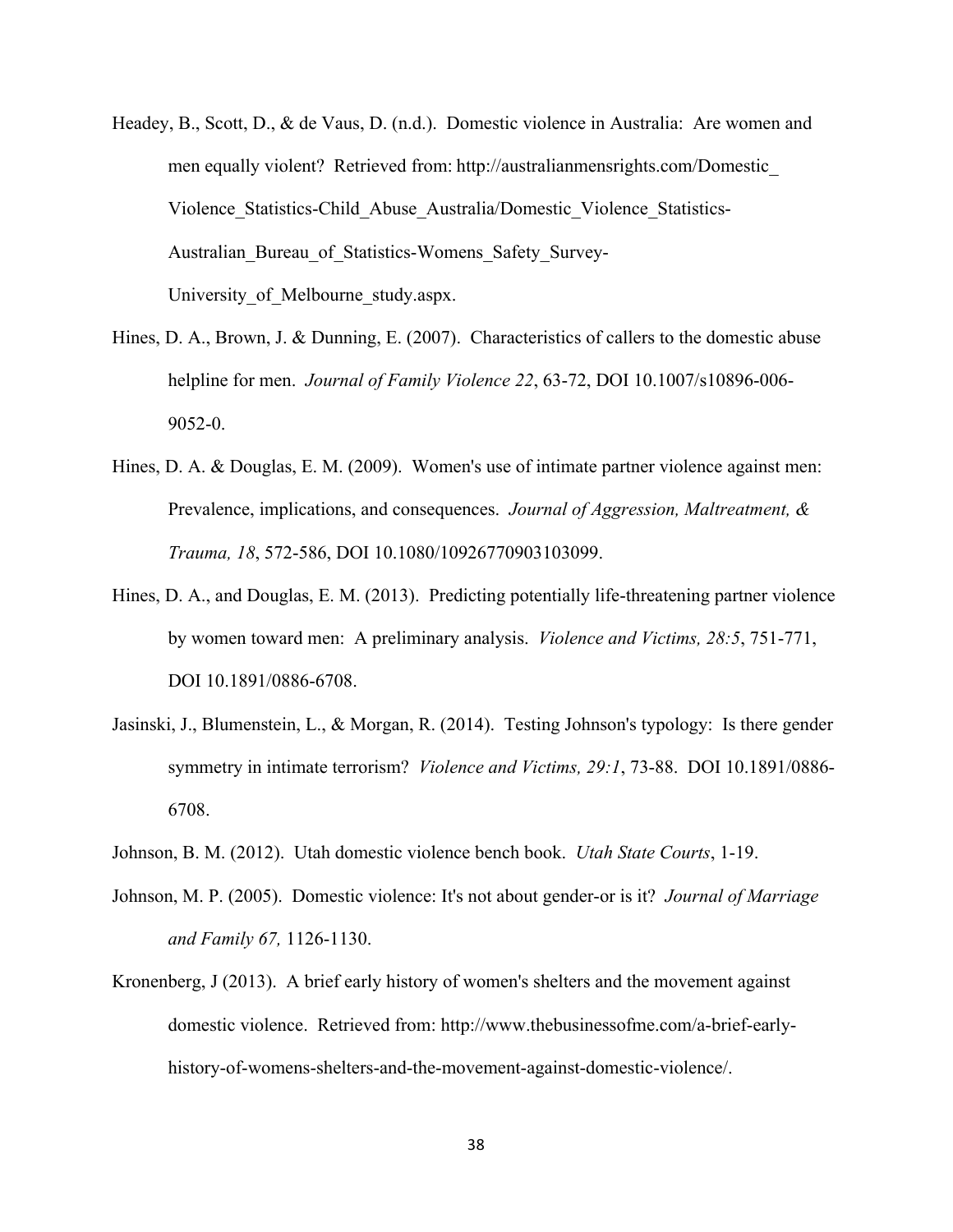- McHugh, M. C., Rakowski, S., & Swiderski, C. (2013). Men's experience of psychological abuse: Conceptualization and measurement issues. *Sex Roles 69*, 168-181, DOI 10.1007/s11199-013-0274-3.
- McNeely, R. L., Cook, P. W., & Torres, J. B. (2001). Is domestic violence a gender issue, or a human issue? *Journal of Human Behavior in the Social Environment, 4:4*, 227-251, DOI 10.1300/J137v04n04\_02.
- Merriam-Webster Online Dictionary (2017). Retrieved from: https://www.merriamwebster.com/dictionary/domestic%20violence.
- Moore, C. (2015). Story of domestic violence against men is hidden, complicated and disputed. Retrieved from: http://www.brisbanetimes.com.au/queensland/story-of-domesticviolence-against-men-is-hidden-complicated-and-disputed-20151122-gl55v7.html.
- Muller, H. J., Desmarais, S. L., & Hamel, J. M. (2009). Do judicial responses to restraining order requests discriminate against male victims of domestic violence? *Journal of Family Violence 24,* 625-637, DOI 10.1007/s10896-009-9261-4.

National Coalition Against Domestic Violence (n.d.-a). Retrieved from: http://ncadv.org/.

National Coalition Against Domestic Violence (n.d.-b). What is domestic violence.

Retrieved from: http://ncadv.org/learn-more/what-is-domestic-violence.

- National Coalition Against Domestic Violence (2015c). Domestic violence national statistics. Retrieved from: http://ncadv.org/files/National%20Statistics%20Domestic%20 Violence%20NCADV.pdf.
- National Coalition Against Domestic Violence (2015d). Domestic violence in Utah. Retrieved from: http://ncadv.org/files/Utah.pdf.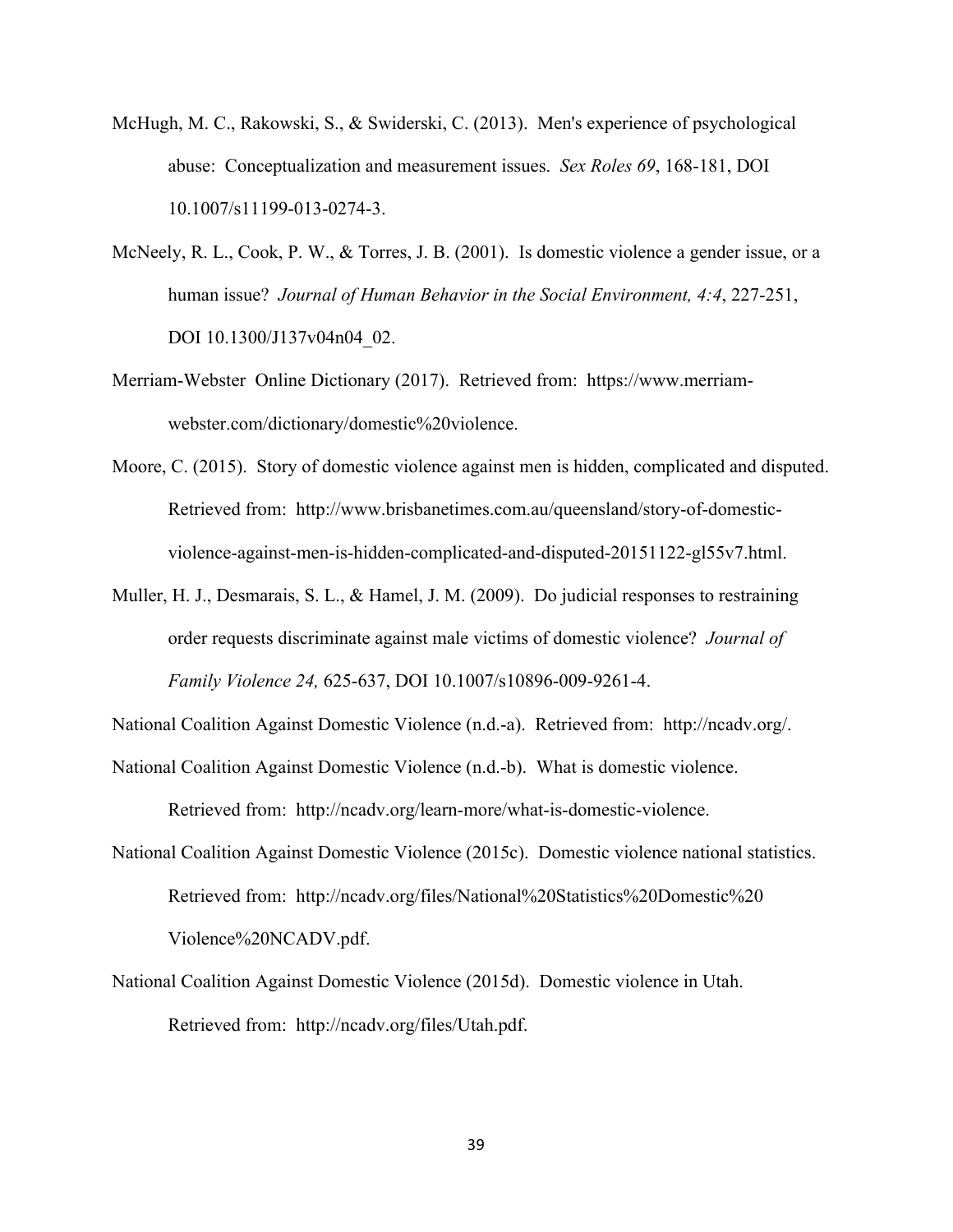- Nicholls, T. L., & Dutton, D. G. (2001) Abuse committed by women against male intimate. *Journal of Couples Therapy, 10:1*, 41-57, DOI 10.1300/J036v10n01\_04.
- Roark, J. (2016). Predictors of dual arrest for offenders involved in heterosexual domestic violence arrests. *Policing: An International Journal of Police Strategies & Management, 39:1,* 52-63, DOI 10.1108/PIJPSM-01-2015-0012.
- Samaritan House (2017). History of Domestic Violence. Retrieved from: http://www.samaritanhouseva.org/get-informed/domestic-violence/.
- Shuler, C.A. (2010). Male victims of intimate partner violence in the United States: An examination of the review of literature through the critical theoretical perspective. *International Journal of Criminal Justice Sciences, 5:1*, 163-173.
- Straus, M. A., & Gelles, R. J. (1986). Societal change and change in family violence from 1975 to 1985 as revealed by two national surveys. *Journal of Marriage and the Family, 48:3*, 465-479.
- Tsui, V. (2014). Male victims of intimate partner abuse: Use and helpfulness of services. *Social Worker 59:2*, 121-130, DOI 10.1093/sw/swu007.
- Tsui, V., Cheung, M., & Leung, P. (2010). Help-seeking among male victims of partner abuse: Men's hard times. *Journal of Community Psychology, 38:6*, 769-780, DOI 10.1002/jcop.20394.

Utah Domestic Violence Coalition (2016-a). Retrieved from: http://udvc.org/.

Utah Domestic Violence Coalition (2016-b). Prevention. Retrieved from: http://udvc.org/prevention.

Violence Against Women's Act (2013). Retrieved from:

https://www.gpo.gov/fdsys/pkg/BILLS-113s47enr/pdf/BILLS-113s47enr.pdf.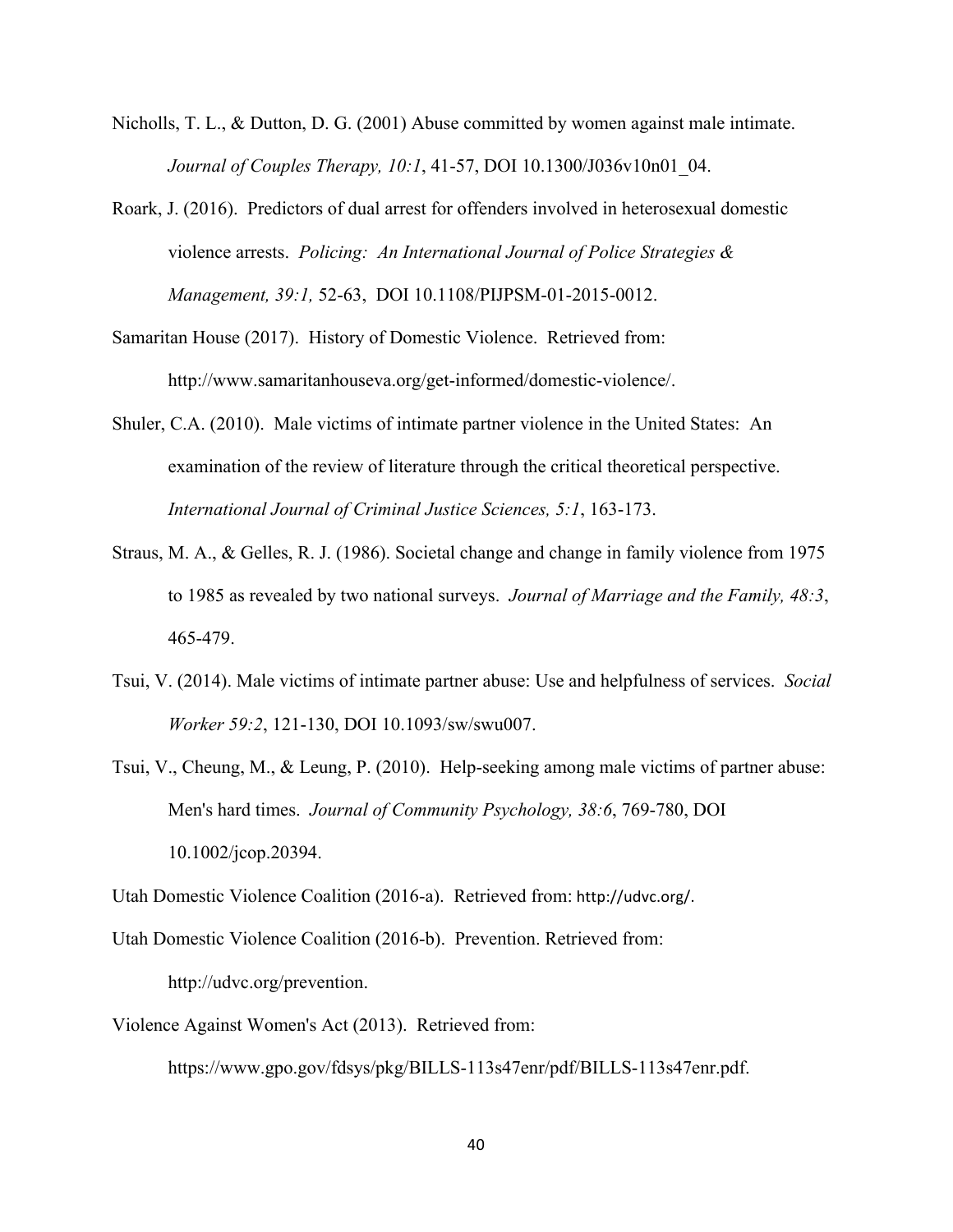Wallace, R. (2015). Domestic violence and intimate partner violence: What's the difference? Retrieved from: http://inpublicsafety.com/2015/10/domestic-violence-and-intimatepartner-violence-whats-the-difference/.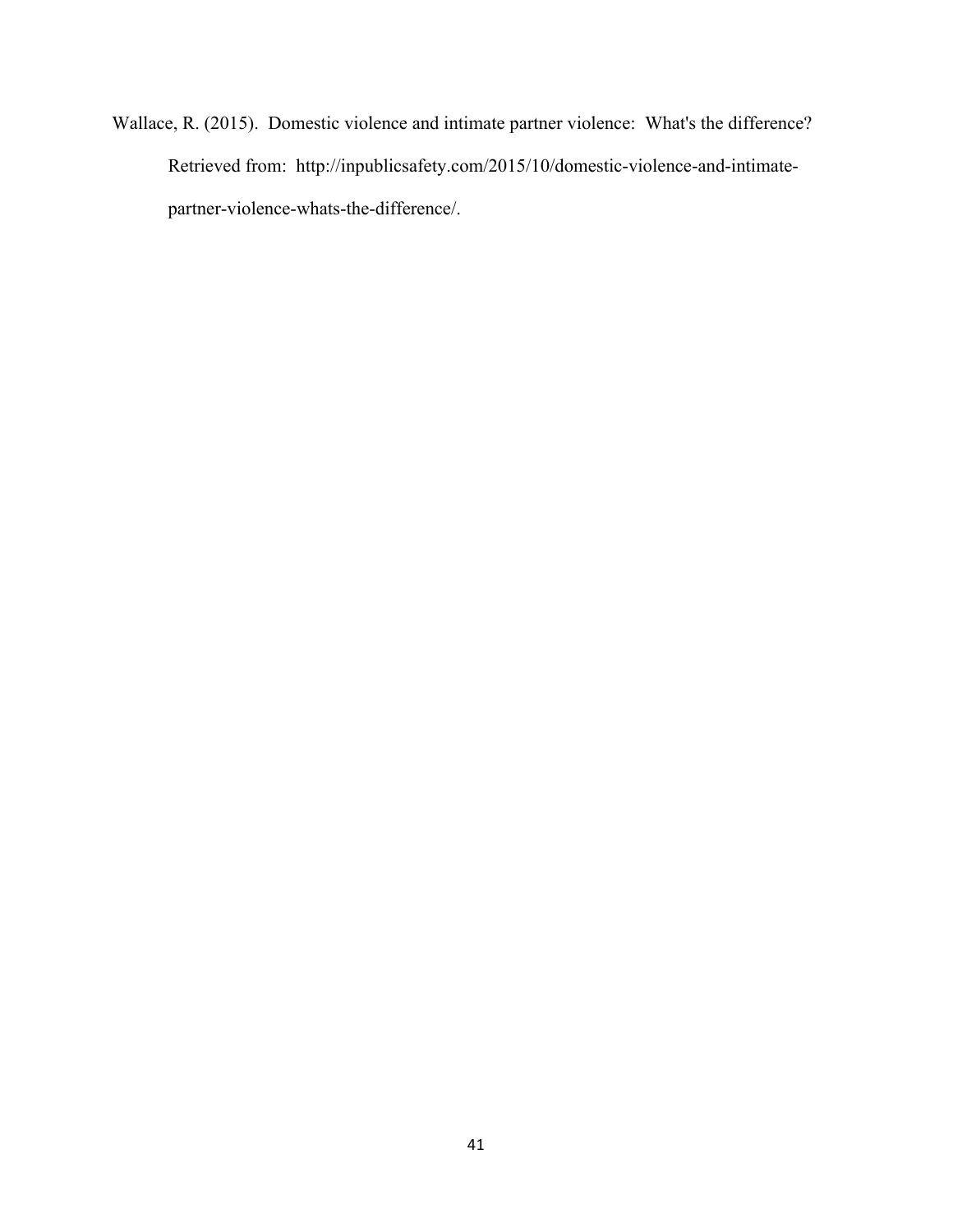#### Reflection Writing

The reflection writing is directed toward future honor students and many of the recommendations mentioned represent the challenges I encountered during my journey. I would like to mention, one of the greatest assets a student has during their thesis capstone is their advisor/mentor. It's important to collaborate with your professors, whether it's for your contracts or your thesis take advantage of their knowledge, because they are there to help you succeed.

The first challenge I encountered at the beginning of my honors program as a regional campus and distant education student was the professor who began this journey with me became unavailable. I was very fortunate that my advisor/mentor moved to my campus and was willing to continue this journey with me. As students begin to work with their professors on each of their contracts, you will develop a working relationship and should keep in mind each of these professors are potential thesis advisors. Some of my greatest achievements through my journey, I give create my advisor. Her support and encouragement assisted in my success. We developed a working relationship and she created a learning environment with each contract that enhanced my critical thinking and writing skills.

Another challenge I encountered was not having any idea for the topic of my thesis going into my fourth contract. I wanted to utilize my fourth contract as my bibliography for my thesis, however, I didn't have a topic which became very stressful and felt I was running out of time.

I would recommend to future students if you utilize your fourth contract for your bibliography and have a long break before beginning your thesis capstone, you will need to review the articles again. I had a summer break between my fourth contract and the beginning of my thesis capstone; therefore, I needed to review the articles before I began my study. When I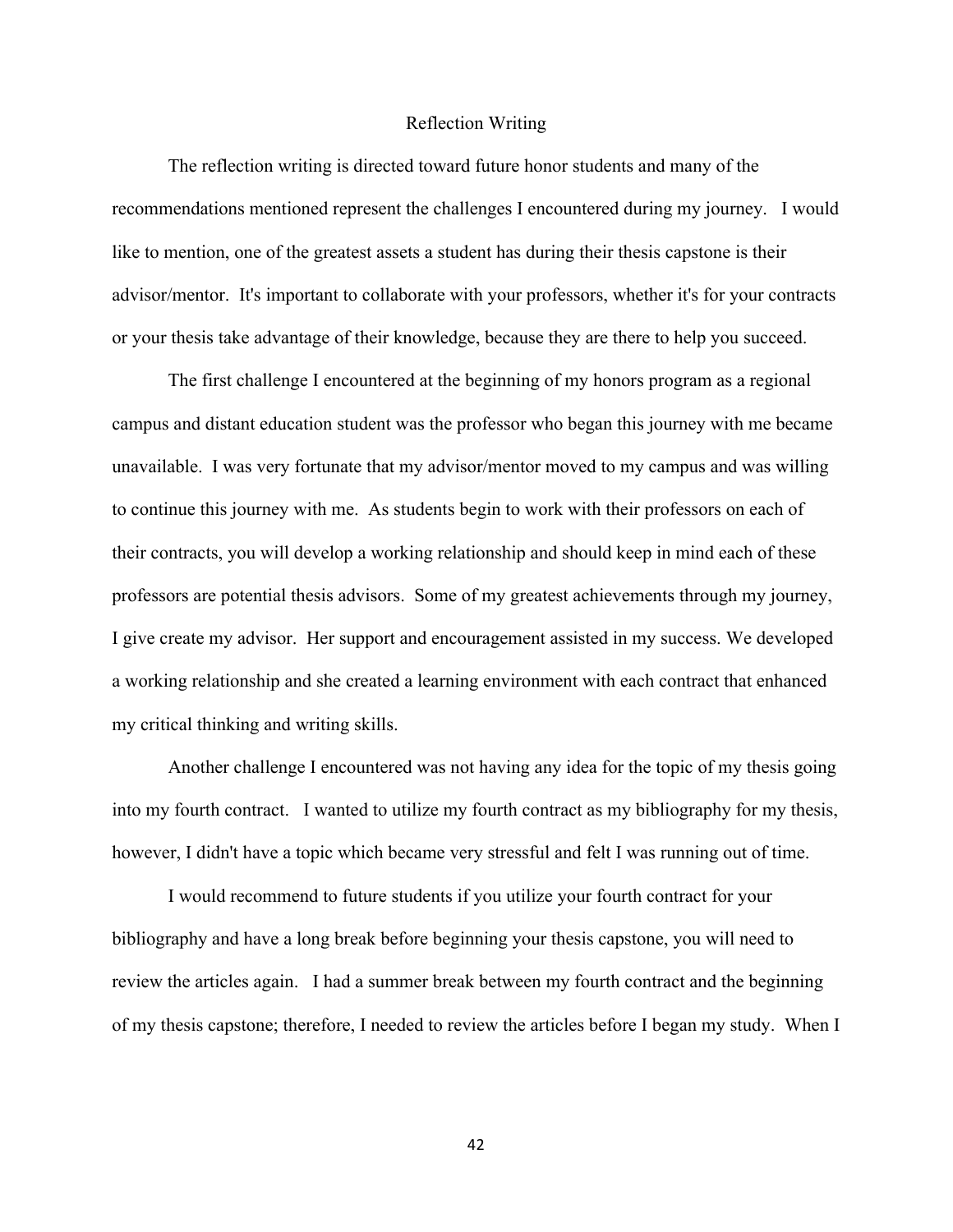re-read the articles I found additional information I missed the first time, which was beneficial in writing my thesis.

I would also recommend students begin to think about their thesis topic during their contracts or tailor their contracts towards their thesis, if possible, which will assist them when they are ready to begin their thesis capstone. It would also benefit students to read the requirements for their final thesis project early in their honors journey. This would provide time to begin thinking about the direction they want to take with their thesis. For instance, if you want to conduct a survey you might begin to draft survey questions and edit them, so when you submit your thesis proposal the survey questions have been submitted for the appropriate university approvals, which will prepare students ahead of time. I considered doing a survey, however, I did not begin the process early enough to prepare survey questions in order to obtain the appropriate university approvals, therefore, my thesis took a different direction.

Despite the challenges I encountered at the beginning of my fourth contract for my thesis bibliography, I heard about a social injustice against male victims of domestic violence, which became the topic of my thesis. I chose my career as a social worker to help people in my community and many of my undergraduate classes in social work provided the foundation towards this goal. As a social worker it's my responsibility to recognize injustices that prevent people from obtaining the necessary services they require to meet their basic needs and to advocate for change. Utilizing the information I obtained from my social work research class, I began researching available literature to support my thesis topic. The literature I found indicated male victims of domestic violence were being denied basic services to meet their needs as victims. They encountered barriers when seeking help from formal services and would utilize informal services, such as the internet. Through many discussions with my advisor regarding the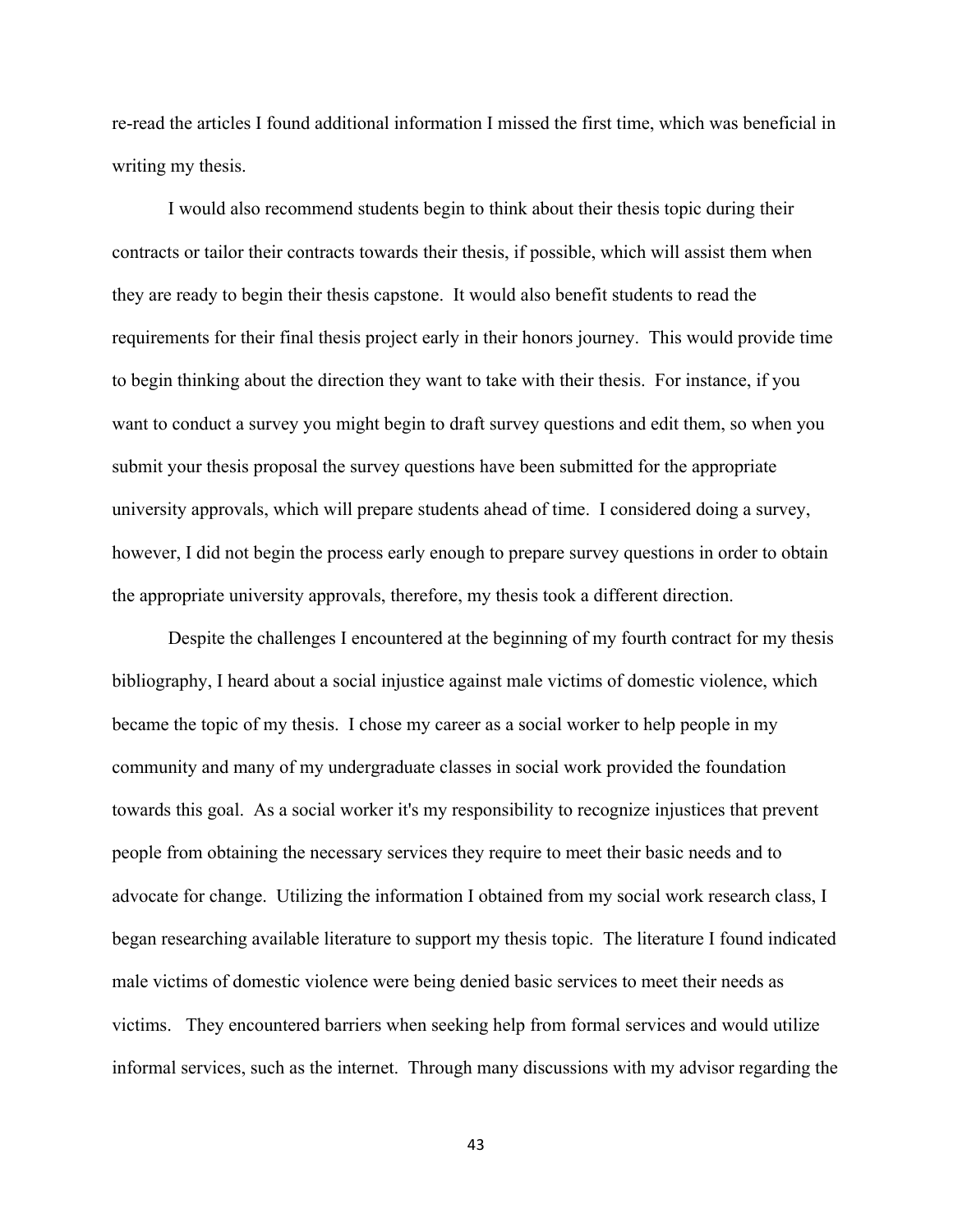literature and writing my bibliography, I was able to narrow my topic to the contextual analysis of Utah domestic violence service agencies websites.

One of the greatest challenges I encountered in writing the thesis was obtaining the word requirement. Most papers I wrote for my class assignments had limitations on the number of pages or words, whereas, writing an honors thesis required 10,000 words, which became overwhelming at times. Fortunately, my advisor took the time to discuss the writing of my paper that decreased my stress. She explained that sometimes she begins her writing with her study and not to worry about how it looks in the beginning, because I would probably move sentences or paragraphs around as I write.

The most important processes of writing a thesis capstone are to meet with your advisor often to discuss the progress of your paper. My advice is to prepare for your meetings with your advisor in advance, by emailing drafts of your thesis several days in advance, if possible, so you can discuss your progress and any recommendations they may present. I meet with my advisor frequently; we discussed the content and layout of my thesis. The first draft I emailed to my advisor was disorganized and really didn't flow; however, we discussed how to pull themes out of the paragraphs I had written and the benefit of utilizing subheadings that would organize the paper and flow. Writing a thesis takes a great deal of time and research, along with many, many drafts and revisions, however, in the end it is all worth the time.

There is one lesson I learned during the process of writing my thesis, which was to implement self care techniques to reduce my stress. I would take breaks from writing the thesis portion of my paper by creating the title page or write the acknowledgement page, which I found to be easy, not stressful, and provided a break from the body of the thesis.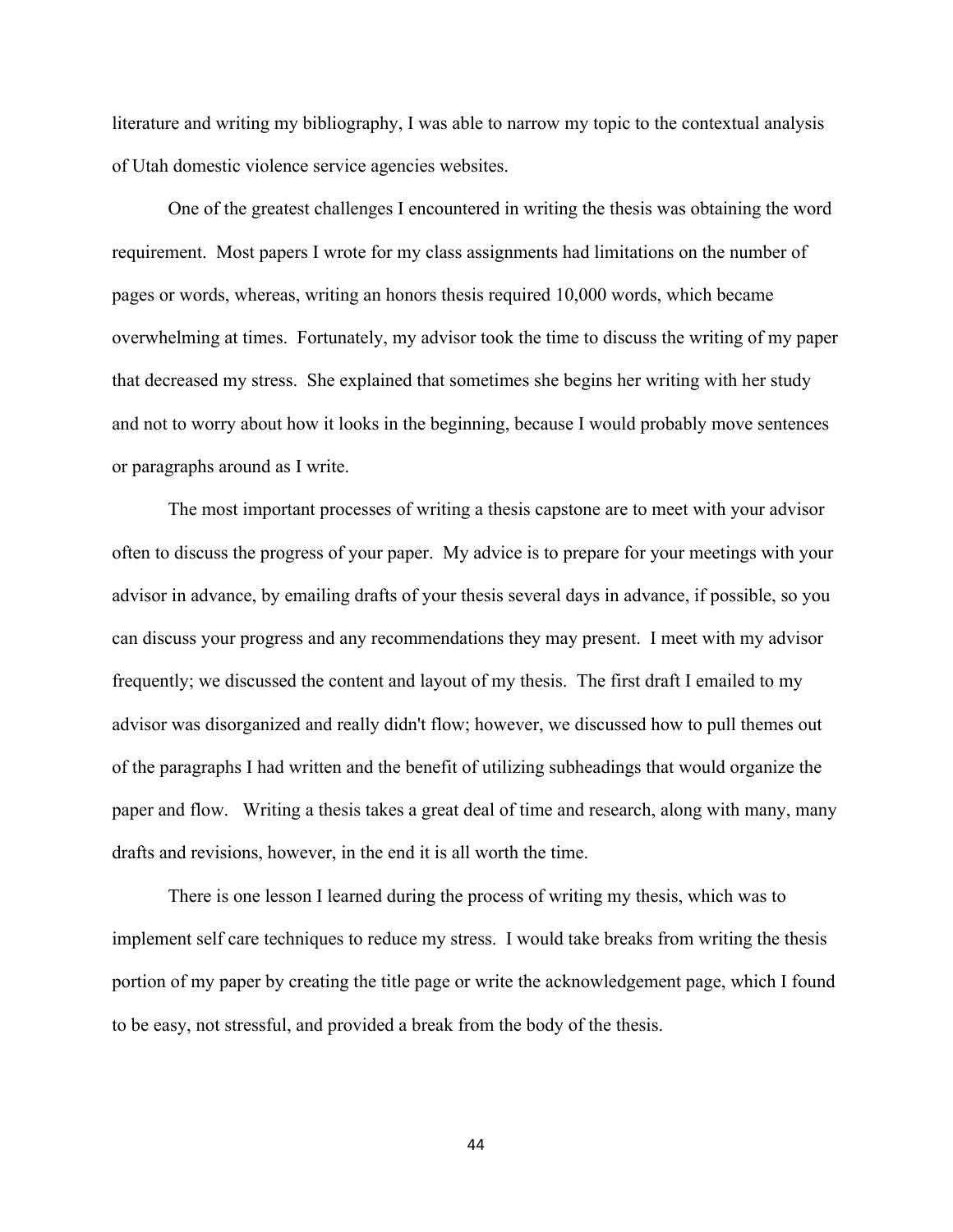Most importantly, I would put the thesis capstone completely aside and spend time with my family or did something I enjoyed. There would be times I felt stressed, because I wasn't working on my thesis and had to remind myself, I needed the break.

Remember to take care of yourself while writing your thesis, walk away from writing and do something fun, so when you return to your thesis your mind will be clear, you will be present in the moment, and ready to continue writing your paper.

The process has demonstrated my ability to conduct studies in the future, the benefit of collaboration, and the importance of advocating for change that will benefit the well being of people everywhere. The experience I have gained from this process will enhance my skills as a social worker, whether I'm advocating for them on a micro level, individually; on a mezzo level within my community; or on a macro level at the state, nationally, or globally.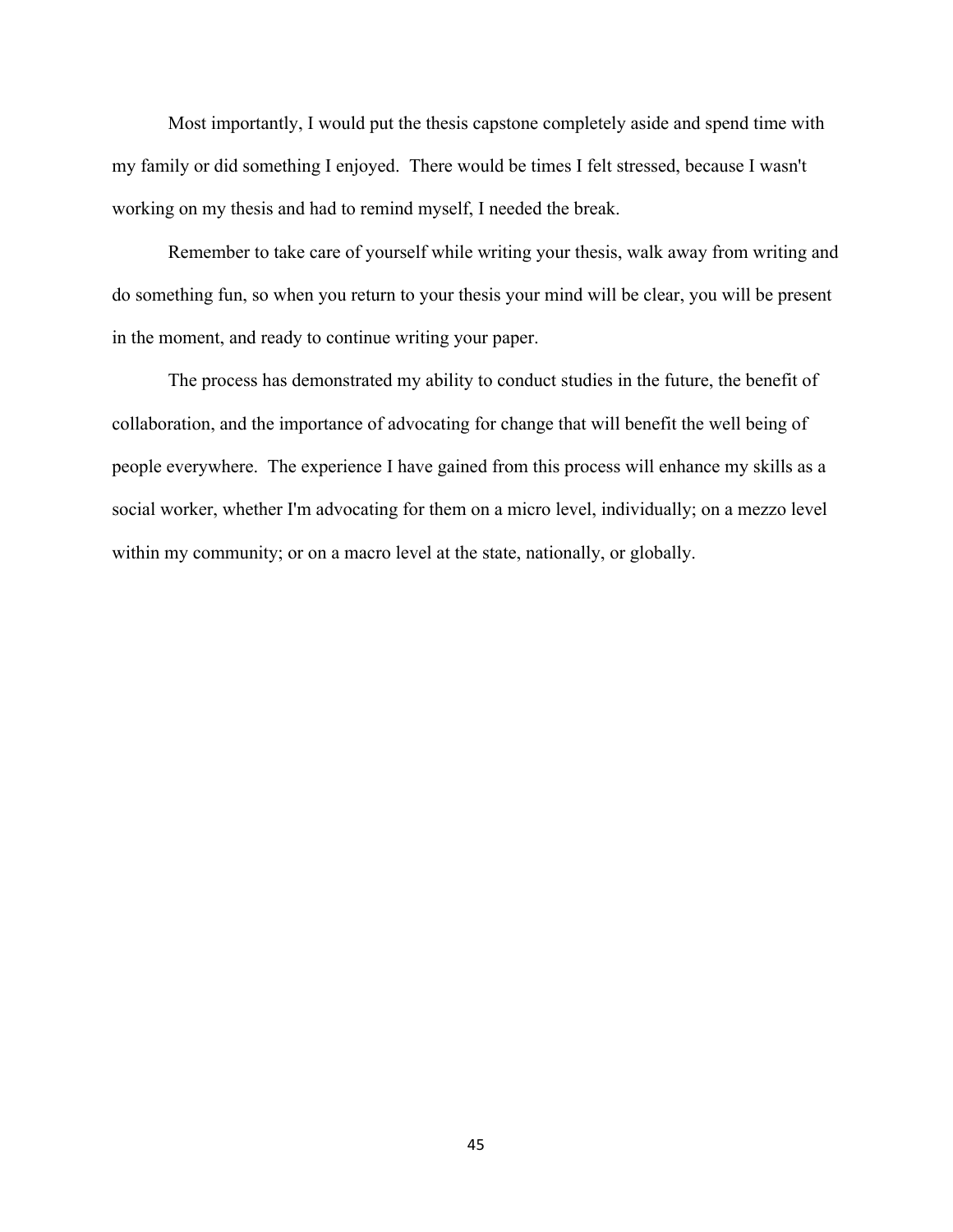#### Author's Biography

Deborah Vernon was born in Wichita, Kansas and moved with her family at a young age to St. George, Utah and then to Moab, Utah, where she attended Grand County High School through her junior year. Deborah moved back to Wichita during the summer of her junior/senior year in high school, obtained her G.E.D., got married and enrolled in Business College. Deborah returned to school at Butler County Community College, while raising a family and working full time. She transferred to Wichita State University where she graduated with an Associate of Science degree in Respiratory Therapy. After graduation, Deborah moved back to Moab with her children and worked as a Respiratory Therapist for a durable medical equipment company for sixteen (16) years. Deborah returned to school at Utah State University (USU) after a life changing event and with the help and support from the State of Utah Vocational Rehabilitation Services.

Deborah believed she still could help people in her community and has shown resilience by learning how to navigate her disability. She changed career fields and enrolled in the bachelor level social work program. During her time at USU, Deborah worked diligently to learn her new career field and adapted to the necessary changes in order for her to succeed. Many of the obstacles she faced and overcame would demonstrate to future clients that no matter what life brings, people can learn new normals, obtain help, and with perseverance achieve their goals in life.

Some of Deborah's accomplishments as a student at USU were in her community practice social work class where her student monograph reflection of her experiences with the Fair Housing Community-Based Project was selected for publication. Deborah was also the first